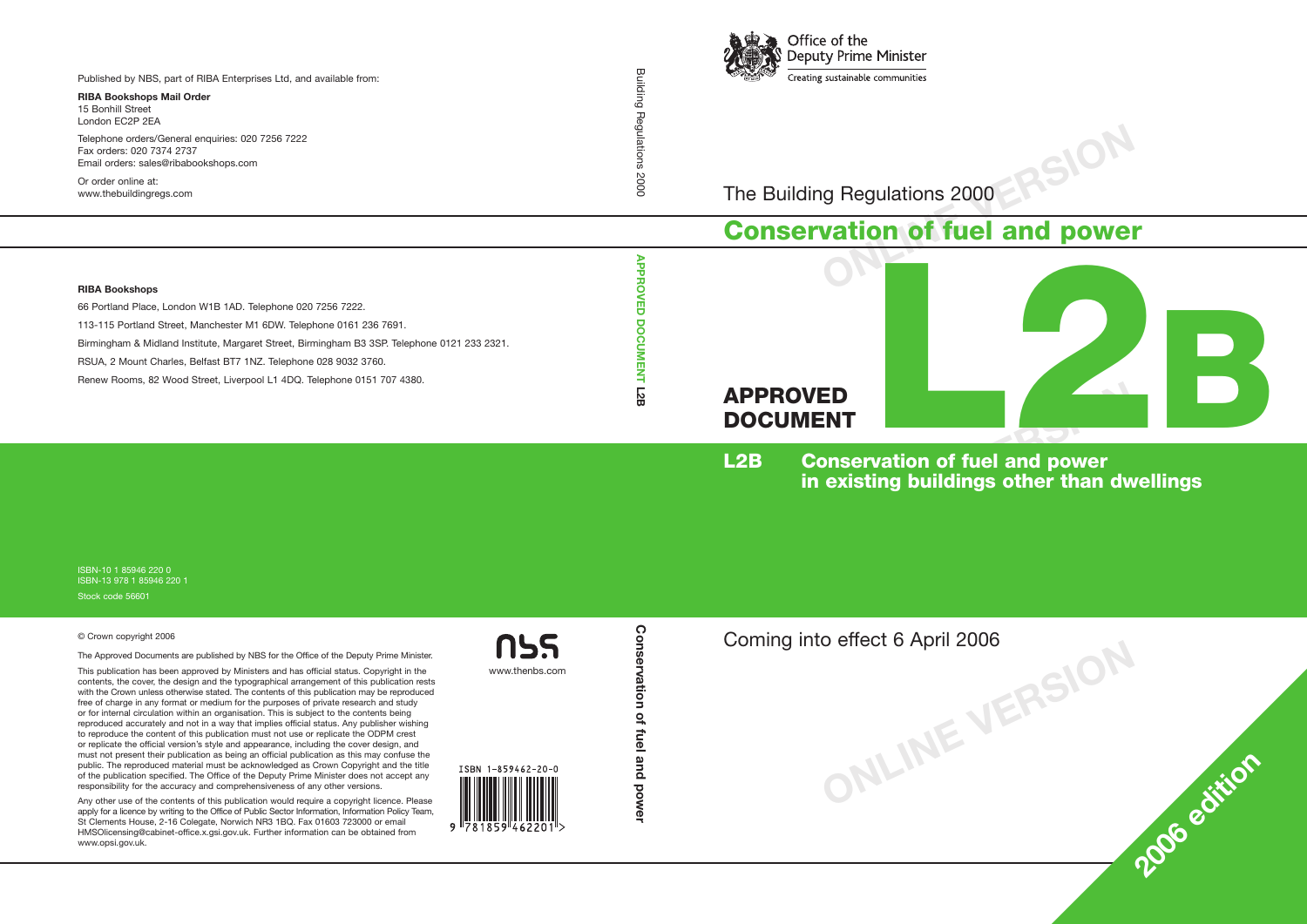## **MAIN CHANGES IN THE 2006 EDITIONS**

1. This Approved Document L2B comes into force on 06 April 2006 in support of the Building and Approved Inspectors (Amendment) Regulations 2006, SI 2006/652. From that date the 2002 edition of Approved Document L2 will become obsolescent. The main changes in the legal requirements and the supporting technical guidance in this edition of Approved Document L2B are as follows.

#### **Changes in the legal requirements**

- 2. The main legal changes are reproduced at the front of this Approved Document and interleaved as well in the relevant text for ease of reference. In cases of doubt however refer to the SI itself.
- 3. Part L of Schedule 1 has been consolidated into a single requirement L1, covering all types of building with no limits on application.
- 4. As well as changes to Part L, there are significant changes to the definitions of works and exempt works and a new definition of 'thermal element' is introduced to address more types of alteration and renovation work.
- 5. New requirements apply when providing or renovating thermal elements and the commissioning of heating, ventilation and lighting systems.
- From and renovation work. That are renovation work.<br>
I elements and the<br>
ating, ventilation and<br>
streamergy performance of<br>
reas over 1000m<sup>2</sup> as a<br>
ver these buildings are<br>
ks.<br>
mpetent Persons schemes<br>
we been approved.<br> 6. A further new requirement requires the improvement of the energy performance of buildings with floor areas over 1000m<sup>2</sup> as a consequence whenever these buildings are subject to major works.
- 7. The scope of the Competent Persons schemes in Schedule 2A has been widened and more scheme operators have been approved. Engaging an approved Competent Person is not obligatory but building control bodies are authorised to accept self-certification by such persons enabling reduced administrative burdens, delays and costs.
- 8. The list of works in Schedule 2B that need not be notified to building control bodies (but which must still comply) has been substantially increased to include minor works on heating, ventilation and lighting systems.

#### **Changes in the technical guidance**

9. Four Approved Documents are published reflecting the specialisation in the construction market. In the new Approved Documents regulatory requirements are shown on a green background and defined terms are highlighted. More use has been made of more comprehensive and detailed technical reference publications that therefore form part of the approved guidance. Commentary text has been added in places to explain, for instance, the aims of the guidance and how outcomes are calculated.

- Crois (Alterialment)<br>
2006/652. From that<br>
1 of Approved Document<br>
1 of Approved Document<br>
1 of Approved Document<br>
1 of Work in existing buildings<br>
requirements and the<br>
1 of work in existing buildings<br>
1 of work in existi 10. In this Approved Document the guidance is based on an elemental approach to compliance. The main technical changes comprise a general improvement in the performance standards that are considered reasonable for thermal elements, windows, doors heating, hot water, cooling, mechanical ventilation and lighting systems provided, or replaced as part of work in existing buildings. As an exception to this the standards for replacement windows, roof windows and rooflights are unchanged from those in ADL2 (2002).
	- 11. A new section gives guidance on complying with the new requirement to make costeffective consequential improvements whenever work is carried out on larger buildings.
	- 12. More guidance is given enabling greater flexibility when building extensions including conservatories and other highly glazed designs. The exemption for conservatories remains unchanged.
	- 13. A new section contains guidance on ways of complying with the new requirements for provision and renovation of thermal elements. Cost-effectiveness for these purposes is defined as showing a simple payback period not exceeding 15 years. A cross-reference is given to Appendix A in ADL1B for examples of what can be achieved cost-effectively.

**ONLINE VERSION**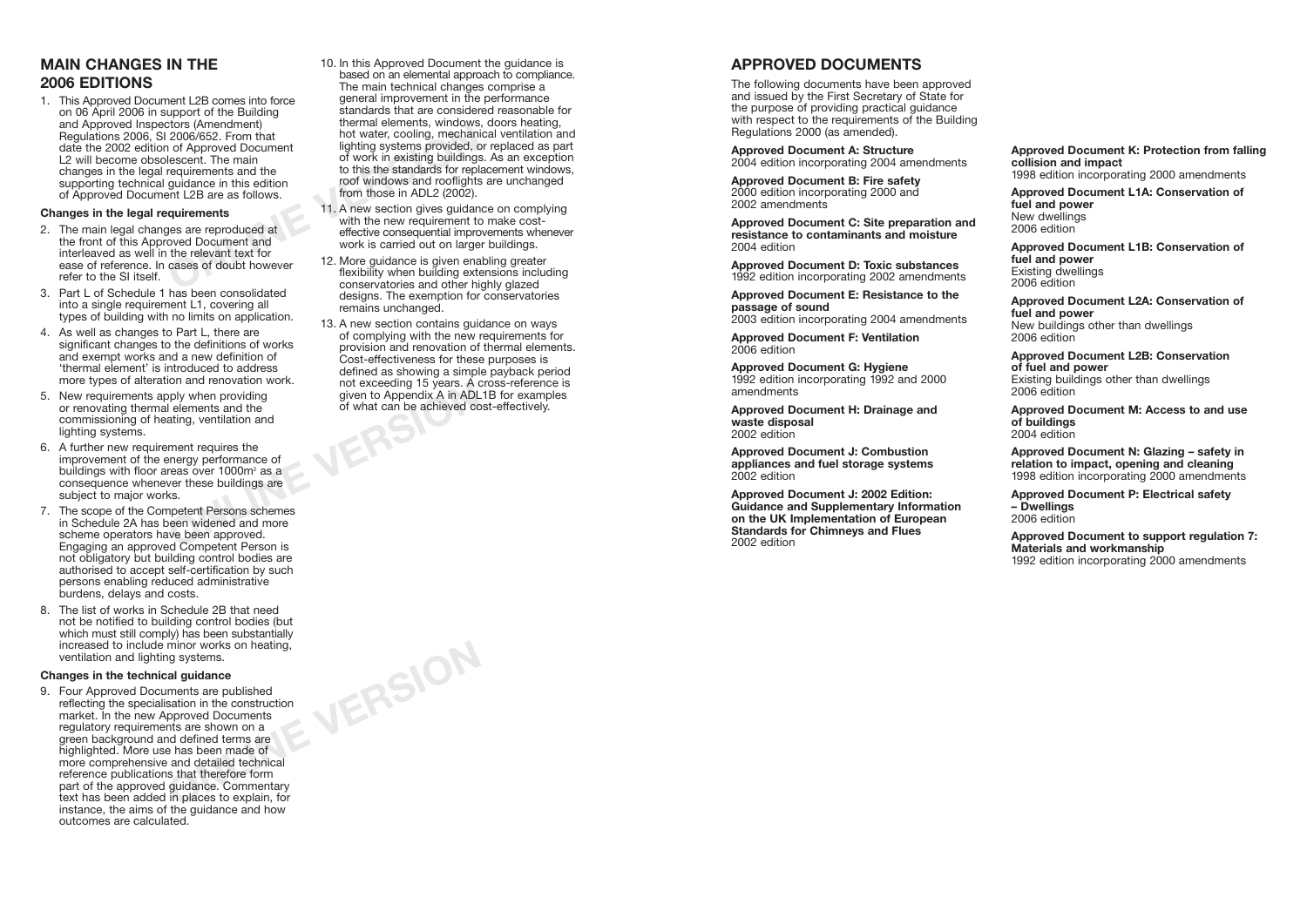## **Contents**

| Use of guidance                                          | 3  | <b>Schedule 2B</b>                           |
|----------------------------------------------------------|----|----------------------------------------------|
| The Approved Documents                                   | 3  | Section 0: General guid                      |
| Other requirements                                       | 3  | Conventions used in this                     |
| Limitation on requirements                               | 3  | Types of work cover                          |
| Materials and workmanship                                | 3  | <b>Approved Document</b>                     |
| Independent certification schemes                        | 3  | Technical risk                               |
| <b>Technical specifications</b>                          | 3  | Historic buildings                           |
| The Workplace (Health, Safety and Welfare)               |    | Calculation of U-values                      |
| Regulations 1992                                         | 4  | Buildings that are exemp                     |
| Mixed use development                                    | 4  | requirements in Part L                       |
| <b>The Requirement</b>                                   | 5  | <b>Section 1: Consequent</b>                 |
| <b>Other changes to the Regulations</b>                  | 6  | Regulation 17D(1)(a)<br>improvements on ex   |
| Interpretation                                           | 6  | Regulation 17D: Cor                          |
| Meaning of building work                                 | 6  | improvements on ins                          |
| Requirements relating to building work                   | 7  | building services                            |
| Requirements relating to thermal elements                | 7  | <b>Section 2: Guidance re</b>                |
| Requirements relating to a change to<br>energy status    | 7  | building work<br><b>Extensions</b>           |
| Requirements relating to a material                      |    | Large extensions                             |
| change of use                                            | 7  | Other extensions                             |
| Exempt buildings and work                                | 7  | <b>Fabric standards</b>                      |
| Giving of a building notice or deposit                   |    | <b>Building services</b>                     |
| of plans                                                 | 8  | the extension                                |
| Regulation 13 (particulars and plans                     |    | Optional approad                             |
| where a building notice is given) and<br>14 (full plans) | 8  | design flexibility                           |
| <b>New Part VA</b>                                       | 10 | Conservatories                               |
| <b>Energy Performance of buildings</b>                   | 10 | Material change of use a<br>of energy status |
| Methodology of calculation of the                        |    | Option providing mo                          |
| energy performance of buildings                          | 10 | Material alteration                          |
| Minimum energy performance                               |    | Work on controlled servi                     |
| requirements for buildings                               | 10 | Controlled services                          |
| New buildings                                            | 10 | Heating and hot                              |
| Consequential improvements to<br>energy performance      | 10 | Cooling plant                                |
| Interpretation                                           | 10 | Air handling plan                            |
|                                                          |    | Insulation of pipe                           |
| <b>Part VI - Miscellaneous</b>                           | 11 | Fixed internal ligl                          |
| Pressure testing                                         | 11 | General lighti                               |
| Commissioning                                            | 11 | industrial and                               |
| $CO2$ emission rate calculations                         | 11 | building type                                |
| <b>Schedule 2A</b>                                       | 12 | General lighti<br>other tynes o              |

|--|

### PAGE

| <b>Schedule 2B</b>                                                                            | 14 |
|-----------------------------------------------------------------------------------------------|----|
| <b>Section 0: General guidance</b>                                                            | 15 |
| Conventions used in this document                                                             | 15 |
| Types of work covered by this<br><b>Approved Document</b>                                     | 15 |
| Technical risk                                                                                | 16 |
| Historic buildings                                                                            | 16 |
| Calculation of U-values                                                                       | 16 |
| Buildings that are exempt from the<br>requirements in Part L                                  | 17 |
| <b>Section 1: Consequential improvements</b>                                                  | 18 |
| Regulation 17D(1)(a) - Consequential<br>improvements on extending a building                  | 18 |
| Regulation 17D: Consequential<br>improvements on installing<br>building services              | 19 |
| <b>Section 2: Guidance relating to</b>                                                        |    |
| building work                                                                                 | 20 |
| <b>Extensions</b>                                                                             | 20 |
| Large extensions                                                                              | 20 |
| Other extensions                                                                              | 20 |
| Fabric standards                                                                              | 20 |
| Building services systems in<br>the extension                                                 | 21 |
| Optional approaches with more<br>design flexibility                                           | 21 |
| Conservatories                                                                                | 22 |
| Material change of use and change<br>of energy status                                         | 22 |
| Option providing more design flexibility                                                      | 23 |
| <b>Material alteration</b>                                                                    | 23 |
| Work on controlled services and fittings                                                      | 23 |
| <b>Controlled services</b>                                                                    | 23 |
| Heating and hot water systems                                                                 | 24 |
| Cooling plant                                                                                 | 24 |
| Air handling plant                                                                            | 24 |
| Insulation of pipes, ducts and vessels                                                        | 25 |
| Fixed internal lighting                                                                       | 25 |
| General lighting efficacy in office,<br>industrial and storage areas in all<br>building types | 25 |
| General lighting efficacy in all<br>other types of space                                      | 25 |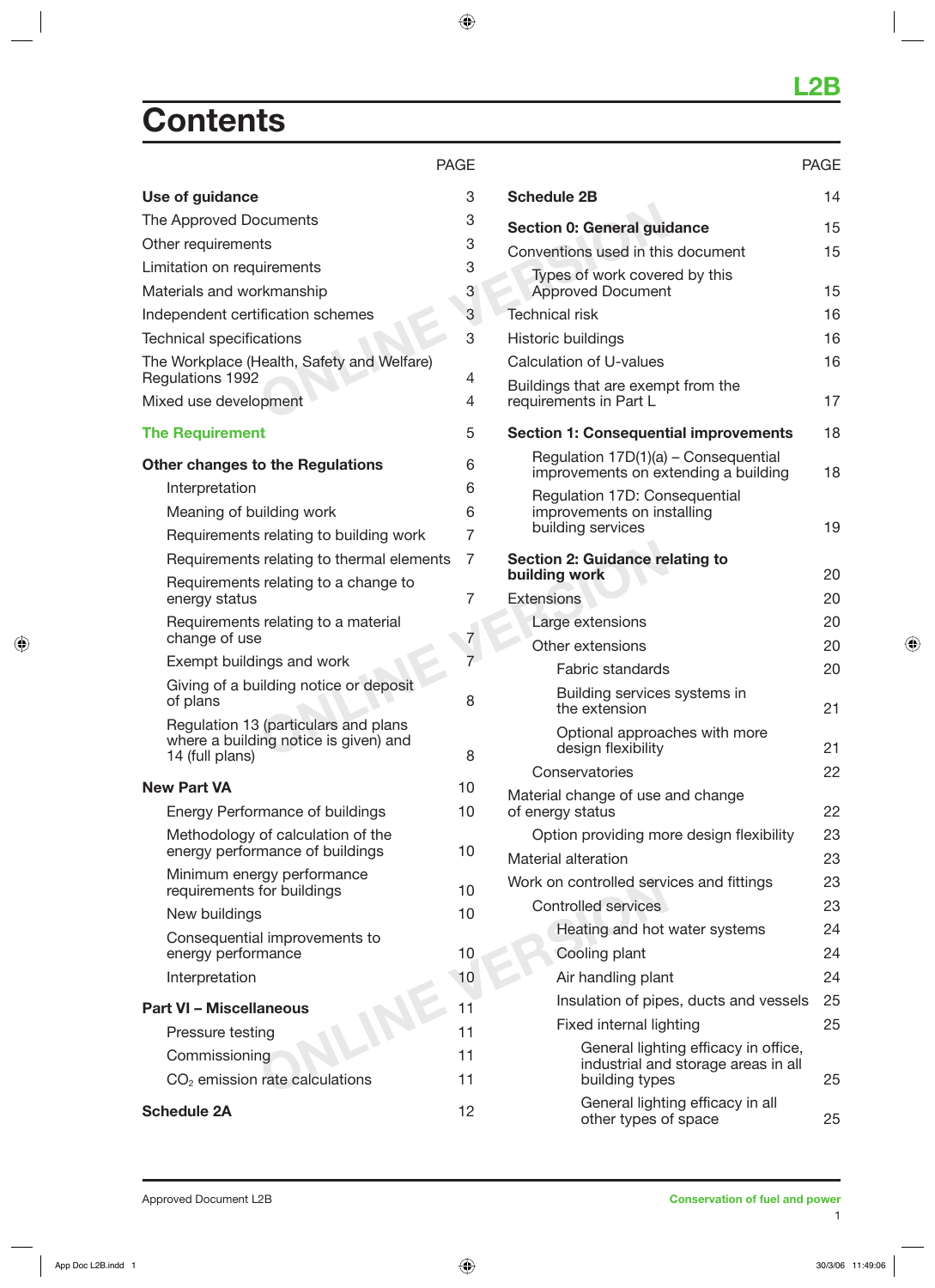## **L2B** CONTENTS

|                                                                 | <b>PAGE</b>         |
|-----------------------------------------------------------------|---------------------|
| Lighting controls for general<br>lighting in all types of space | 25                  |
| Display lighting in all types<br>of space                       | 26                  |
| Controls for display lighting<br>in all types of space          | <b>JERSIO</b><br>26 |
| Energy meters                                                   | 26                  |
| Commissioning                                                   | 26                  |
| Controlled fittings                                             | 27                  |
| Section 3: Guidance on thermal elements                         | 29                  |
| The provision of thermal elements                               | 29                  |
| Continuity of insulation                                        | 29                  |
| Renovation of thermal elements                                  | 30                  |
| Retained thermal elements                                       | 30                  |
| <b>Section 4: Providing information</b>                         | 31                  |
| Building log-book                                               | 31                  |
| <b>Section 5: Definitions</b>                                   | 32                  |
| Documents referred to                                           |                     |
|                                                                 | NLINE VERSIO        |

**ONLINE VERSION**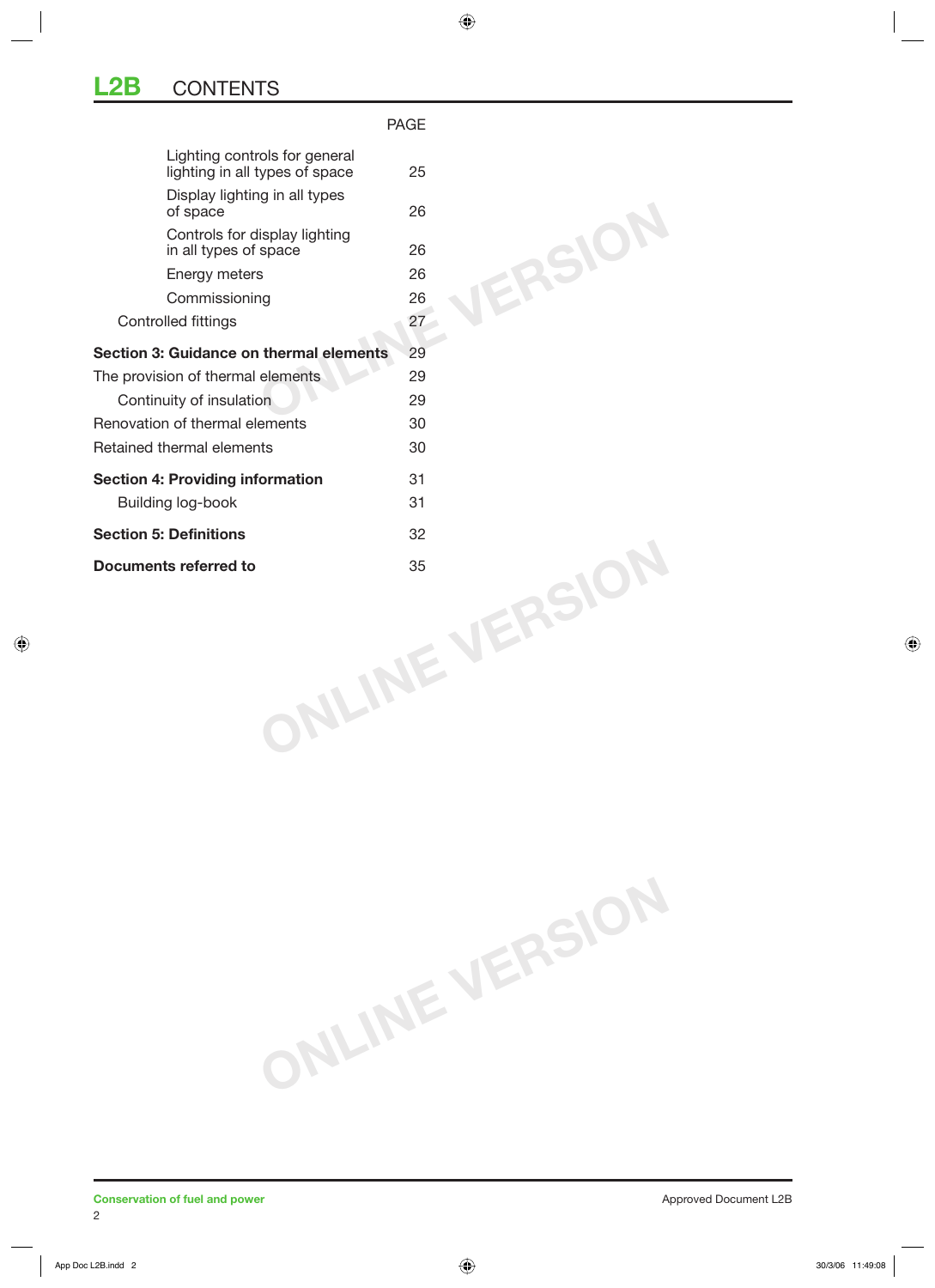## **Use of guidance**

## **THE APPROVED DOCUMENTS**

This document is one of a series that has been approved and issued by the Secretary of State for the purpose of providing practical guidance with respect to the technical requirements of the Building Regulations 2000 for England and Wales.

At the back of this document is a list of all the documents that have been approved and issued by the Secretary of State for this purpose.

Approved Documents are intended to provide guidance for some of the more common building situations. However, there may well be alternative ways of achieving compliance with the requirements. Thus there is no obligation to adopt any particular solution contained in an Approved Document if you prefer to meet the relevant requirement in some other way.

## **OTHER REQUIREMENTS**

The guidance contained in an Approved Document relates only to the particular requirements of the Regulations that the document addresses. The building work will also have to comply with the requirements of any other relevant paragraphs in Schedule 1 to the Regulations.

There are Approved Documents that give guidance on each of the Parts of Schedule 1 and on Regulation 7.

## **LIMITATION ON REQUIREMENTS**

In accordance with Regulation 8, the requirements in Parts A to D, F to K and N (except for paragraphs H2 and J6) of Schedule 1 to the Building Regulations) do not require anything to be done except for the purpose of securing reasonable standards of health and safety for persons in or about buildings (and any others who may be affected by buildings or matters connected with buildings). This is one of the categories of purpose for which Building Regulations may be made.

**ONCORRED SET AS IMPLETED SET AND FINDIOR CONTROLLED AS IMPLIFIED AS IMPLIFIED AS IMPLIFIED AS IMPLIFIED AS IMPLIFIED AS IMPLIFIED AS IMPLIFIED AS IMPLIFIED AS IMPLIFIED AS IMPLIFIED AS IMPLIFIED AS IMPLIFIED AS IMPLIFIED** Paragraphs H2 and J6 are excluded from Regulation 8 because they deal directly with prevention of the contamination of water. Parts E and M (which deal, respectively, with resistance to the passage of sound, and access to and use of buildings) are excluded from Regulation 8 because they address the welfare and convenience of building users. Part L is excluded from Regulation 8 because it addresses the conservation of fuel and power. All these matters are amongst the purposes, other than health and safety that may be addressed by Building Regulations.

## **MATERIALS AND WORKMANSHIP**

Any building work which is subject to the requirements imposed by Schedule 1 to the Building Regulations should, in accordance with Regulation 7, be carried out with proper materials and in a workmanlike manner.

and by the Secretary of State<br>
f providing practical guidance<br>
be technical requirements of the<br>
Dialiding Regulations show<br>
and in a workmanike m<br>
s document is a list of all the<br>
s document is a list of all the<br>
s docume You may show that you have complied with Regulation 7 in a number of ways. These include the appropriate use of a product bearing CE marking in accordance with the Construction Products Directive (89/106/EEC)<sup>1</sup>, the Low Voltage Directive (73/23/EEC and amendment 93/68/EEC)<sup>2</sup> and the EMC Directive (89/336/ EEC)<sup>3</sup> as amended by the CE Marking Directive  $(93/68/EEC)<sup>4</sup>$  or a product complying with an appropriate technical specification (as defined in those Directives), a British Standard, or an alternative national technical specification of any state which is a contracting party to the European Economic Area which, in use, is equivalent, or a product covered by a national or European certificate issued by a European Technical Approval Issuing body, and the conditions of use are in accordance with the terms of the certificate. You will find further guidance in the Approved Document supporting Regulation 7 on materials and workmanship.

## **INDEPENDENT CERTIFICATION SCHEMES**

The document addresses. The<br>
malso have to comply with the<br>
my other relevant paragraphs in<br>
Regulations.<br>
Regulations of the Parts of Schedule 1<br>
n 7.<br> **ON REQUIREMENTS**<br>
CON REQUIREMENTS<br>
There are many UK prod<br>
th Regul There are many UK product certification schemes. Such schemes certify compliance with the requirements of a recognised document that is appropriate to the purpose for which the material is to be used. Materials which are not so certified may still conform to a relevant standard.

> Many certification bodies that approve such schemes are accredited by UKAS.

## **TECHNICAL SPECIFICATIONS**

Building Regulations are made for specific purposes: health and safety, energy conservation and the welfare and convenience of disabled people. Standards and technical approvals are relevant guidance to the extent that they relate to these considerations. However, they may also address other aspects of performance such as serviceability, or aspects which although they relate to health and safety are not covered by the Regulations.

4

<sup>1</sup> As implemented by the Construction Products Regulations 1991 (SI 1991/1620).

<sup>2</sup> As implemented by the Electrical Equipment (Safety) Regulations 1994 (SI 1994/3260).

<sup>3</sup> As implemented by the Electromagnetic Compatibility Regulations 1992 (SI 1992/2372).

As implemented by the Construction Products (Amendment) Regulations 1994 (SI 1994/3051) and the Electromagnetic Compatibility (Amendment) Regulations 1994 (SI 1994/3080).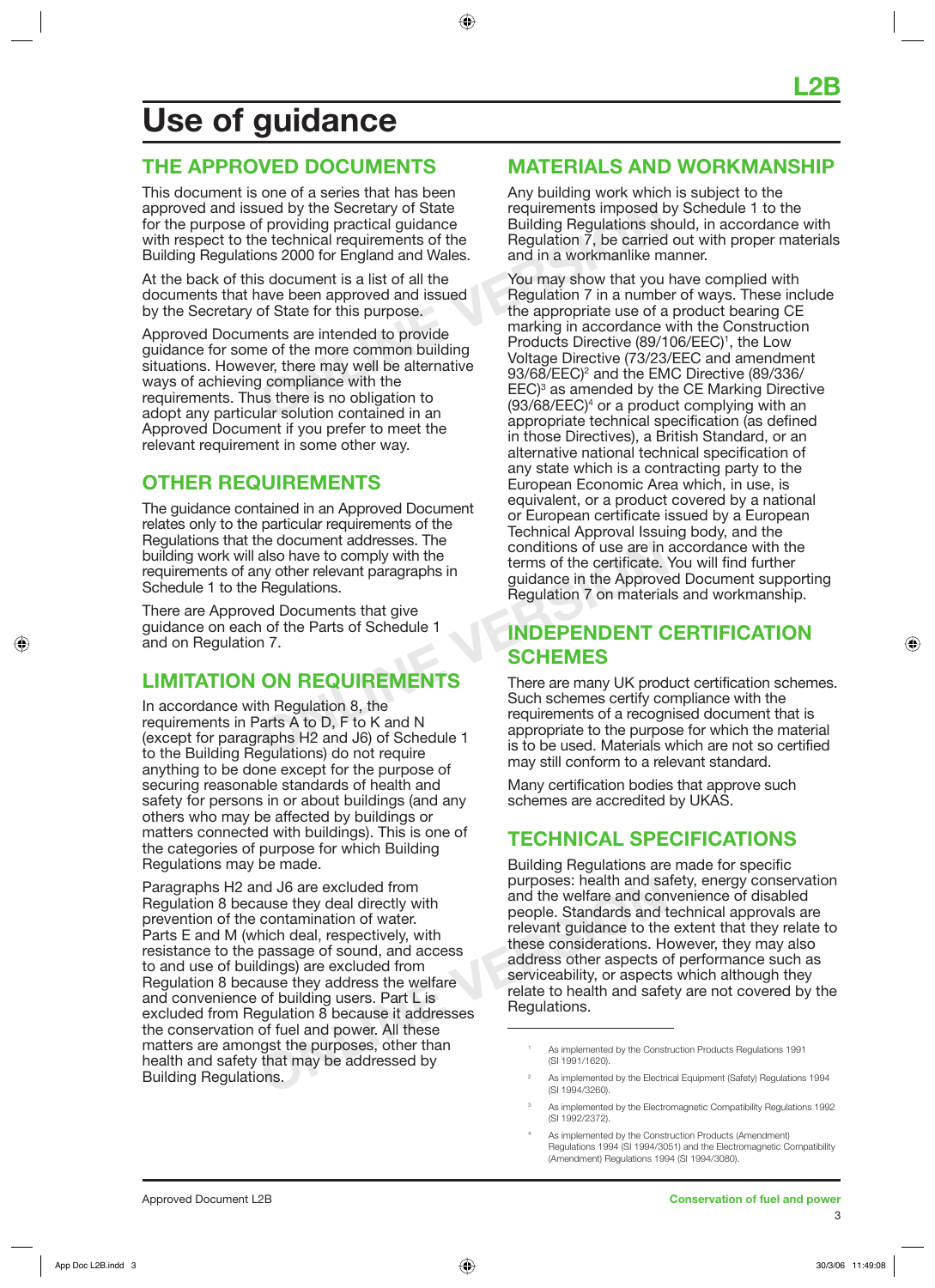## **LISE OF GUIDANCE**

When an Approved Document makes reference to a named standard, the relevant version of the standard is the one listed at the end of the publication. However, if this version has been revised or updated by the issuing standards body, the new version may be used as a source of guidance provided it continues to address the relevant requirements of the Regulations.

The appropriate use of a product that complies with a European Technical Approval as defined in the Construction Products Directive will meet the relevant requirements.

**ONLINE VERSION**

**ONLINE VERSION**

**ONLINE VERSION**

The Office intends to issue periodic amendments to its Approved Documents to reflect emerging harmonised European Standards. Where a national standard is to be replaced by a European harmonised standard, there will be a co- existence period during which either standard may be referred to. At the end of the coexistence period the national standard will be withdrawn

### **THE WORKPLACE (HEALTH, SAFETY AND WELFARE) REGULATIONS 1992**

The Workplace (Health, Safety and Welfare) Regulations 1992 as amended by The Health and Safety (Miscellaneous Amendments) Regulations 2002 (SI 2002/2174) contain some requirements which affect building design. The main requirements are now covered by the Building Regulations, but for further information see: *Workplace health, safety and welfare: Workplace (Health, Safety and Welfare) Regulations 1992, Approved Code of Practice,* L24, HMSO, 1992 (ISBN 0 71760 413 6).

The Workplace (Health, Safety and Welfare) Regulations 1992 apply to the common parts of flats and similar buildings if people such as cleaners and caretakers are employed to work in these common parts. Where the requirements of the Building Regulations that are covered by this Part do not apply to dwellings, the provisions may still be required in the situations described above in order to satisfy the Workplace Regulations.

### **MIXED USE DEVELOPMENT**

In mixed use developments part of a building may be used as a dwelling while another part has a non-domestic use. In such cases, if the requirements of this Part of the Regulations for dwellings and non-domestic use differ, the requirements for non-domestic use should apply in any shared parts of the building.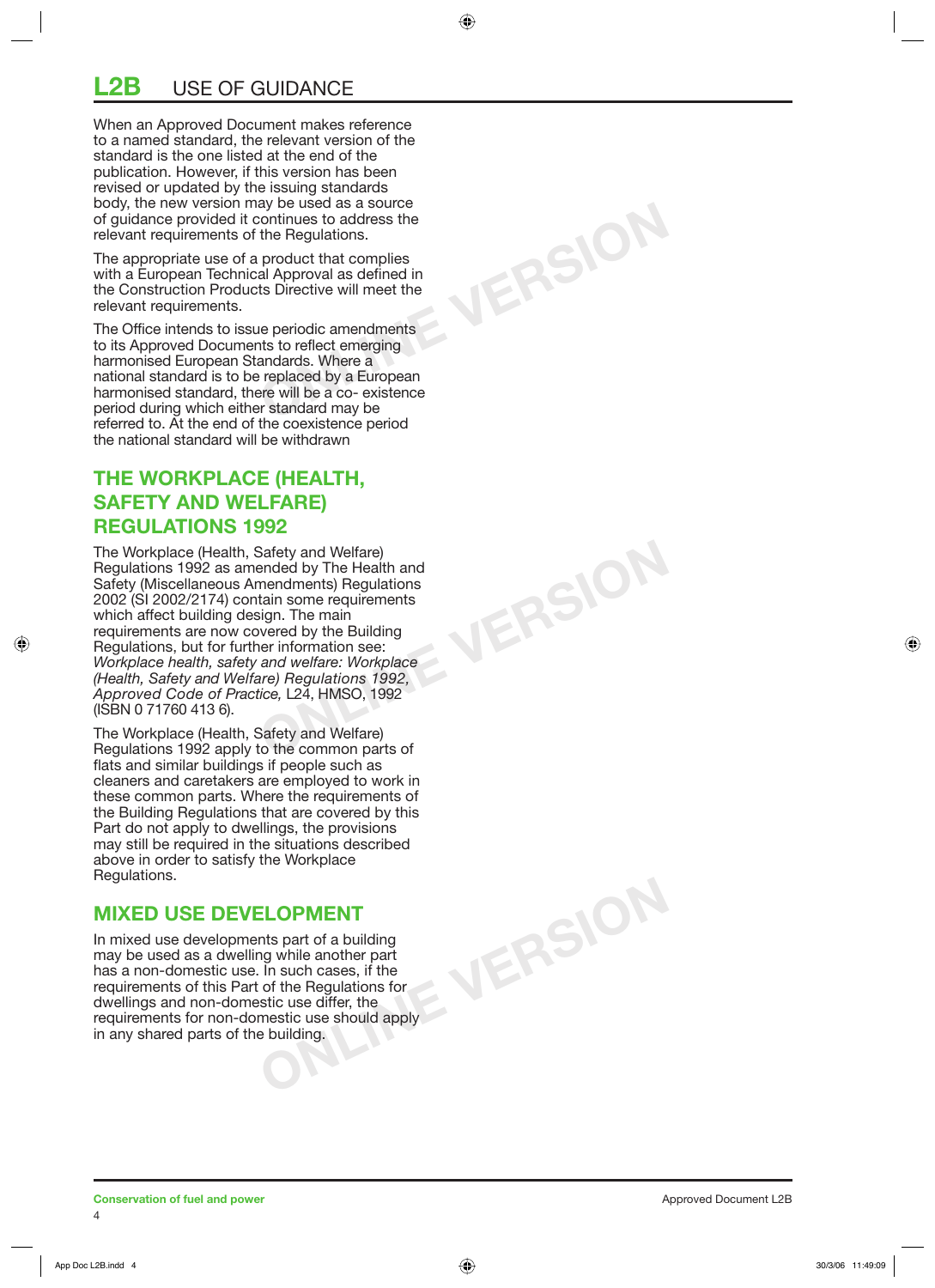**ONLINE VERSION**

## **The Requirement**

This Approved Document, which takes effect on 6 April 2006, deals with the energy efficiency requirements in the Building Regulations 2000 (as amended by SI 2001/3335 and SI 2006/652). The energy efficiency requirements are conveyed in Part L of Schedule 1 to the Regulations and regulations 4A, 17C and 17D as described below.

*Requirement Limits on application* 

 $SOR$ 

#### **Part L Conservation of fuel and power**

**L1.** Reasonable provision shall be made for the conservation of fuel and power in buildings by:

a. limiting heat gains and losses:

 i. through thermal elements and other parts of the building fabric; and

 ii. from pipes, ducts and vessels used for space heating, space cooling and hot water services;

 b. providing and commissioning energy efficient fixed building services with effective controls; and

**ONLINE VERSION** c. providing to the owner sufficient information about the building, the fixed building services and their maintenance requirements so that the building can be operated in such a manner as to use no more fuel and power than is reasonable in the circumstances.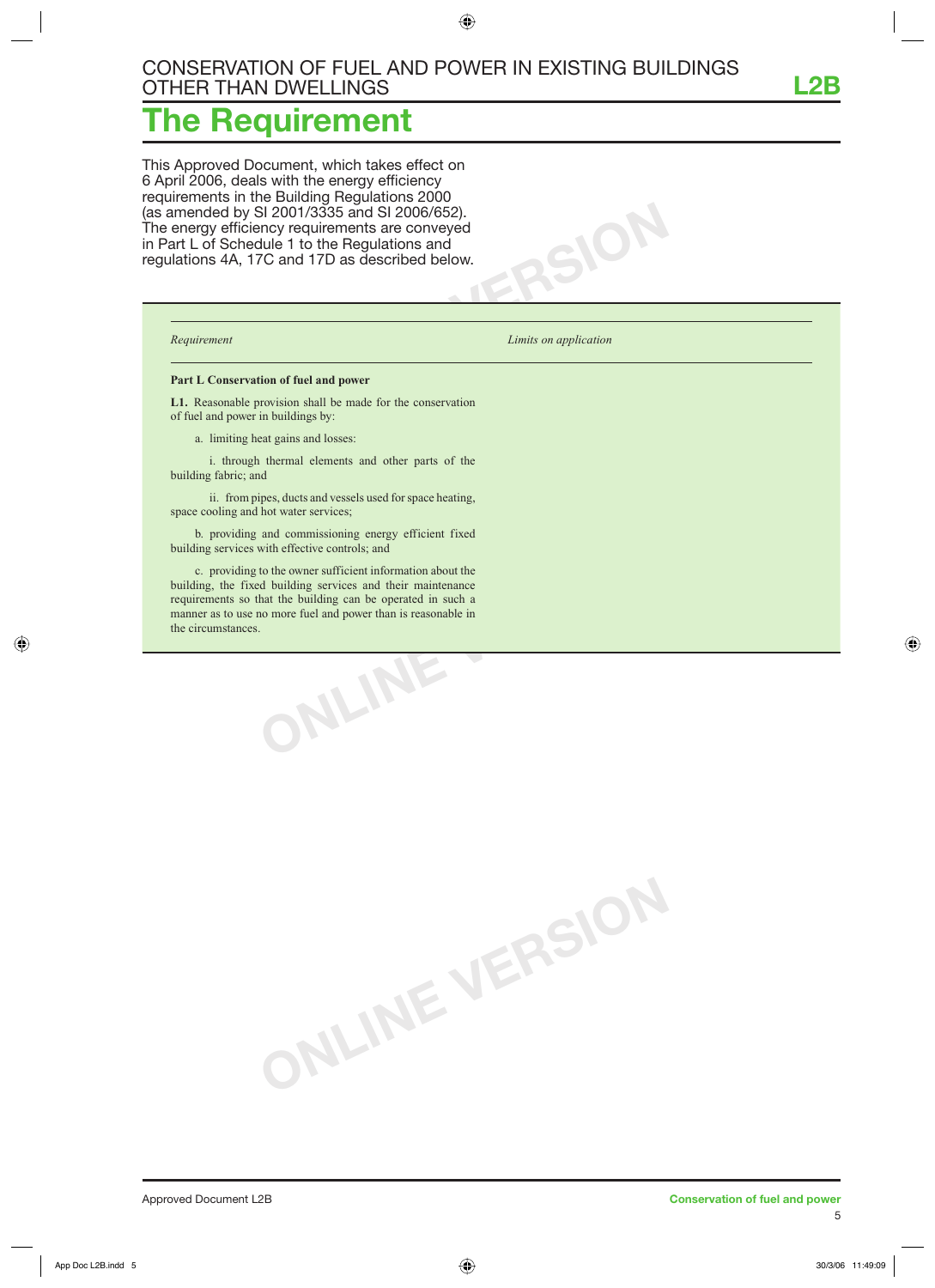## **L2B Other changes to the Regulations**

**Example 19 and 19 and 19 and 19 and 19 and 19 and 19 and 19 and 19 and 19 and 19 and 19 and 19 and 19 and 19 and 19 and 19 and 19 and 19 and 19 and 19 and 19 and 19 and 19 and 19 and 19 and 19 and 19 and 19 and 19 and 19 There are new Regulations that introduce new energy efficiency requirements and other relevant changes to the existing regulations. For ease of reference the principal elements of the regulations that bear on energy efficiency are repeated below and, where relevant, in the body of the guidance in the rest of this Approved Document. However it must be recognised that the Statutory Instrument takes precedence if there is any doubt over interpretation.**

## **Interpretation**

Regulation 2(1) is amended to include the following new definitions.

'Change to a building's energy status' means any change which results in a building becoming a building to which the energy efficiency requirements of these Regulations apply, where previously it was not.

'Energy efficiency requirements' means the requirements of regulations 4A, 17C and 17D and Part L of Schedule 1.

'Fixed building services' means any part of, or any controls associated with:

- a. fixed internal or external lighting systems, but does not include emergency escape lighting or specialist process lighting: or
- b. fixed systems for heating, hot water service, air conditioning or mechanical ventilation.

means any part of, or<br>
with:<br>
with:<br>
ral lighting systems, but<br>
relating to thermal element<br>
lighting: or<br>
a building;<br>
lighting to thermal element<br>
lighting: or<br>
echanical ventilation.<br>
o a thermal element<br>
new layer in t 'Renovation' in relation to a thermal element means the provision of a new layer in the thermal element or the replacement of an existing layer, but excludes decorative finishes, and 'renovate' shall be construed accordingly.

New paragraphs (2A) and (2B) are added to Regulation 2 as follows.

(2A) 'In these Thermal element' means a wall, floor or roof (but does not include windows, doors, roof windows or roof-lights) which separates a thermally conditioned part of the building ('the conditioned space') from:

- a. the external environment (including the ground); or
- b. in the case of floors and walls, another part of the building which is:
	- i. unconditioned;
	- ii an extension falling within class VII in Schedule 2; or
	- iii. where this paragraph applies, conditioned to a different temperature,

and includes all parts of the element between the surface bounding the conditioned space and the external environment or other part of the building as the case may be.

(2B) Paragraph (2A)(b)(iii) only applies to a building which is not a dwelling, where the other part of the building is used for a purpose which is not similar or identical to the purpose for which the conditioned space is used.

## **Meaning of building work**

Regulation 3 is amended as follows.

- **3.**–(1) In these Regulations 'building work' means:
	- a. the erection or extension of a building;
	- b. the provision or extension of a controlled service or fitting in or in connection with a building;
	- c. the material alteration of a building, or a controlled service or fitting, as mentioned in paragraph (2);
	- d. work required by regulation 6 (requirements relating to material change of use);
	- e. the insertion of insulating material into the cavity wall of a building;
	- f. work involving the underpinning of a building;
	- g. work required by regulation 4A (requirements relating to thermal elements);
	- h. work required by regulation 4B (requirements relating to a change of energy status);
	- i. work required by regulation 17D (consequential improvements to energy performance).

(2) An alteration is material for the purposes of these Regulations if the work, or any part of it, would at any stage result:

- a. in a building or controlled service or fitting not complying with a relevant requirement where previously it did; or
- b. in a building or controlled service or fitting which before the work commenced did not comply with a relevant requirement, being more unsatisfactory in relation to such a requirement.

(3) In paragraph (2) 'relevant requirement' means any of the following applicable requirements of Schedule 1, namely:

d space') from:<br>
nent (including the<br>
and walls, another part of<br>
and walls, another part of<br>
Schedule 1, namely:<br>
Part A (structure)<br>
paragraph B1 (means of<br>
ng within class VII in<br>
applies, conditioned<br>
perature,<br>
so f t Part A (structure) paragraph B1 (means of warning and escape) paragraph B3 (internal fire spread – structure) paragraph B4 (external fire spread) paragraph B5 (access and facilities for the fire service) Part M (access to and use of buildings).

**Conservation of fuel and power Conservation of the and power** Approved Document L2B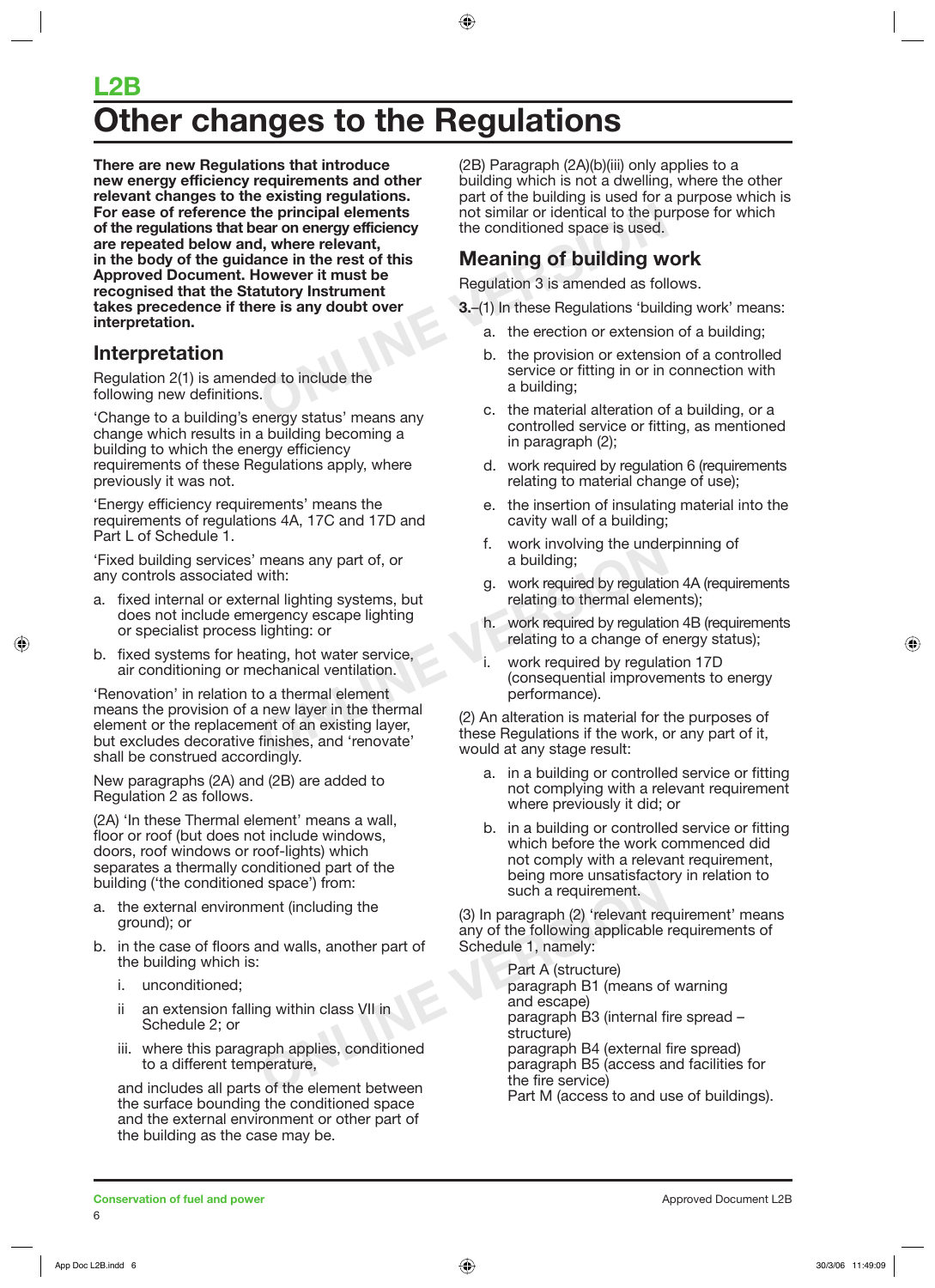## **Requirements relating to building work**

Regulation 4 is amended as follows

**4.**–(1) Subject to paragraph 1A building work shall be carried out so that:

- a. it complies with the applicable requirements contained in Schedule 1; and
- b. in complying with any such requirement there is no failure to comply with any other such requirement.

(1A) Where:

- a. building work is of a kind described in regulation  $3(1)(g)$ , (h) or (i); and
- b. the carrying out of that work does not constitute a material alteration,

 that work need only comply with the applicable requirements of Part L of Schedule 1.

(2) Building work shall be carried out so that, after it has been completed:

- a. any building which is extended or to which a material alteration is made; or
- b. any building in, or in connection with, which a controlled service or fitting is provided, extended or materially altered; or
- c. any controlled service or fitting,

and in the applicable requirements<br>
ontrolled service or fitting is<br>
bled service or fitting,<br>
bled service or fitting,<br>
bled service or fitting,<br>
or, where it did not comply<br>
or, where it did not comply<br>
a. the erection o complies with the applicable requirements of Schedule 1 or, where it did not comply with any such requirement, is no more unsatisfactory in relation to that requirement than before the work was carried out.

## **Requirements relating to thermal elements**

A new regulation 4A is added as follows:

**4A.**–(1) Where a person intends to renovate a thermal element, such work shall be carried out as is necessary to ensure that the whole thermal element complies with the requirements of paragraph L1(a)(i) of Schedule 1.

(2) Where a thermal element is replaced, the new thermal element shall comply with the requirements of paragraph L1(a)(i) of Schedule 1.

## **Requirements relating to a change to energy status**

A new regulation 4B is added as follows:

**Example 1.** Included in the step is a change of a change of a change of a change of a change of a change of a change of a change of a change of a change of a corda Planning (Listed in accorda<br> **ALIS** is added as follows:<br> **4B.**–(1) Where there is a change to a building's energy status, such work, if any, shall be carried out as is necessary to ensure that the building complies with the applicable requirements of Part L of Schedule 1.

(2) In this regulation 'building' means the building as a whole or parts of it that have been designed or altered to be used separately.

## **Requirements relating to a material change of use**

Regulation 6 is updated to take account of the changes to Part L.

### **Exempt buildings and work**

Regulation 9 is substantially altered as follows.

**9.**–(1) Subject to paragraphs (2) and (3) these Regulations do not apply to:

- a. the erection of any building or extension of a kind described in Schedule 2; or
- Exempt buildings<br>
ut so that:<br>
in Schedule 1; and<br>
ing with any such requirement<br>
b failure to comply with any<br>
n requirement.<br>
<br>
Nork is of a kind described in<br>
Schedule 1; and<br>
a. the erection of any b<br>
kind described in b. the carrying out of any work to or in connection with such a building or extension, if after the carrying out of that work it is still a building or extension of a kind described in that Schedule.

(2) The requirements of Part P of Schedule 1 apply to:

- a. any greenhouse;
- b. any small detached building falling within class VI in Schedule 2; and
- c. any extension of a building falling within class VII in Schedule 2,

which in any case receives its electricity from a source shared with or located inside a dwelling.

(3) The energy efficiency requirements of these Regulations apply to:

- a. the erection of any building of a kind falling within this paragraph;
- b. the extension of any such building, other than an extension falling within class VII in Schedule 2; and
- c. the carrying out of any work to or in connection with any such building or extension.
- (4) A building falls within paragraph (3) if it:
- a. is a roofed construction having walls;
- b. uses energy to condition the indoor climate; and
- c. does not fall within the categories listed in paragraph (5).
- (5) The categories referred to in paragraph (4)(c) are:
- a. buildings which are:
	- i. listed in accordance with section 1 of the Planning (Listed Buildings and Conservation Areas) Act 1990;
	- ii. in a conservation area designated in accordance with section 69 of that Act; or
	- iii. included in the schedule of monuments maintained under section 1 of the Ancient Monuments and Archaeological Areas Act 1979,

 where compliance with the energy efficiency requirements would unacceptably alter their character or appearance;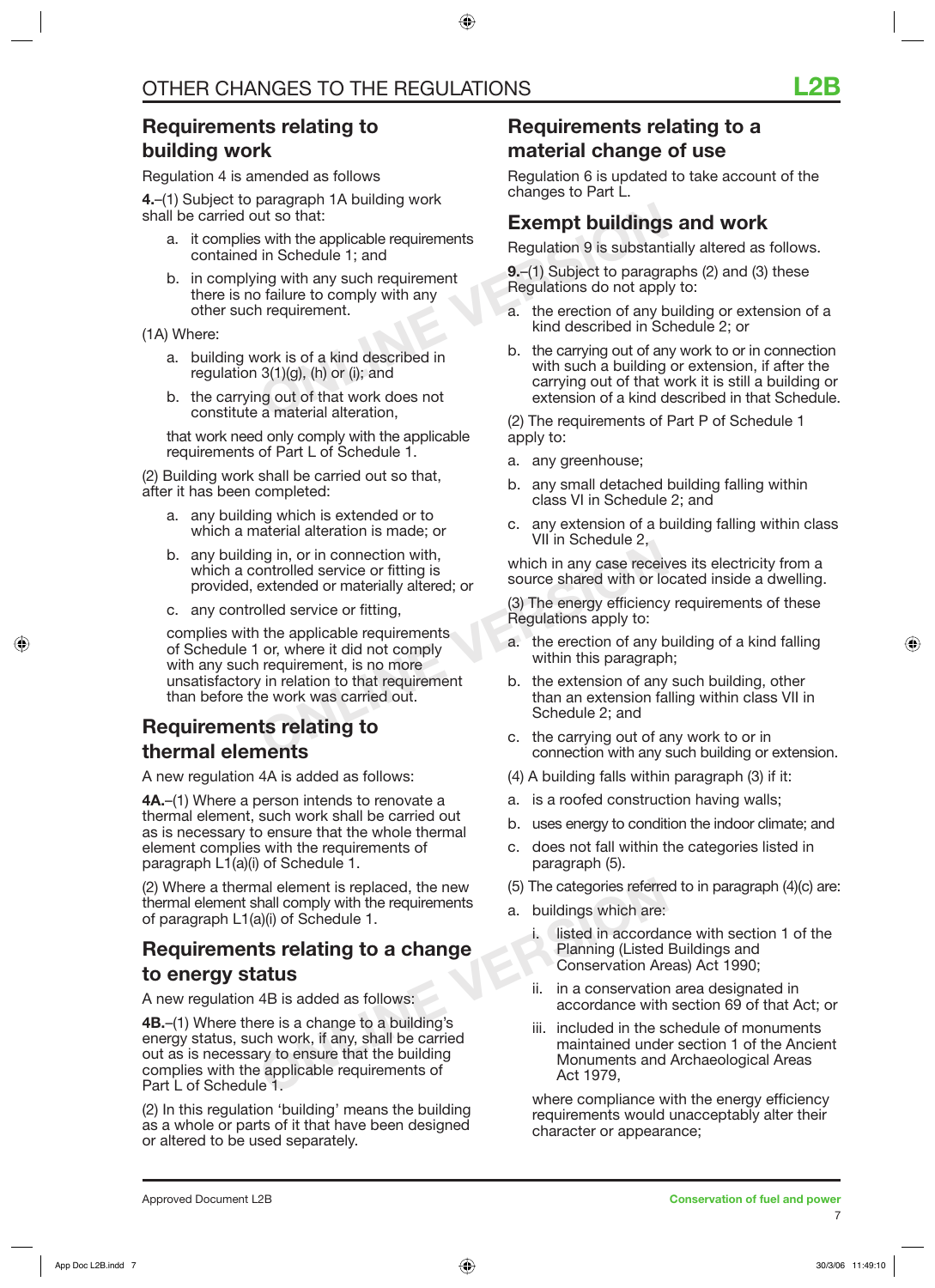## **OTHER CHANGES TO THE REGULATIONS**

- b. buildings which are used primarily or solely as places of worship;
- c. temporary buildings with a planned time of use of two years or less, industrial sites, workshops and non-residential agricultural buildings with low energy demand;
- d. stand-alone buildings other than dwellings with a total useful floor area of less than  $50m^2$ .
- (6) In this regulation:
- a. 'building' means the building as a whole or parts of it that have been designed or altered to be used separately; and
- b. the following terms have the same meaning as in European Parliament and Council Directive 2002/91/EC on the energy performance of buildings:
	- i. 'industrial sites';
	- ii. 'low energy demand';
	- iii. 'non-residential agricultural buildings';
	- iv. 'places of worship';
	- v. 'stand-alone';
	- vi. 'total useful floor area';
	- vii. 'workshops'

## **Giving of a building notice or deposit of plans**

Regulation 12 is substantially amended as follows.

a. a person proposes to carry<br> **ONLINE COMPAGE COMPLEM**<br>
20 **ONCICE OF**<br>
20 **ONCICE COMPAGE COMPLEM**<br>
20 **ONCICE COMPAGE COMPAGE COMPOSES**<br>
20 **DESCRIPED COMPAGE COMPAGE COMPAGE COMPAGE COMPAGE (24)**<br>
30 **C.** paragraph (5) **12.**–(1) In this regulation 'relevant use' means a use as a workplace of a kind to which Part II of the Fire Precautions (Workplace) Regulations 1997 applies or a use designated under section 1 of the Fire Precautions Act 1971.

(2) This regulation applies to a person who intends to:

- a. carry out building work;
- b. replace or renovate a thermal element in a building to which the energy efficiency requirements apply;
- c. make a change to a building's energy status; or
- d. make a material change of use.

(2A) Subject to the following provisions of this regulation, a person to whom this regulation applies shall:

- a. give to the local authority a building notice in accordance with regulation 13; or
- b. deposit full plans with the local authority in accordance with regulation 14.

(3) A person shall deposit full plans where he intends to carry out building work in relation to a building to which the Regulatory Reform (Fire Safety) Order 2005 applies, or will apply after the completion of the building work.

(4) A person shall deposit full plans where he intends to carry out work which includes the erection of a building fronting on to a private street.

(4A) A person shall deposit full plans where he intends to carry out building work in relation to which paragraph H4 of Schedule 1 imposes a requirement.

(5) A person who intends to carry out building work is not required to give a building notice or deposit full plans where the work consists only of work:

- ergy demand;<br>
So ther than dwellings<br>
or area of less than 50m<sup>2</sup>.<br>
So A person who intends to car<br>
work is not required to give a b<br>
deposit full plans where the wo<br>
building as a whole or<br>
of work:<br>
een designed or alter a. described in column 1 of the Table in Schedule 2A if the work is to be carried out by a person described in the corresponding entry in column 2 of that Table, and paragraphs 1 and 2 of that schedule have effect for the purposes of the descriptions in the Table; or
	- b. described in Schedule 2B.

(6) Where regulation 20 of the Building (Approved Inspectors etc.) Regulations 2000 (local authority powers in relation to partly completed work) applies, the owner shall comply with the requirements of that regulation instead of with this regulation.

- (7) Where:
- a. a person proposes to carry out work which consists of emergency repairs to any fixed building services in respect of which Part L of Schedule 1 imposes a requirement;
- b. it is not practicable to comply with paragraph (2A) before commencing the work; and
- c. paragraph (5) does not apply,

he shall give a building notice to the local authority as soon as reasonably practicable after commencement of the work.

## **Regulation 13 (particulars and plans where a building notice is given) and 14 (full plans)**

**ONLINE VERSION** These are amended to apply to renovation or replacement of a thermal element and a change to a building's energy status.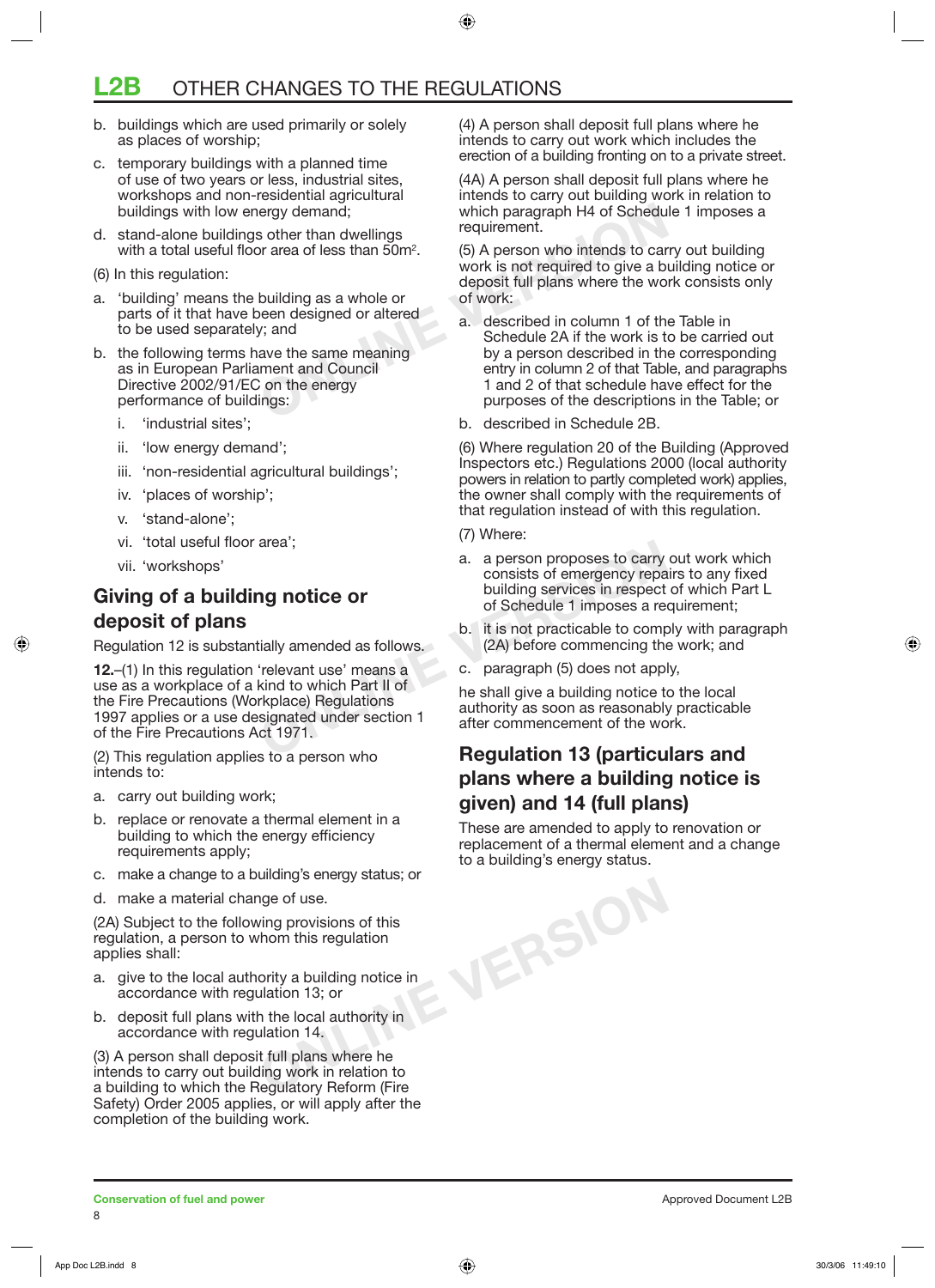**ONLINE VERSION**

## **Provisions applicable to self certification schemes**

**16A.**–(1) This regulation applies to the extent that the building work consists only of work of a type described in column 1 of the Table in Schedule 2A and the work is carried out by a person who is described in the corresponding entry in column 2 of that Table in respect of that type of work.

(2) Where this regulation applies, the local authority is authorised to accept, as evidence that the requirements of regulations 4 and 7 have been satisfied, a certificate to that effect by the person carrying out the building work.

(3) Where this regulation applies, the person carrying out the work shall, not more than 30 days after the completion of the work:

- a. give to the occupier a copy of the certificate referred to in paragraph (2); and
- b. give to the local authority:
	- i. notice to that effect, or
	- ii. the certificate referred to in paragraph (2).

**ONLINE VERSION**

**ONLINE VERSION** (4) Paragraph (3) of this regulation does not apply where a person carries out the building work described in Schedule 2B.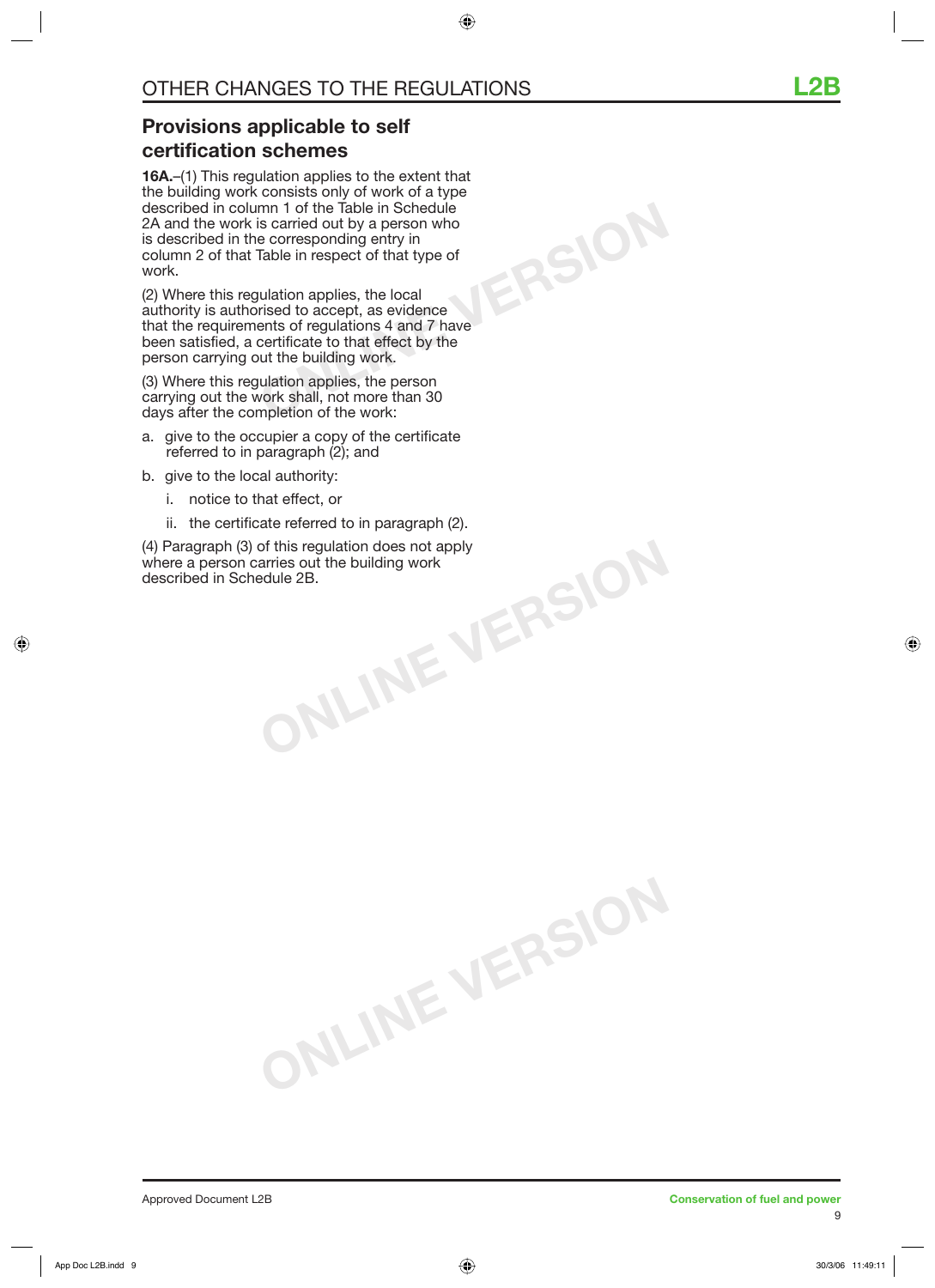## **L2B New Part VA**

## **Energy Performance of buildings**

New Regulations are added as follows.

# **ONLINE VERSION Methodology of calculation of the energy performance of buildings**

**17A.** The Secretary of State shall approve a methodology of calculation of the energy performance of buildings.

### **Minimum energy performance requirements for buildings**

**17B.** The Secretary of State shall approve minimum energy performance requirements for new buildings, in the form of target  $CO<sub>2</sub>$  emission rates, which shall be based upon the methodology approved pursuant to regulation 17A.

## **New buildings**

**17C.** Where a building is erected, it shall not exceed the target  $CO<sub>2</sub>$  emission rate for the building that has been approved pursuant to regulation 17B.

## **Consequential improvements to energy performance**

**ONLINE VERSION**

**17D.**–(1) Paragraph (2) applies to an existing building with a total useful floor area over 1000m2 where the proposed building work consists of or includes:

- a. an extension;
- b. the initial provision of any fixed building services; or
- c. an increase to the installed capacity of any fixed building services.

(2) Subject to paragraph (3), where this regulation applies, such work, if any, shall be carried out as is necessary to ensure that the building complies with the requirements of Part L of Schedule 1.

means the building as<br>value been designed or<br>ely. (3) Nothing in paragraph (2) requires work to be carried out if it is not technically, functionally and economically feasible.

## **Interpretation**

**17E.** In this Part 'building' means the building as a whole or parts of it that have been designed or altered to be used separately.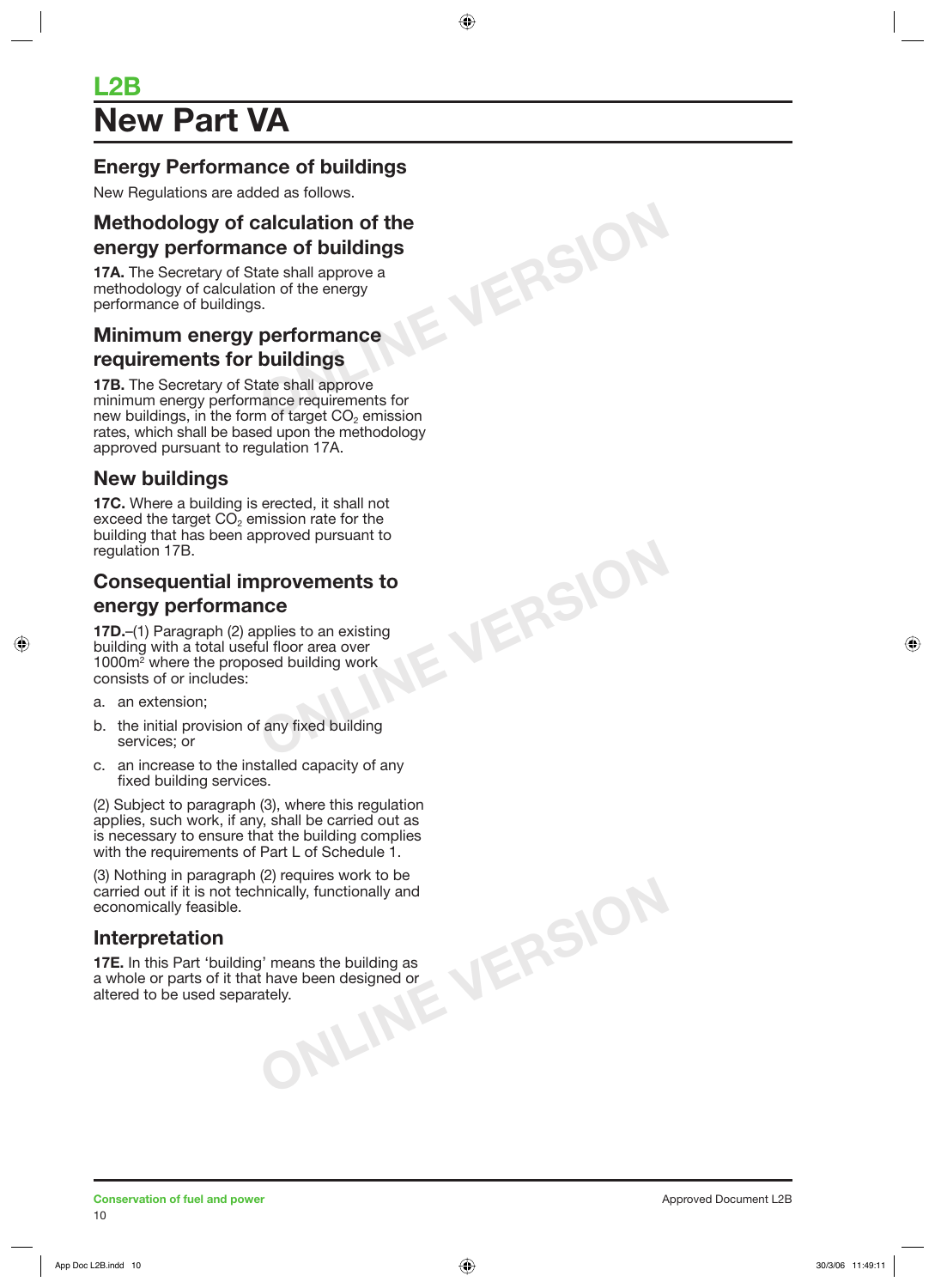## **Part VI – Miscellaneous**

New Regulations are added as follows.

### **Pressure testing**

**20B.**–(1) This regulation applies to the erection of a building in relation to which paragraph L1(a)(i) of Schedule 1 imposes a requirement.

**CONFIDENTIFY AND THE CONFIDENTIFY SET ASSESS**<br>
Unation applies to the erection of the work shall provide to<br>
notice which specifies:<br>
Unation applies, the person<br>
vork shall, for the purpose of<br>
notice with regulation 17C (2) Where this regulation applies, the person carrying out the work shall, for the purpose of ensuring compliance with regulation 17C and paragraph L1(a)(i) of Schedule 1:

- a. ensure that:
	- i. pressure testing is carried out in such circumstances as are approved by the Secretary of State; and
	- ii. the testing is carried out in accordance with a procedure approved by the Secretary of State; and
- b. subject to paragraph (5), give notice of the results of the testing to the local authority.
- (3) The notice referred to in paragraph (2)(b) shall:
- a. record the results and the data upon which they are based in a manner approved by the Secretary of State; and
- b. be given to the local authority not later than seven days after the final test is carried out.

Fig. 12003<br>
State; and the data upon which that the state of buildings.<br>
State; and (4) Where such a certific<br>
e local authority not later than<br>
ter the final test is carried out.<br>
ty is authorised to accept, as<br>
requireme (4) A local authority is authorised to accept, as evidence that the requirements of paragraph (2)(a)(ii) have been satisfied, a certificate to that effect by a person who is registered by the British Institute of Non-destructive Testing in respect of pressure testing for the air tightness of buildings.

(5) Where such a certificate contains the information required by paragraph (3)(a), paragraph (2)(b) does not apply.

## **Commissioning**

**20C.**–(1) This regulation applies to building work in relation to which paragraph L1(b) of Schedule 1 imposes a requirement, but does not apply where the work consists only of work described in Schedule 2B.

(2) Where this regulation applies the person carrying out the work shall, for the purpose of ensuring compliance with paragraph L1(b) of Schedule 1, give to the local authority a notice confirming that the fixed building services have been commissioned in accordance with a procedure approved by the Secretary of State.

(3) The notice shall be given to the local authority:

- a. not later than the date on which the notice required by regulation 15(4) is required to be given; or
- b. where that regulation does not apply, not more than 30 days after completion of the work.

### **CO2 emission rate calculations**

**20D.**–(1) Subject to paragraph (4), where regulation 17C applies the person carrying out the work shall provide to the local authority a notice which specifies:

- a. the target  $CO<sub>2</sub>$  emission rate for the building; and
- $b$ . the calculated  $CO<sub>2</sub>$  emission rate for the building as constructed.

(2) The notice shall be given to the local authority not later than the date on which the notice required by regulation 20B is required to be given.

(3) A local authority is authorised to accept, as evidence that the requirements of regulation 17C would be satisfied if the building were constructed in accordance with an accompanying list of specifications, a certificate to that effect by a person who is registered by:

a. FAERO Limited; or

**ONLINE VERSION**

b. BRE Certification Limited,

in respect of the calculation of  $CO<sub>2</sub>$  emission rates of buildings.

(4) Where such a certificate is given to the local authority:

- a. paragraph (1) does not apply; and
- b. the person carrying out the work shall provide to the local authority not later than the date on which the notice required by regulation 20B is required to be given a notice which:
	- i. states whether the building has been constructed in accordance with the list of specifications which accompanied the certificate; and
	- ii. if it has not, lists any changes to the specifications to which the building has been constructed.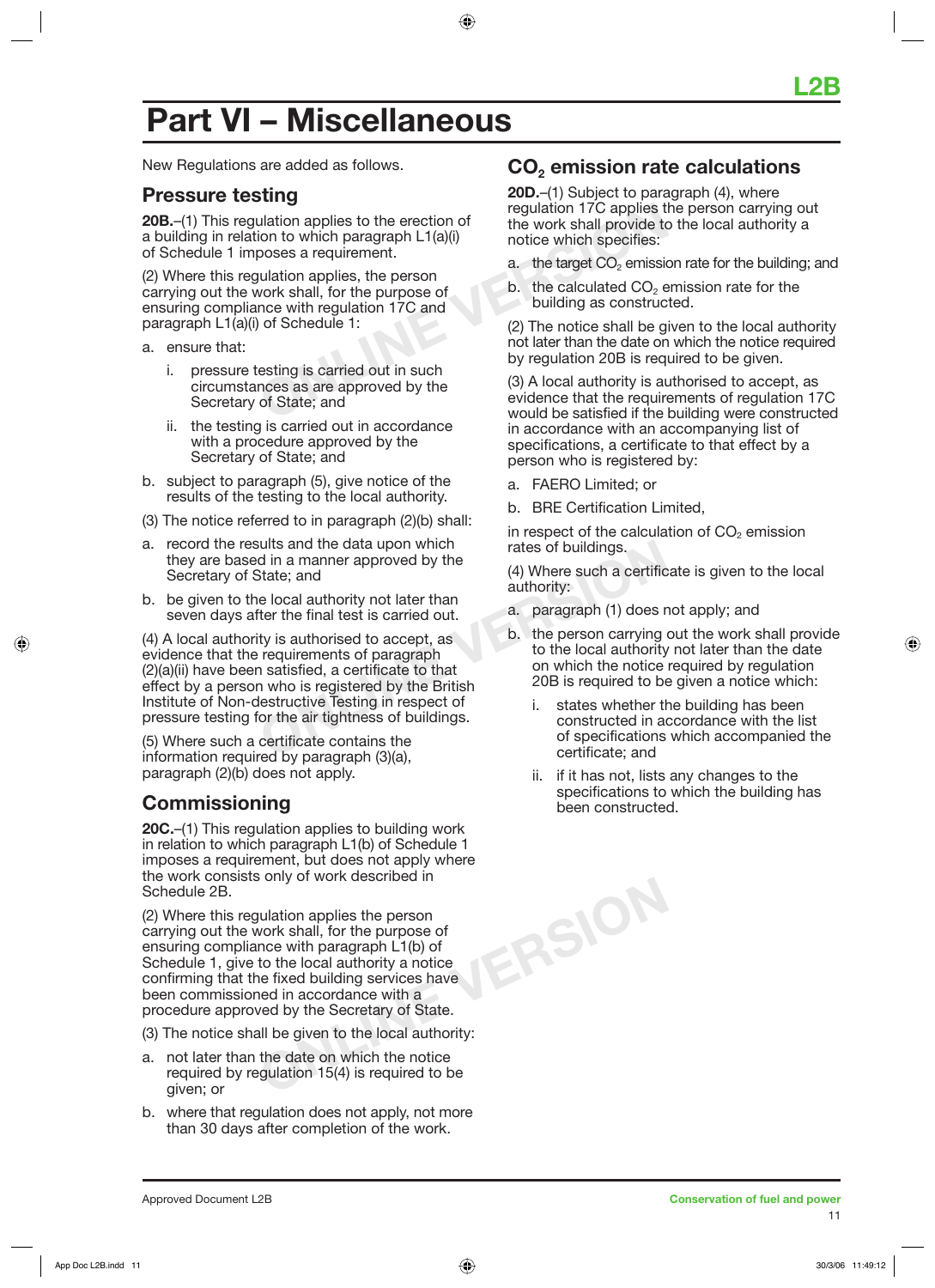## **L2B Schedule 2A**

#### Schedule 2A is amended as follows:

Self-certification schemes and exemptions from requirement to give building notice or deposit full plans.

| Column 1                                                                                                                                                                                                                                | Column <sub>2</sub>                                                                                                                                                                                               |
|-----------------------------------------------------------------------------------------------------------------------------------------------------------------------------------------------------------------------------------------|-------------------------------------------------------------------------------------------------------------------------------------------------------------------------------------------------------------------|
| Type of work                                                                                                                                                                                                                            | Person carrying out work                                                                                                                                                                                          |
| 1. Installation of a heat-producing gas appliance.                                                                                                                                                                                      | A person, or an employee of a person, who is a member of a<br>class of persons approved in accordance with regulation 3 of the<br>Gas Safety (Installation and Use) Regulations 1998.                             |
| 2. Installation of heating or hot water service system connected<br>to a heat-producing gas appliance, or associated controls.                                                                                                          | A person registered by CORGI Services Limited in respect of<br>that type of work.                                                                                                                                 |
| 3. Installation of:<br>a. an oil-fired combustion appliance which has a rated heat<br>output of 100 kilowatts or less and which is installed in<br>a building with no more than 3 storeys (excluding any<br>basement) or in a dwelling; | An individual registered by Oil Firing Technical Association<br>Limited, NAPIT Certification Limited or Building Engineering<br>Services Competence Accreditation Limited in respect of that<br>type of work.     |
| b. oil storage tanks and the pipes connecting them to<br>combustion appliances; or                                                                                                                                                      |                                                                                                                                                                                                                   |
| heating and hot water service systems connected to<br>C.<br>an oil-fired combustion appliance.                                                                                                                                          |                                                                                                                                                                                                                   |
| 4. Installation of:<br>a. a solid fuel burning combustion appliance which has<br>a rated heat output of 50 kilowatts or less which is<br>installed in a building with no more than 3 storeys<br>(excluding any basement); or            | A person registered by HETAS Limited, NAPIT Certification<br>Limited or Building Engineering Services Competence Accreditation<br>Limited in respect of that type of work.                                        |
| b. heating and hot water service systems connected to<br>a solid fuel burning combustion appliance.                                                                                                                                     |                                                                                                                                                                                                                   |
| 5. Installation of a heating or hot water service system,<br>or associated controls, in a dwelling.                                                                                                                                     | A person registered by Building Engineering Services Competence<br>Accreditation Limited in respect of that type of work.                                                                                         |
| 6. Installation of a heating, hot water service, mechanical<br>ventilation or air conditioning system, or associated controls,<br>in a building other than a dwelling.                                                                  | A person registered by Building Engineering Services Competence<br>Accreditation Limited in respect of that type of work.                                                                                         |
| 7. Installation of an air conditioning or ventilation system in an<br>existing dwelling, which does not involve work on systems<br>shared with other dwellings.                                                                         | A person registered by CORGI Services Limited or NAPIT<br>Certification Limited in respect of that type of work.                                                                                                  |
| 8. Installation of a commercial kitchen ventilation system which<br>does not involve work on systems shared with parts of the<br>building occupied separately.                                                                          | A person registered by CORGI Services Limited in respect of<br>that type of work.                                                                                                                                 |
| Installation of a lighting system or electric heating system,<br>or associated electrical controls.                                                                                                                                     | A person registered by The Electrical Contractors Association<br>Limited in respect of that type of work.                                                                                                         |
| 10. Installation of fixed low or extra-low voltage electrical<br>installations.                                                                                                                                                         | A person registered by BRE Certification Limited, British Standards<br>Institution, ELECSA Limited, NICEIC Group Limited or NAPIT<br>Certification Limited in respect of that type of work.                       |
| 11. Installation of fixed low or extra-low voltage electrical<br>installations as a necessary adjunct to or arising out of other<br>work being carried out by the registered person.                                                    | A person registered by CORGI Services Limited, ELECSA<br>Limited, NAPIT Certification Limited, NICEIC Group Limited or<br>Oil Firing Technical Association Limited in respect of that type of<br>electrical work. |
| 12. Installation, as a replacement, of a window, rooflight, roof<br>window or door (being a door which together with its frame<br>has more than 50 per cent of its internal face area glazed) in<br>an existing building.               | A person registered under the Fenestration Self-Assessment<br>Scheme by Fensa Ltd, or by CERTASS Limited or the British<br>Standards Institution in respect of that type of work.                                 |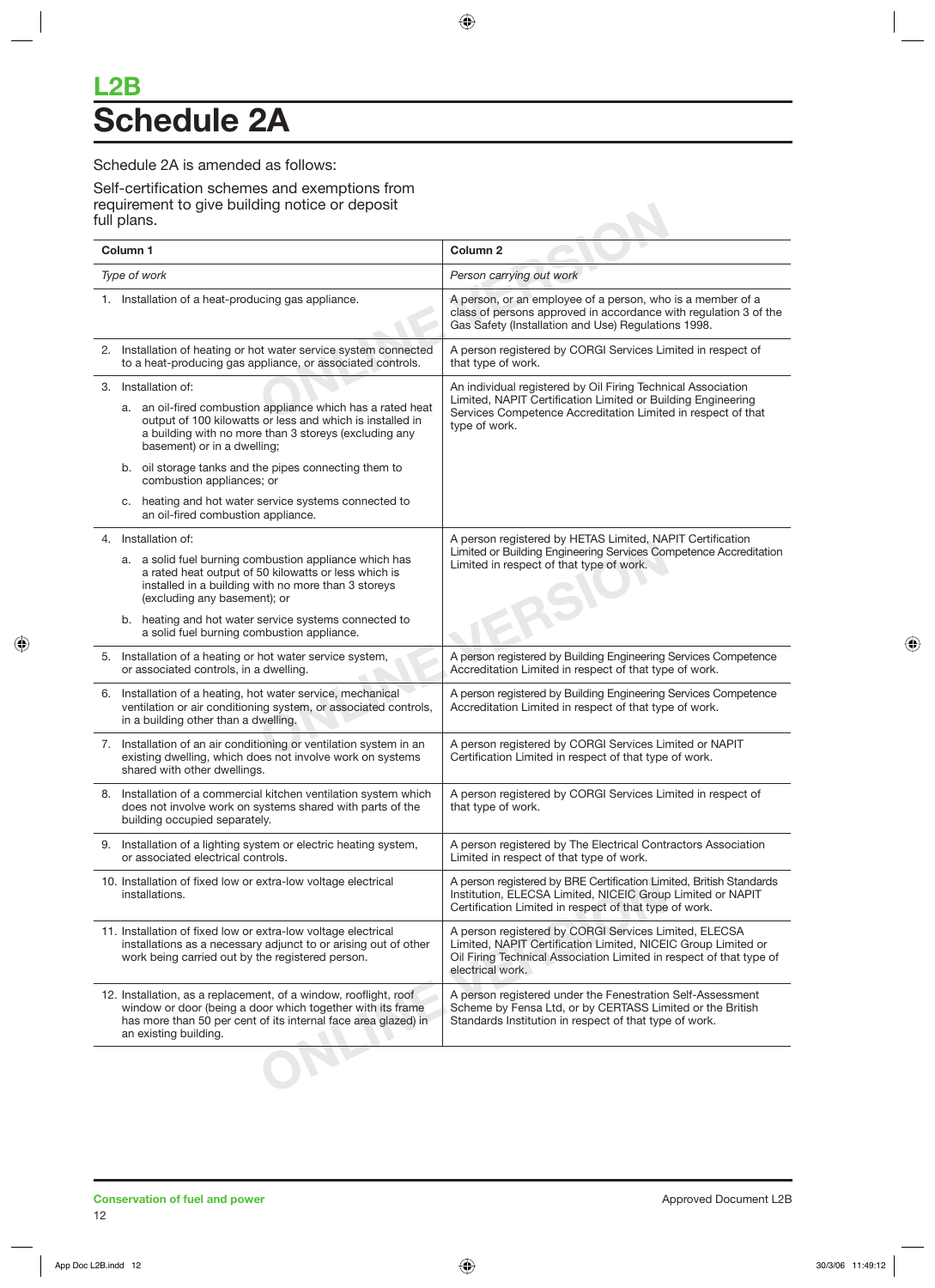| 13. Installation of a sanitary convenience, washing facility or<br>bathroom in a dwelling, which does not involve work on<br>shared or underground drainage.                                                                                                                                                                                    | A person registered by CORGI Services Limited or NAPIT<br>Certification Limited in respect of that type of work.                                                      |
|-------------------------------------------------------------------------------------------------------------------------------------------------------------------------------------------------------------------------------------------------------------------------------------------------------------------------------------------------|-----------------------------------------------------------------------------------------------------------------------------------------------------------------------|
| 14.–(1) Subject to paragraph (2), any building work, other than<br>the provision of a masonry chimney, which is necessary to<br>ensure that any appliance, service or fitting which is installed and<br>which is described in the preceding entries in column 1 above,<br>complies with the applicable requirements contained in<br>Schedule 1. | The person who installs the appliance, service or fitting to<br>which the building work relates and who is described in the<br>corresponding entry in column 2 above. |
| (2) Paragraph (1) does not apply to:                                                                                                                                                                                                                                                                                                            |                                                                                                                                                                       |
| building work which is necessary to ensure that a<br>C.<br>heat-producing gas appliance complies with the<br>applicable requirements contained in Schedule 1<br>unless the appliance:                                                                                                                                                           |                                                                                                                                                                       |
| has a rated heat output of 100 kilowatts or less; and                                                                                                                                                                                                                                                                                           |                                                                                                                                                                       |
| is installed in a building with no more than 3 storeys<br>ii.<br>(excluding any basement), or in a dwelling; or                                                                                                                                                                                                                                 |                                                                                                                                                                       |
| the provision of a masonry chimney.<br>d.                                                                                                                                                                                                                                                                                                       |                                                                                                                                                                       |
|                                                                                                                                                                                                                                                                                                                                                 |                                                                                                                                                                       |

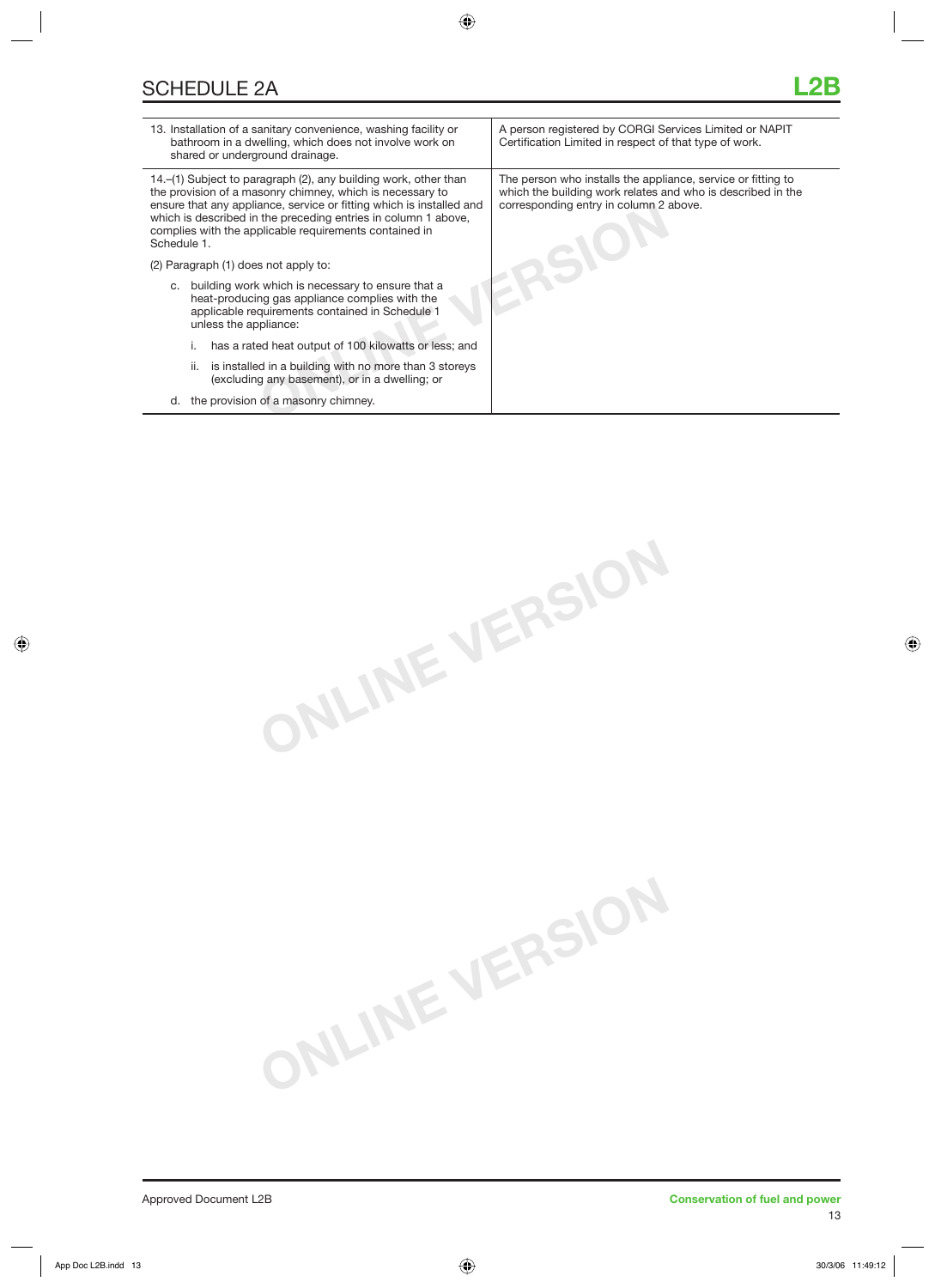## **L2B Schedule 2B**

Schedule 2B is amended as follows:

Descriptions of work where no building notice or deposit of full plans required.

- **1** Work consisting of:
- a. replacing any fixed electrical equipment which does not include the provision of
	- i. any new fixed cabling;
	- ii. a new consumer unit; and
- b. replacing a damaged cable for a single circuit only;
- c. re-fixing or replacing enclosures of existing installation components, where the circuit protective measures are unaffected;
- d. providing mechanical protection to an existing fixed installation, where the circuit protective measures and current carrying capacity of conductors are unaffected by the increased thermal insulation.
- e. installing or upgrading main or supplementary equipotential bonding;
- f. in heating or cooling systems:
	- i. replacing control devices that utilise existing fixed control wiring or pneumatic pipes;
	- ii. replacing a distribution system output device;
	- iii. providing a valve or a pump;
	- iv. providing a damper or fan;
- g. in hot water service systems, providing a valve or pump
- h. replacing an external door (where the door together with its frame has not more than 50% of its internal face area glazed);
- i. in existing buildings other than dwellings, providing fixed internal lighting where no more than 100m<sup>2</sup> of the floor area of the building is to be served by the lighting
- **2** Work which:
- a. is not in a kitchen, or a special location,
- b. does not involve work on a special installation, and
- c. consists of:
	- i. adding light fittings and switches to an existing circuit; or
	- ii. adding socket outlets and fused spurs to an existing ring or radial circuit;

#### **3** Work on:

- Frequency of the purposes of contains a special location;<br>
lectrical equipment<br>
de the provision of<br>
oling;<br>
the provision of<br>
one special location;<br>
b. equipment associated with<br>
to in sub-paragraph (a).<br>
unit; and<br>
conne a. telephone wiring or extra-low voltage wiring for the purposes of communications, information technology, signalling, control and similar purposes, where the wiring is not in a special location;
	- b. equipment associated with the wiring referred to in sub-paragraph (a).
	- c. pre-fabricated equipment sets and associated flexible leads with integral plug and socket connections.
	- **4** For the purposes of this Schedule:

'kitchen' means a room or part of a room which contains a sink and food preparation facilities;

'special installation' means an electric floor or ceiling heating system, an outdoor lighting or electric power installation, an electricity generator, or an extra-low voltage lighting system which is not a pre-assembled lighting set bearing the CE marking referred to in regulation 9 of the Electrical Equipment (Safety) Regulations 1994; and

Systems:<br>
Systems:<br>
devices that utilise<br>
devices that utilise<br>
shower, a swimming or paddlin<br>
sauna in the Wiring Regulations<br>
published by the Institution of E<br>
and the British Standards Institution<br>
or a pump;<br>
or a pum 'special location' means a location within the limits of the relevant zones specified for a bath, a shower, a swimming or paddling pool or a hot air sauna in the Wiring Regulations, sixteenth edition, published by the Institution of Electrical Engineers and the British Standards Institution as BS 7671: 2001 and incorporating amendments 1 and 2.

**ONLINE VERSION**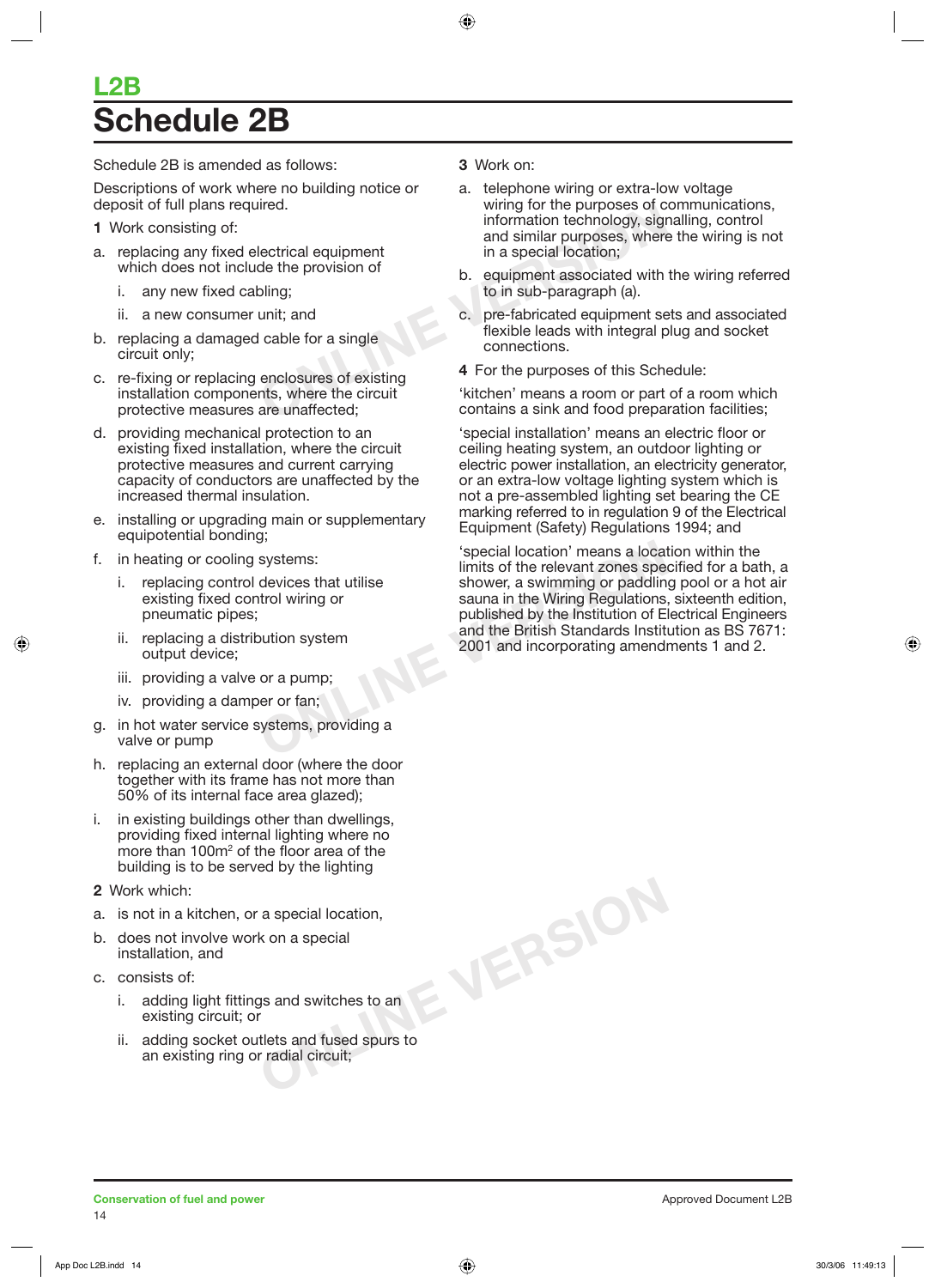## **Section 0: General guidance**

## **CONVENTIONS USED IN THIS DOCUMENT**

**1** In this document the following layout 3 In this document the following conventions have been adopted to assist understanding and interpretation:

- The following conventions have been<br>
understanding and interpretation:<br> **Solution** some of the circumstand<br>
understanding and interpretation:<br> **Solutions a**<br>
the Building Regulations as<br>
<br>
some of the circumstand<br>
be appro a. Texts shown against a green background are extracts from the Building Regulations as amended and convey the legal requirements that bear on compliance with Part L. It should be remembered however that building works must comply with all the other relevant provisions. Similar provisions are conveyed by the Building (Approved Inspectors) Regulations as amended.
- b. Key terms are printed in *bold italic text* and defined for the purposes of this Approved Document in Section 5 of this document.
- c. References given as footnotes and repeated as endnotes are given as ways of meeting the requirements or as sources of more general information as indicated in the particular case. The Approved document will be amended from time to time to include new references and to refer to revised editions where this aids compliance.
- Droved document will be<br>
in the calculation<br>
of the refer to revised editions<br>
Sumpliance.<br>
Sumpliance.<br>
The sime of paragraphs. The<br>
sime of the immediately preceding<br>
sub-paragraph, but is not part<br>
ed guidance.<br> **COVETE** d. Additional *commentary in italic text* appears after some numbered paragraphs. The commentary is intended to assist understanding of the immediately preceding paragraph or sub-paragraph, but is not part of the approved guidance.

## **Types of work covered by this Approved Document**

**2** This Approved Document gives guidance on what, in ordinary circumstances, will meet the requirements of Regulation 4A, Regulation 17D and Part L when carrying out work on existing buildings that are not dwellings.

*It should be noted that dwellings refer to selfcontained units. Rooms for residential purposes are not dwellings, and so Approved Document L2B applies to them.*

**3** In particular, this Approved Document gives guidance relating to the following activities:

- a. Consequential improvements (see paragraphs 14 to 23)
- b. An extension (see paragraphs 24 to 33)
- c. A material change of use (see paragraphs 36 to 37)
- d. A material alteration (see paragraphs 38 to 39).
- e. The provision or extension of a controlled service or fitting (see paragraphs 40 to 78)
- f. The replacement or *renovation* of a *thermal element* (see paragraphs 79 to 88)

**4** In certain types of work in relation to an existing building, it may be more appropriate to utilise the guidance from the other Part L Approved Documents. The following sub-paragraphs identify some of the circumstances in which this might be appropriate.

- a. *Fit-out works*:
	- i. in buildings erected in compliance with the Building Regulations in force before 6 April 2006 must comply with the *energy efficiency requirements* that came into effect on that date and ways of doing so are given in this Approved Document.
	- ii. in buildings such as shell and core office buildings or business park units built in compliance with the energy efficiency requirements that came into effect on 6 April 2006 may need to be approached differently. Reasonable provision in these cases would be to comply with the *energy efficiency requirements* and to provide *fixed building services* that have efficiencies no worse than those assumed in the calculations showing the existing building complied with Regulation 17C when originally completed. In these cases it would be reasonable to make no further improvement to comply with Regulation 17D.
- b. Large extensions (as defined in paragraph 25 of this Approved Document) should be carried out in accordance with the guidance in Approved Document L2A. However, Regulation 17D (consequential improvements) would apply and the guidance set out in this Approved Document would be relevant.
- c. Where the work involves constructing an extension to an existing building using subassemblies that have been obtained from a centrally held stock or from the disassembly or relocation of buildings at other premises, the guidance in Approved Document L2A should be followed but Regulation 17D (consequential works) would also apply.

*An example would be where a school is extended using prefabricated portable buildings*

and so Approved Document<br>
em.<br>
Solution of a controlled<br>
Comment states of the following activities:<br>
<br> **ONLINE An example would be we**<br>
the work involution of a controlled<br>
Solution (see paragraphs 38 to 39).<br>
Contained u d. Where the work involves a building that either before the work or after the work is completed contains one or more dwellings, the guidance in Approved Document L1B would apply to each *dwelling*.

*It should be noted that dwellings refer to selfcontained units. Rooms for residential purposes are not dwellings, and so this Approved Document applies to them.*

**5** The *energy efficiency requirements*, apart from those in regulation 17C, apply to work in existing buildings. In most instances, this will require the *BCB* to be notified of the intended work before the work commences, either in the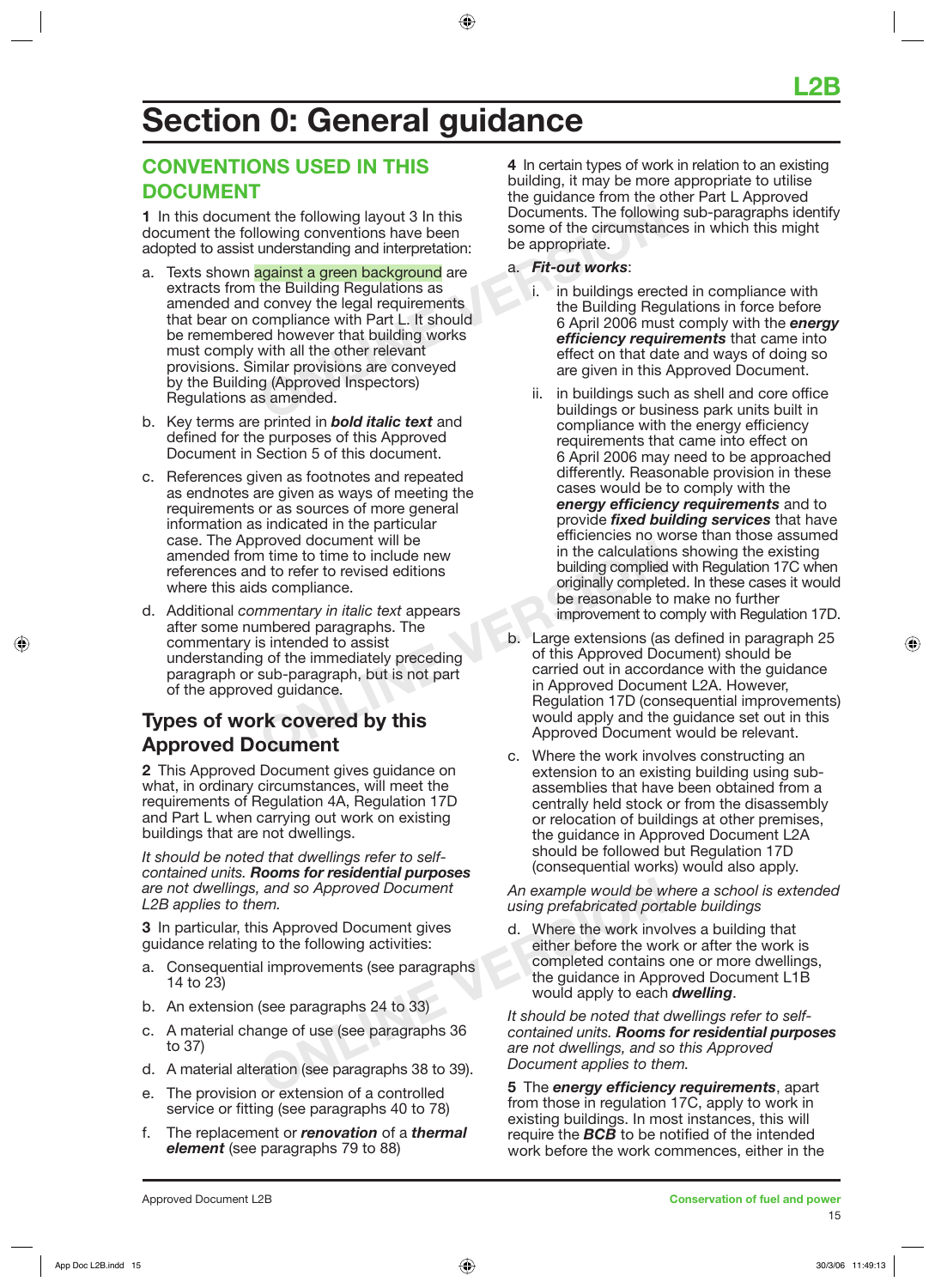form of a deposit of full plans or by a building notice. In certain situations however other procedures apply. These include:

- Scheme. In these cases,<br>
Segulation 16A and<br>
ance notification to the<br>
integral and the completion of the<br>
competent Person<br>
owner with a certificate<br>
stallation has been<br>
a. The method where advice from the state of the t a. Where the work is being carried out under the terms of an approved Competent Persons self-certification (CP) scheme. In these cases, in accordance with Regulation 16A and Schedule 2A<sup>5</sup> no advance notification to the **BCB** is needed. At the completion of the work, the approved Competent Person provides the building owner with a certificate confirming that the installation has been carried out in accordance with the relevant requirements, and the scheme operator notifies the local authority to that effect.
- b. Where the work involves an emergency repair, e.g. a failed boiler or a leaking hot water cylinder. In these cases, in accordance with Regulation  $12(7)^6$ , there is no need to delay making the repair in order to make an advance notification to the building control body. However, in such cases it will still be necessary for the work to comply with the requirements and to give a notice to the *BCB* at the earliest opportunity, unless an installer registered under an appropriate CP scheme carries out the work. A completion certificate can then be issued in the normal way.
- c. Where the work is of a minor nature as described in Schedule 2B<sup>7</sup> of the Building Regulations. Again, the work must comply with the relevant requirements, but need not be notified to the *BCB*.

## **TECHNICAL RISK**

**6** Building work must satisfy all the technical requirements set out in Regulations 4A, 17D and Schedule 1 of the Building Regulations. Part B (Fire safety), Part E (Resistance to the passage of sound), Part F (Ventilation), Part C (Site preparation and resistance to moisture), Part J (Combustion appliances and fuel storage systems) and Part P (Electrical safety in dwellings) are particularly relevant when considering the incorporation of energy efficiency measures.

**7** The inclusion of any particular energy efficiency measure should not involve excessive technical risk. BR 2628 provides general guidance on avoiding risks in the application of thermal insulation.

## **HISTORIC BUILDINGS**

**8** Special considerations apply if the building on which the work is to be carried out has special historic or architectural value and compliance with the *energy efficiency requirements* would unacceptably alter the character or appearance<sup>9</sup>.

**9** When undertaking work on or in connection with buildings with special historic or architectural value, the aim should be to improve energy efficiency where and to the extent that it is practically possible. This is provided that the

work does not prejudice the character of the host building or increase the risk of long-term deterioration to the building fabric or fittings. The guidance given in the English Heritage publication<sup>10</sup> should be taken into account in determining appropriate energy performance standards for such building works. Particular issues relating to work in historic buildings that warrant sympathetic treatment and where advice from others could therefore be beneficial include:

- a. restoring the historic character of a building that has been subject to previous inappropriate alteration, e.g. replacement windows, doors and rooflights;
- b. rebuilding a former building (e.g. following a fire or filling a gap site in a terrace);
- c. making provisions enabling the fabric of historic buildings to 'breathe' to control moisture and potential long term decay problems.

**10** In arriving at a balance between historic building conservation and energy efficiency improvements, it would be appropriate to take into account the advice of the local authority's conservation officer.

## **CALCULATION OF U-VALUES**

**11** U-values shall be calculated using the methods and conventions set out in BR 443<sup>11</sup>, 'Conventions for U-value calculations'. The CAB/CWCT publication<sup>12</sup> gives guidance on the thermal performance of curtain walling.

A completion certificate<br>
a minor nature as<br>
le 2B<sup>7</sup> of the Building<br>
the work must comply<br>
intensity, but need not<br> **CALCULATION OF U-1**<br>
<sup>11</sup> U-values shall be calculated<br>
methods and conventions set complication<sup>12</sup> gi **12** The U-values for roof windows and rooflights given in this Approved Document are based on the particular U-value having been assessed with the roof window or rooflight in the vertical position. If a particular unit has been assessed in a plane other than the vertical, the standards given in this Approved Document should be modified by making a U-value adjustment following the guidance given in BR 443.

and the mergy efficiency<br>
in the horizontal plane, then base<br>
live excessive technical<br>
oral given in BR 443, the standard wider<br>
oral given in BR 443, the standard of<br>
f thermal insulation.<br> **INGS**<br>
Same in the horizontal *The stated standard for a replacement plastic rooflight as given in Table 4 is 2.2W/m*<sup>2</sup> *·K. This is for the unit assessed in the vertical plane. If the performance of a triple skin rooflight was assessed in the horizontal plane, then based on the guidance given in BR 443, the standard would be adjusted by 0.3W/m*<sup>2</sup> *·K (the value from BR 443 for a horizontal triple skin rooflight), requiring the rooflight as assessed in the horizontal plane to achieve a standard of 2.2 + 0.3 = 2.5W/m*<sup>2</sup> *·K.*

- Copies of these can be seen on pages 9 and 12.
- 6 A copy of this can be seen on page 8.
- 7 A copy of this can be seen on page 14.
- 8 BR 262 *Thermal insulation: avoiding risks*, BRE, 2001.
- 9 See the copy of regulation 9 on page 7.
- 10 *Building Regulations and Historic Buildings*, English Heritage, 2002 (revised 2004).
- 11 BR 443 *Conventions for U-value calculations*, BRE, 2006.
- 12 *The thermal assessment of window assemblies, curtain walling and non-traditional building envelopes*, CWCT, 2006, ISBN 1 87400 338 6.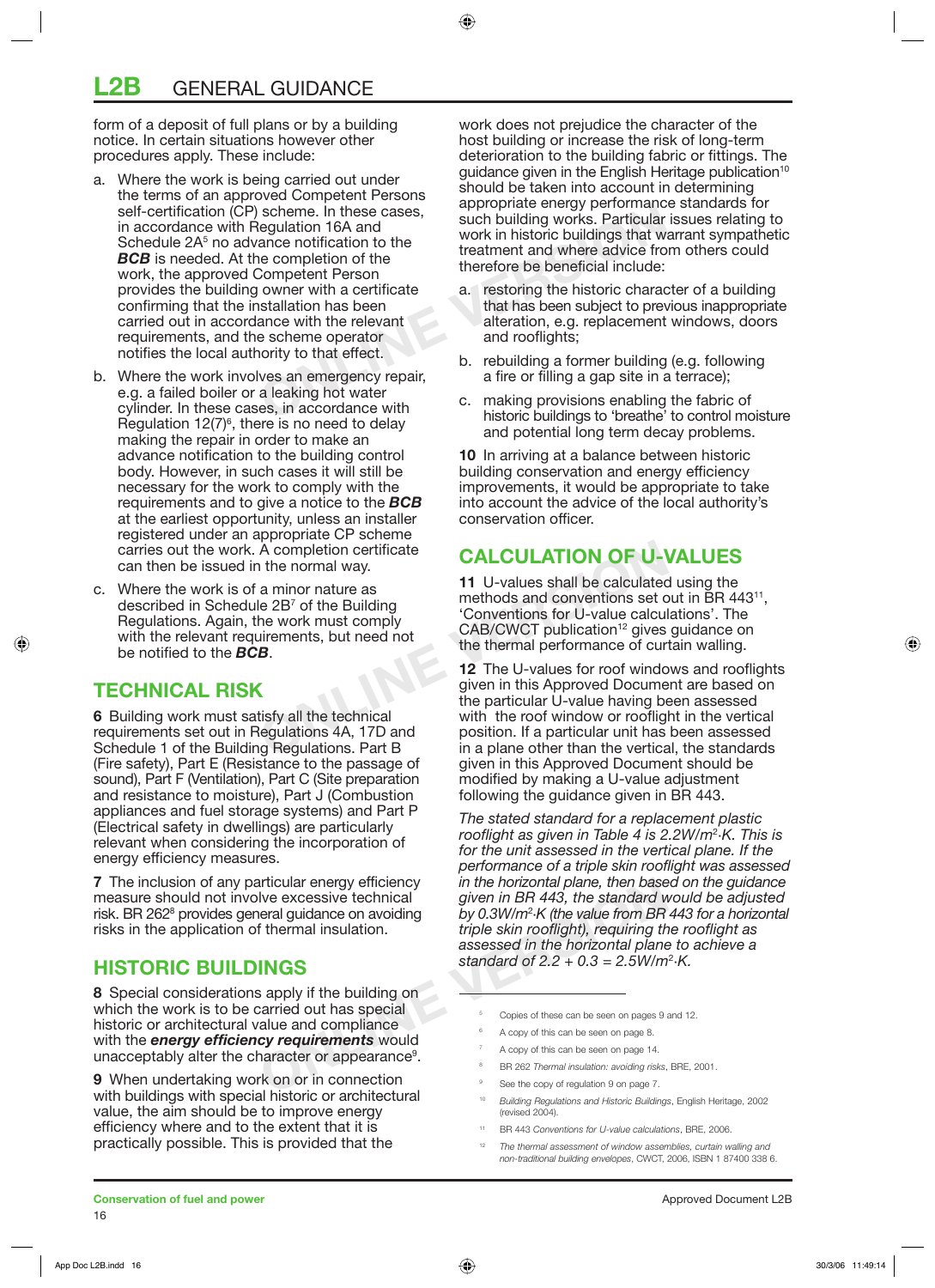## **BUILDINGS THAT ARE EXEMPT FROM THE REQUIREMENTS IN PART L**

**ONLINE VERSION 13** The provisions for exempting buildings and building work from the Building Regulations requirements have changed and the new provisions are given in regulation 9.

**ONLINE VERSION**

**ONLINE VERSION**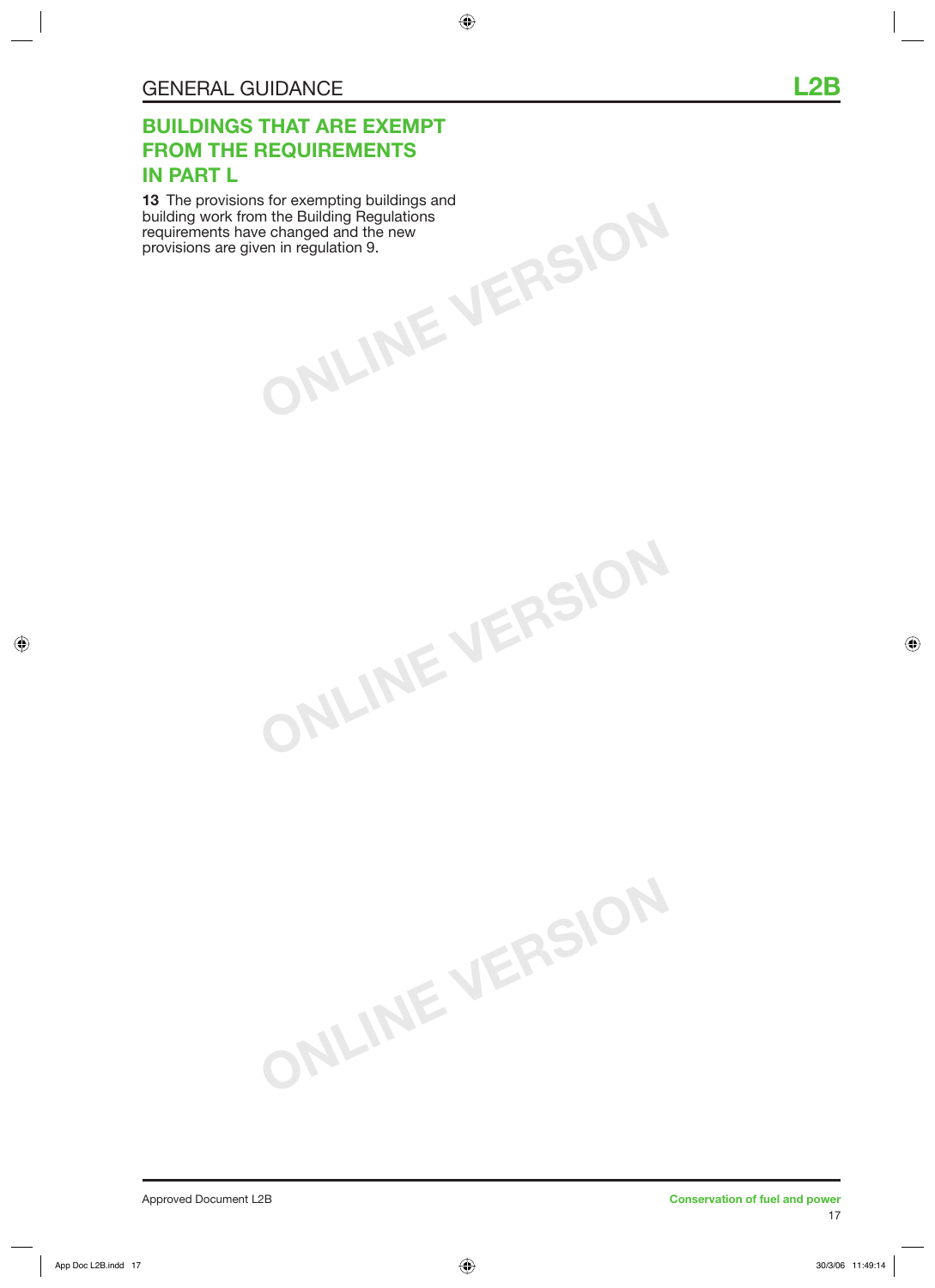## **L2B Section 1: Consequential improvements**

**14** Regulation 17D states:

**17D.**–(1) Paragraph (2) applies to an existing building with a total useful floor area over  $1000m^2$ where the proposed building work consists of or includes:

- a. an extension;
- b. the initial provision of any fixed building services; or
- c. an increase to the installed capacity of any fixed building services.

(2) Subject to paragraph (3), where this regulation applies, such work, if any, shall be carried out as is necessary to ensure that the building complies with the requirements of Part L of Schedule 1.

(3) Nothing in paragraph (2) requires work to be carried out if it is not technically, functionally and economically feasible.

**15** Regulation 17E defines 'building' in regulation 17D as follows:

**17E** In this Part 'building' means the building as a whole or parts of it that have been designed or altered to be used separately.

*These regulations implement Article 6 of the Energy Performance of Buildings Directive.*

**FRED SET THE SET THE SPECT THE SPECT ASSET THREN'S CIRSE THISPST THREN'S CIRSE THISPST THISPST THISPST THISPST THISPST THISPST THISPST THISPST THISPST THISPST THISPST THISPST THISPST THISPST THISPST THISPST THISPST THISPS 16** Where regulation 17D applies, *consequential improvements*, in addition to the proposed building work (the *principal works*), should be made to ensure that the building complies with Part L, to the extent that such improvements are technically, functionally and economically feasible. Paragraphs 17 to 23 below set out guidance on what will constitute technically, functionally and economically feasible consequential improvements in various circumstances.

*The principal works must comply with the energy efficiency requirements in the normal way.*

**17** Measures that achieve a *simple payback* not exceeding 15 years will be economically feasible unless there are unusual circumstances.

*For example, if the remaining life of the building is less than 15 years it would only be economic to carry out improvements with payback periods within that life.*

## **Regulation 17D(1)(a) – Consequential improvements on extending a building**

*Constructing a new free-standing building on an existing site (e.g. a new out-patients building at an existing hospital site, or a new classroom block at a school) is not an extension. These should be treated as new buildings.*

UI Tioor area over 1000m<sup>2</sup> extent that their value is not les<br>
value of the principal works. The<br> **Onsequential improvements**<br>
f any fixed building<br>
f any fixed building<br> **Consequential improvements**<br>
established using pr **18** Where a building is extended, a way of complying with the Requirement 17D would be to adopt measures such as those in Table 1 to the extent that their value is not less than 10% of the value of the principal works. The value of the *principal works* and the value of the *Consequential improvements* should be established using prices current at the date the proposals are made known to the *BCB*. They should be made known by way of a report signed by a suitably qualified person as part of the initial notice or deposit of plans.

*An example of a suitably qualified person would be a chartered quantity surveyor.*

#### Table 1 **Improvements that in ordinary circumstances are practical and economically feasible**

*Items 1 to 7 will usually meet the economic feasibility criterion set out in paragraph 19. A shorter payback period is given in item 8 because such measures are likely to be more capital intensive or more risky than the others.*

- 1 Upgrading heating systems more than 15 years old by the provision of new plant or improved controls
- 2 Upgrading cooling systems more than 15 years old by the provision of new plant or improved controls
- 3 Upgrading air-handling systems more than 15 years old by the provision of new plant or improved controls
- 4 Upgrading general lighting systems that have an average lamp efficacy of less than 40 lamp-lumens per circuit-watt and that serve areas greater than 100m<sup>2</sup> by the provision of new luminaires or improved controls
- 5 Installing energy metering following the guidance given in CIBSE TM  $39<sup>1</sup>$
- 6 Upgrading *thermal elements* which have U-values worse than those set out in column (a) of Table 7 following the guidance in paragraphs 87 and 88
- Replacing existing windows, roof windows or rooflights (but excluding *display windows*) or doors (but excluding *high usage entrance doors*) which have a U-value worse than 3.3W/m<sup>2</sup>·K following the guidance in paragraphs 75 to 78
- Concurristances.<br>
Valid only be economic to<br>
With payback periods<br>
With payback periods<br>
With payback periods<br>
With payback periods<br>
With payback periods<br>
Success than 10% of on-site energy derived increase would achieve a Increasing the on-site low and zero carbon (LZC) energygenerating systems if the existing on-site systems provide less than 10% of on-site energy demand, provided the increase would achieve a *simple payback* of seven years or less. The ODPM publication<sup>14</sup> gives advice on appraising the feasibility of such systems

13 TM 39 *Building Energy Metering*, CIBSE, 2006.

<sup>14</sup>*Low or Zero Carbon Energy Sources: Strategic Guide*, NBS, 2006.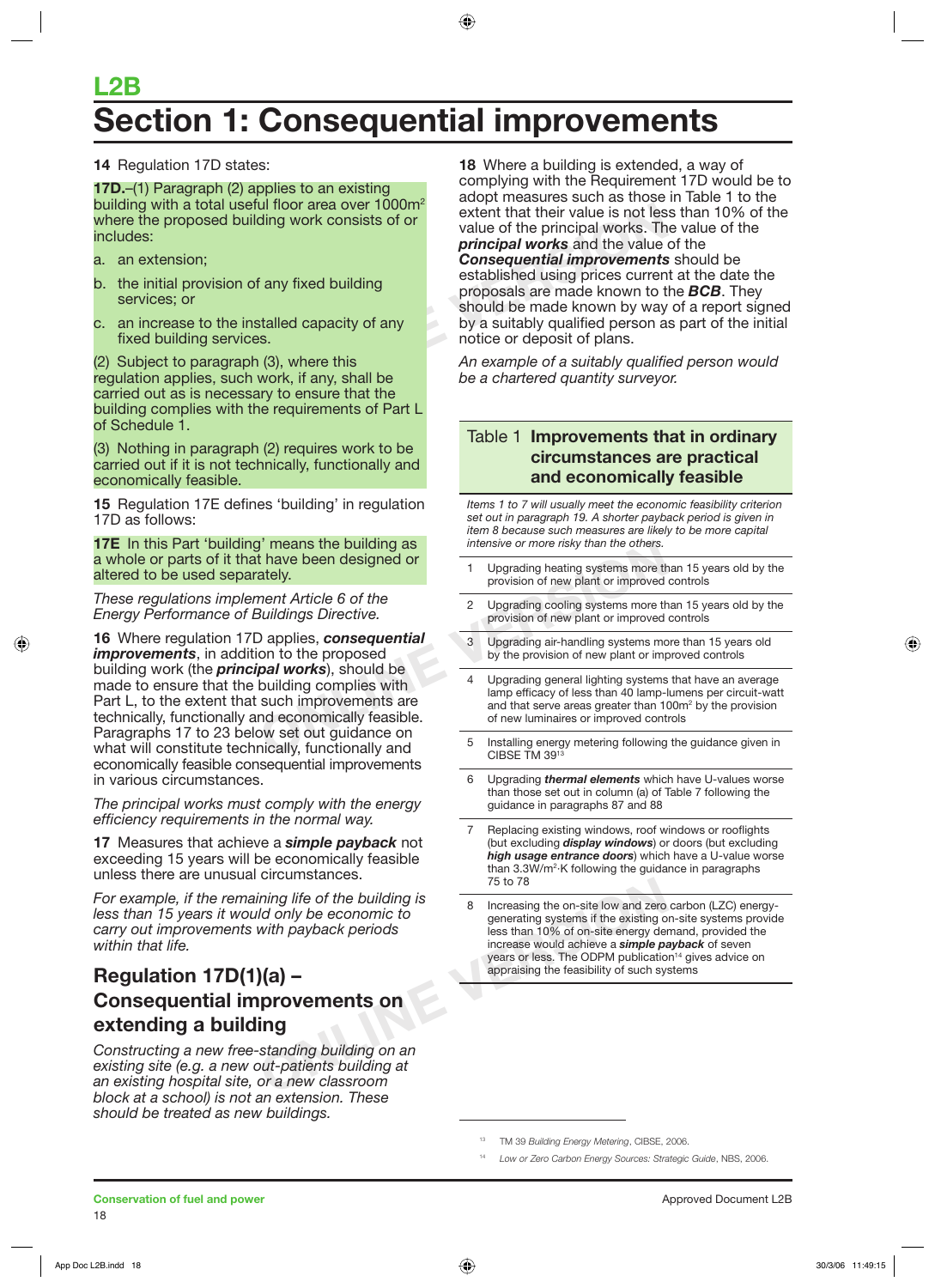### **Regulation 17D: Consequential improvements on installing building services**

**19** Where it is proposed to install a fixed building service as a first installation, or as an installation which increases the installed capacity per unit area of an existing service, reasonable provision would be to:

a. firstly improve those parts of the building served by the service, where this is economically feasible; and

be installation, or as an installation<br>
the installed capacity per unit<br>
g service, reasonable provision<br>
those parts of the building<br>
service, where this is<br>
those parts of the building<br>
service, where this is<br>
the sectio *This means for example that if heating systems are to be installed for the first time in a building or part thereof, or the installed heating capacity per unit area of an existing system is to be increased, the fabric should be improved. The aim in these cases is to make cost-effective improvements to the performance of the fabric so that the installed capacity (and the initial cost) of the fixed building services and their subsequent energy consumption are not excessive.* 

b. then, additionally, make improvements in line with the guidance in paragraph 18. The cost of any improvement made as a result of following the guidance set out in paragraph 19a) cannot be taken as contributing to the value of the consequential improvements specified in paragraph 16.

Einent made as a result of the paragraph<br>
e taken as contributing to the<br>
onsequential improvements<br>
area of the roof and<br>
exceeds 25W/m<sup>2</sup>, th<br>
provisions should be<br>
least one of the follo<br>
ements under a) were made,<br>
sin *If only the improvements under a) were made, then the CO2 emissions from the building might well increase as a result of the higher level of servicing. By also requiring the general improvements in b), an overall improvement should be achieved.*

**20** For the purposes of these Regulations, the installed capacity of a fixed building service is defined as the design output of the distribution system output devices (the terminal units) serving the space in question, divided by the *total useful floor area* of that space.

*This means that if (e.g.) the size of central boiler plant is increased to serve a new extension rather than to increase the heating provision in the existing building, the consequential improvements required by paragraph 18 would be required but those required by the following paragraphs would not apply.* 

Identity, the consequential tollowing the guidan<br>
quired by paragraph 18 would<br>
nose required by the following<br>
1 not apply.<br>
This will reduce lighting<br>
space cooling demand.<br>
rovision for improving those<br>
ing served by th **21** Reasonable provision for improving those parts of the building served by the service would be to follow the guidance in paragraphs 22 to 23 to the extent that the work is technically, functionally and economically feasible. The extent of such work is not limited by any 10% threshold. The following paragraphs give guidance on what in normal circumstances would be economically feasible.

**22** Where the installed capacity per unit area of a heating system is increased:

- a. The *thermal elements* within the area served which have U-values worse than those set out in column (a) of Table 7, should be upgraded following the guidance in paragraphs 87 and 88; and
- b. Existing windows, roof windows or rooflights (but excluding *display windows*) or doors (but excluding *high usage entrance doors*) within the area served and which have U-values worse than 3.3W/m<sup>2</sup>·K should be replaced following the guidance in paragraphs 75 to 78.

**23** Where the installed capacity per unit area of a cooling system is increased:

- a. *Thermal elements* within heated areas which have U-values worse than those set out in column (a) of Table 7, should be upgraded following the guidance in paragraphs 87 and 88; and
- b. If the area of windows, roof windows (but excluding *display windows*) within the area served exceeds 40% of the façade area or the area of rooflights exceeds 20% of the area of the roof and the design solar load exceeds 25W/m<sup>2</sup>, then the solar control provisions should be upgraded such that at least one of the following three criteria is met:
	- i. the design solar load is no greater than 25W/m2 ;
	- ii. the design solar load is reduced by at least 20%;
	- iii. the effective g-value is no worse than 0.3; and

*This will reduce the solar gain and hence the space cooling demand. The calculation of effective g-value is explained in CIBSE TM 37*<sup>15</sup>*.*

c. Any lighting system within the area served by the relevant fixed building service which has an average lamp efficacy of less than 40 lamp-lumens per circuit watt, should be upgraded with new luminaires and/or controls following the guidance in paragraphs 54 to 63.

*This will reduce lighting load and hence the space cooling demand.*

<sup>15</sup> TM 37 *Design for improved solar shading control*, CIBSE, 2006.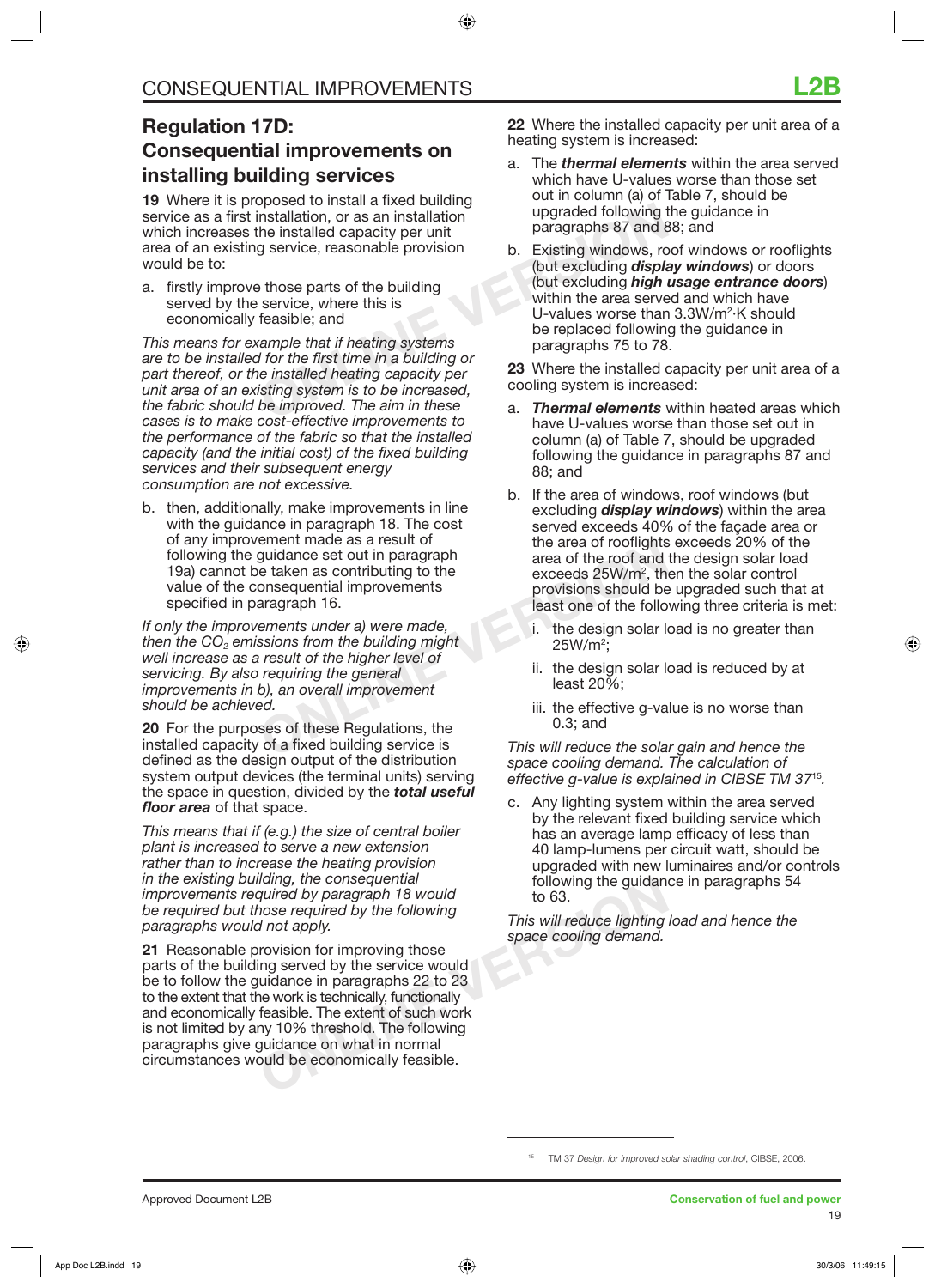## **L2B Section 2: Guidance relating to building work**

## **EXTENSIONS**

**Example 11 Internal improvement in**<br> **ONLINER SES, the guidance in**<br>
We din addition to the<br>
The performance standards:<br>
The performance standards:<br>
a. Controlled fittings that meet<br>
out in paragraphs 75 to 78<br>
Document.<br> **24** The construction of an extension triggers the requirement for a consequential improvement in buildings with a *total useful floor area* greater than 1000 $m^2$ . In such cases, the guidance in Section 1 should be followed in addition to the following specific guidance.

### **Large extensions**

**25** Where the proposed extension has a total useful floor area that is both:

- a. Greater than 100m<sup>2</sup>; and
- b. Greater than 25% of the *total useful floor area* of the existing building

then the work should be regarded as a new building and the guidance in Approved Document L2A followed. The requirement for a consequential improvement should also be met by following the guidance in paragraph 16 of this Approved Document.

## **Other extensions**

#### **Fabric standards**

**26** Reasonable provision would be for the proposed extension to achieve the following performance standards:

- a. Controlled fittings that meet the standards set out in paragraphs 75 to 78 of this Approved Document.
- b. Newly constructed *thermal elements* that meet the standards set out in paragraphs 79 to 84 of this Approved Document.
- c. Existing opaque fabric that becomes part of the thermal envelope of the building whereas previously it was not should meet the standards in paragraphs 87 and 88.

**27** The area of windows and rooflights in the extension should not exceed the values given in Table 2, unless a greater proportion of glazing is present in the part of the building to which the extension is attached. In such cases, reasonable provision would be to limit the proportion of glazing in the extension so that it is no greater than the proportion that exists in the part of the building to which it is attached.

|  |  | Table 2 Opening areas in the extension |
|--|--|----------------------------------------|
|  |  |                                        |

| glazing in the extension so that it is no greater<br>than the proportion that exists in the part of the<br>building to which it is attached. |                                                            |                                    |  |
|----------------------------------------------------------------------------------------------------------------------------------------------|------------------------------------------------------------|------------------------------------|--|
| Table 2 Opening areas in the extension                                                                                                       |                                                            |                                    |  |
| <b>Building type</b>                                                                                                                         | <b>Windows and personnel</b><br>doors as % of exposed wall | Rooflights as %<br>of area of roof |  |
| Residential buildings where people<br>temporarily or permanently reside                                                                      | 30                                                         | 20                                 |  |
| Places of assembly, offices and shops                                                                                                        | 40                                                         | 20                                 |  |
| Industrial and storage buildings                                                                                                             | 15                                                         | 20                                 |  |
| Vehicle access doors and <b>display</b><br>windows and similar glazing                                                                       | As required                                                | N/A                                |  |
| Smoke vents                                                                                                                                  | N/A                                                        | As required                        |  |

**ONLINE VERSION**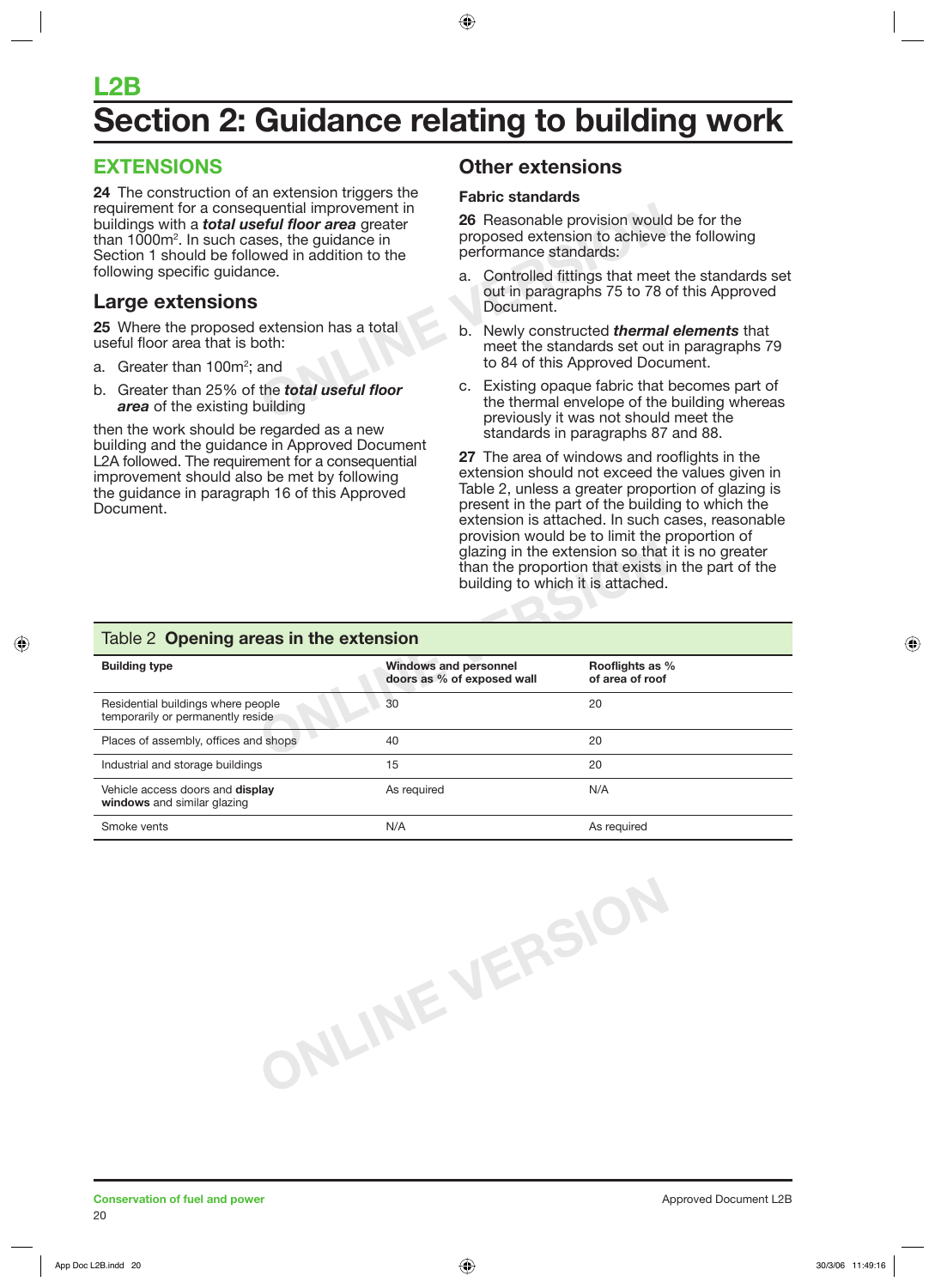#### **Building services systems in the extension**

**28** Where *fixed building services* are provided or extended as part of constructing the extension, reasonable provision would be to follow the guidance in paragraphs 41 to 74.

#### **Optional approaches with more design flexibility**

**29** The U-values given in paragraph 26 and the opening areas given in paragraph 27 may be varied provided that:

*In industrial buildings, rooflights are a beneficial source of daylight, and so significant reductions in rooflight area could result in increased use of electric lighting. The NARM guidance*<sup>16</sup> *gives guidance on this issue.*

a. the area weighted U-value of all the elements in the extension is no greater than that of an extension of the same size and shape that complies with the U-value standards referred to in paragraph 26 and the opening area in paragraph 27; and

#### *The area-weighted U-value is give by the following expression:*

 $\{ (U_1 \times A_1) + (U_2 \times A_2) + (U_3 \times A_3) + \ldots \}$  $\div$  {(A<sub>1</sub> + A<sub>2</sub> + A<sub>3</sub> + ….)}

- b. the area weighted U-value for each element type is no worse than the value given in column (a) of Table 3; and
- c. the U-value of any individual element is no worse than the relevant value in column (b) of Table 3.

*To minimise condensation risk in localised parts of the envelope. An individual element is defined as those areas of the given element type that have same construction details. In the case of windows, doors and rooflights, the assessment should be based on the whole unit (i.e. in the case of a window, the combined performance of the glazing and frame).*

building plus a notional<br>
ches with more design<br>
given in paragraph 26 and the<br>
the standards of paragraph<br>
element type should be<br>
standards set out in colu<br>
the U-value of any indivi-<br>
no worse than the value<br>
the U-valu **30** Where even greater design flexibility is required, reasonable provision would be to use an approved calculation tool to demonstrate that the calculated  $CO<sub>2</sub>$  emissions from the building and proposed extension is no greater than for the building plus a notional extension complying with the standards of paragraphs 26 and 27. In these cases the area-weighted average U-value of each element type should be no worse than the standards set out in column (a) of Table 3, and the U-value of any individual element should be no worse than the values in column (b) of Table 3. For this calculation, the building used in the calculation of both the notional and actual extension should incorporate the improvements proposed to meet the requirement for a consequential improvement (see paragraph 16).

**31** Where additional upgrades are proposed in the actual building to compensate for lower performance in the extension, then such upgrades should be implemented to a standard that is no worse than set out in the relevant guidance contained in this Approved Document. The relevant standards for upgrading retained thermal elements are as set out in column (b) of Table 7.

A<sub>2</sub>) +  $(U_3 \times A_3)$  + ....)}<br>
Where it is proposed to<br>
standards set out in this<br>
hted U-value for each element<br>
res than the value given in<br>
Table 3; and<br>
f any individual element is no<br>
f any individual element is no<br>
e *Where it is proposed to upgrade, then the standards set out in this Approved Document are cost effective and should be implemented in full. It will be worthwhile implementing them even if the improvement is more than necessary to achieve compliance. In some cases therefore, the standard of the extended building may be better than that required by paragraph 30 alone. Paragraph 31 ensures that no cost-effective improvement opportunities are traded away.*

| Table 3 Limiting U-value standards (W/m <sup>2</sup> ·K) |                                  |                     |  |
|----------------------------------------------------------|----------------------------------|---------------------|--|
| Element                                                  | a. Area-weighted average U-value | b. Limiting U-value |  |
| Wall                                                     | 0.35                             | 0.70                |  |
| Floor                                                    | 0.25                             | 0.70                |  |
| Roof                                                     | 0.25                             | 0.35                |  |
| Windows, roof windows, rooflights and doors <sup>1</sup> | 2.2                              | 3.3                 |  |
| Note:<br>See paragraph 14.                               |                                  |                     |  |
|                                                          |                                  |                     |  |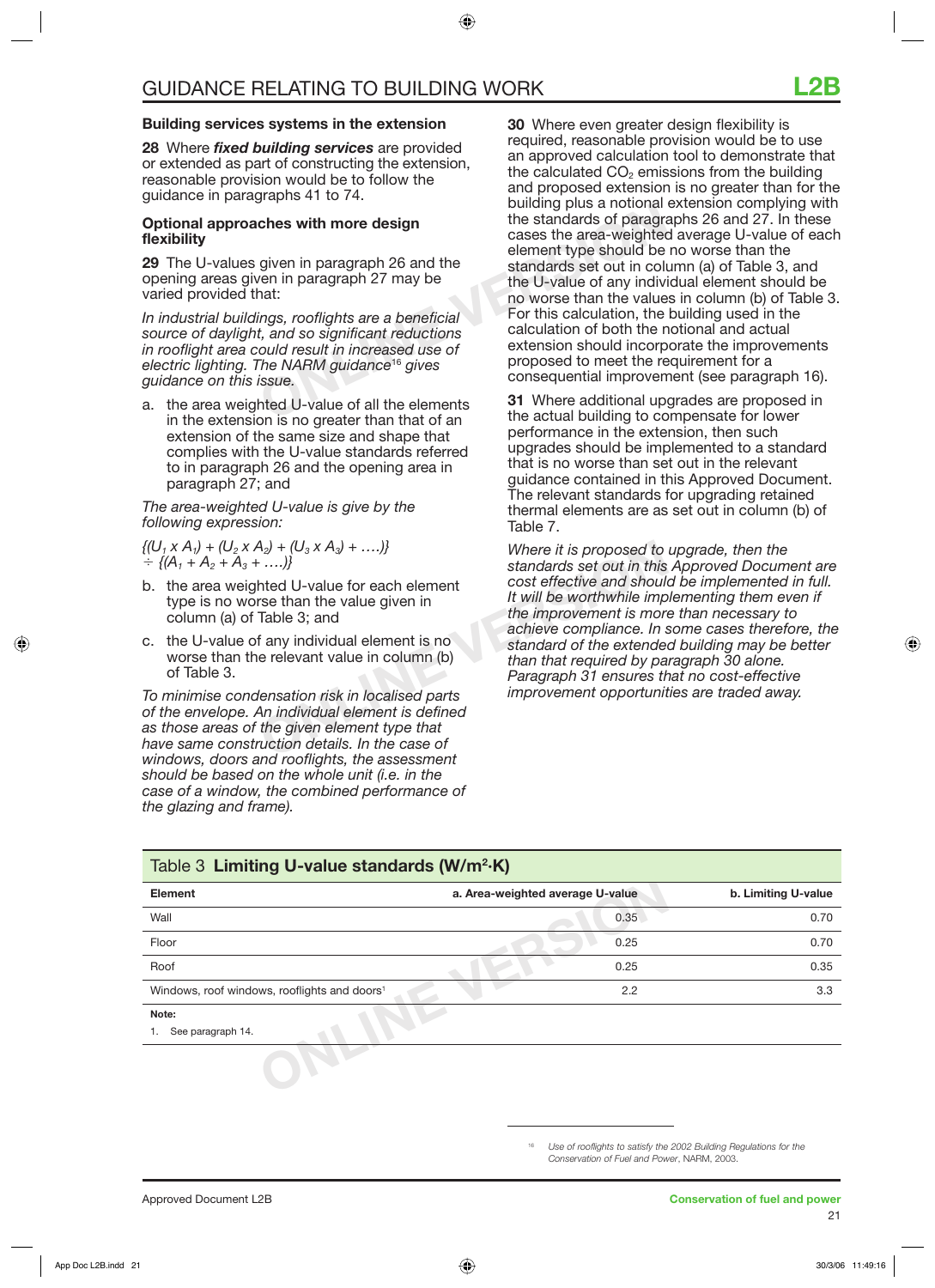### **Conservatories**

**32** Where the extension is a *conservatory* that is not exempt by Regulation  $9(3)^{17}$ , then reasonable provision would be to provide:

aration from the heated<br> **Classes I** to VI in Schedule and the building and the previously it was;<br>
insulated and draught-<br>
insulated and draught-<br>
insulated and draught-<br>
on is not thermally<br>
on is not thermally<br>
ing, the a. Effective thermal separation from the heated area in the existing *building*. The walls, doors and windows between the *building* and the extension should be insulated and draughtstripped to at least the same extent as in the existing *building*.

*If a highly glazed extension is not thermally separated from the building, then it should be regarded as a conventional extension. Compliance in such cases could be demonstrated using the approach set out in paragraphs 26 to 31.*

- b. Independent temperature and on/off controls to any heating system. Any heating appliance should also conform to the standards set out in paragraph 41.
- c. Glazed elements should comply with the standards given in column (b) of Table 5 and any opaque elements should have U-values that are no worse than the standards given in column (b) of Table 3.

*Conservatories built at ground level and with a floor area no greater than 30m2 are exempt from the Building Regulations (other than having to satisfy the requirements of Part N).*

to follow the guidance in paraground level and with a<br>
1 30m<sup>2</sup> are exempt from<br>
(other than having to<br>
of Part N).<br>
ed extension fails to<br>
ed extension fails to<br>
y because it has less<br>
ying amounts of<br>
otherwise satisfies **33** If a substantially glazed extension fails to qualify as a *conservatory* because it has less than the minimum qualifying amounts of translucent material, but otherwise satisfies paragraph 32, reasonable provision would be to demonstrate that the performance is no worse than a *conservatory* of the same size and shape. A way of doing so would be to show the areaweighted U-value of the elements in the proposed extension is no greater than that of a *conservatory* that complies with the standards set out in paragraph 32.

## **MATERIAL CHANGE OF USE AND CHANGE OF ENERGY STATUS**

**34** Material change of use is defined in Regulation 5 as follows:

For the purposes of paragraph 8(1)(e) of Schedule 1 to the Act and for the purposes of these Regulations, there is a material change of use where there is a change in the purposes for which or the circumstances in which a building is used, so that after that change:

- a. the building is used as a dwelling, where previously it was not;
- b. the building contains a flat, where previously it did not;
- c. the building is used as an hotel or a boarding house, where previously it was not;
- d. the building is used as an institution, where previously it was not;
- e. the building is used as a public building, where previously it was not;
- f. the building is not a building described in Classes I to VI in Schedule 2, where previously it was;
- the building, which contains at least one dwelling, contains a greater or lesser number of dwellings than it did previously;
- h. the building contains a room for residential purposes, where previously it did not;
- the building, which contains at least one room for residential purposes, contains a greater or lesser number of such rooms than it did previously; or
- the building is used as a shop where previously it was not.

**35** When carrying out a material change of use, the Reasonable provision would be:

- a. when carrying out a material change of use; or
- b. when a building changes it's energy status
- to follow the guidance in paragraph 25.

**36** In ordinary circumstances, reasonable provision would be:

- a. Where controlled services or fittings are being provided or extended, to meet the standards set out in paragraphs 40 to 76 of this Approved Document.
- b. Where the work involves the provision of a *thermal element,* to meet the standards set out in paragraphs 79 to 84 of this Approved Document.

*For the purposes of Building Regulations provision means both new and replacement elements.*

- c. Where *thermal elements* are being renovated, to meet the guidance in paragraphs 85 and 86 of this Approved Document.
- d. Any *thermal element* that is being retained should be upgraded following the guidance given in paragraphs 87 and 88 of this Approved Document.
- d. Any **thermal element** that is<br>se is defined in<br>graph 8(1)(e) of<br>id for the purposes of<br>is a material change of<br>the purposes of<br>the purposes for<br>conditioned space from an<br>ces in which a building is<br>se a U-value that is w Any existing window (including roof window or rooflight) or door which separates a conditioned space from an unconditioned space or the external environment and which has a U-value that is worse than  $3.3W/m^2$ K, should be replaced following the guidance in paragraphs 75 to 78 unless they are *display windows* or *high usage entrance doors*. It would be reasonable in these latter cases to make some lesser provision for energy efficiency.

<sup>&</sup>lt;sup>17</sup> See the copy of Regulation 9 on page 7.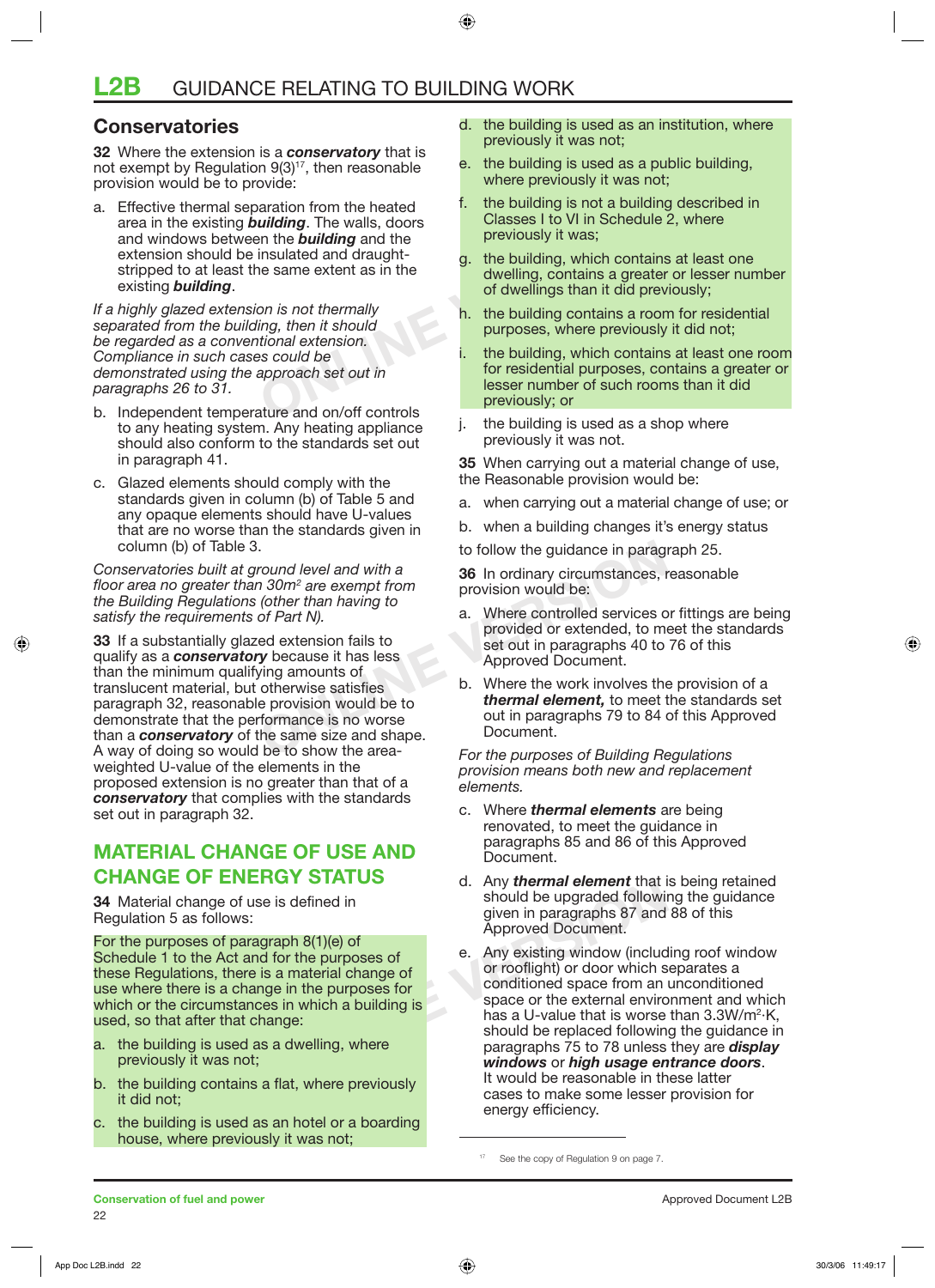## **Option providing more design flexibility**

From the building as it will<br>
orse than if the building had<br>
Illowing the guidance set out in<br>
these cases the U-values of any<br>
t should be no worse than the<br>
(b) of Table 3.<br> **VERATION**<br>
ations are defined in Regulation<br> **37** To provide more design flexibility, an approved calculation tool can be used to demonstrate that the CO<sub>2</sub> emissions from the building as it will become are no worse than if the building had been improved following the guidance set out in paragraph 36. In these cases the U-values of any individual element should be no worse than the values in column (b) of Table 3.

## **MATERIAL ALTERATION**

**38** Material alterations are defined in Regulation 3(2) as follows.

3(2) An alteration is material for the purposes of these Regulations if the work, or any part of it, would at any stage result:

- a. in a building or controlled service or fitting not complying with a relevant requirement where previously it did; or
- b. in a building or controlled service or fitting which before the work commenced did not comply with a relevant requirement, being more unsatisfactory in relation to such a requirement.'

3(3) In paragraph (2) 'relevant requirement' means any of the following applicable requirements of Schedule 1, namely:

- a. Part A (structure)
- b. Paragraph B1 (means of warning and escape)
- c. Paragraph B3 (internal fire spread structure)
- d. Paragraph B4 (external fire spread)
- e. Paragraph B5 (access and facilities for the fire service)
- Part M (access to and use of buildings).

**39** When carrying out a material alteration, reasonable provision would be:

a. when the work involves the provision of a *thermal element*, to follow the guidance in paragraphs 79 to 84 of this Approved Document.

*For the purposes of Building Regulations, provision means both new and replacement elements.*

- b. when renovating a *thermal element*, to follow the guidance in paragraphs 85 and 86 of this Approved Document.
- c. where an existing element becomes part of the thermal envelope of the building whereas previously it was not, to follow the guidance in paragraph 87 to 88. Any existing window (including roof window or rooflight) or door which becomes part of the thermal envelope where previously it was not and which has a U-value that is worse than 3.3W/m<sup>2</sup>·K, should be replaced following the guidance in paragraphs 75 to 78 unless they are *display*

*windows* and *high usage entrance doors.* It would be reasonable in these latter cases to make some lesser provisions for energy efficiency.

- d. when providing a controlled fitting, to follow the guidance on controlled fittings given in paragraphs 75 to 78 of this Approved Document.
- e. when providing or extending a controlled service, to follow the guidance on controlled services given in paragraphs 40 to 74 of this Approved Document.

## **WORK ON CONTROLLED SERVICES AND FITTINGS**

**40** A controlled service or fitting is defined in Regulation 2(1) as follows:

'controlled service or fitting' means a service or fitting in relation to which Part G, H, J, L or P of Schedule 1 imposes a requirement;

### **Controlled services**

**41** Where the work involves the provision or extension of controlled services, reasonable provision would be to:

- actory in relation to such a<br>
provision would be to:<br>
(2) 'relevant requirement'<br>
following applicable<br>
schedule 1, namely:<br>
ure)<br>
(means of warning and escape)<br>
(internal fire spread structure)<br>
(external fire spread)<br> a. Provide new *fixed building services* that meet reasonable standards of energy efficiency, which in normal circumstances would be an efficiency not less than:
	- i. The efficiencies set out in paragraphs 42 to 65; and
	- ii. For central plant (i.e. boilers, chillers and main air handling plant), an efficiency that is not less than that of the controlled service being replaced. If the new service uses a different fuel, then the efficiency of the new appliance should be multiplied by the ratio of the  $CO<sub>2</sub>$  emission factor of the fuel used in the appliance being replaced to that of the fuel used in the new appliance before making this check (see Table 2 in Approved Document L2A for  $CO<sub>2</sub>$  emission factors).

This will prevent an exisity of Building Regulations,<br>
both new and replacement<br>
ing a **thermal element**, to<br>
dance in paragraphs 85 and 86<br>
ed Document.<br>
would be 0.8 x (0.422/0.<br>
would be 0.8 x (0.422/0.<br>
would be satisf *This will prevent an existing low carbon component being replaced by a lesser provision. When fuel switching, if an existing chiller with a CoP of 2.5 is replaced by an absorption chiller with a CoP of 0.8 but fired by waste heat, the equivalent efficiency of the absorption chiller would be 0.8 x (0.422/0.018)=18.8, and so test (ii) would be satisfied. 0.422 and 0.018 kgCO*<sub>2</sub>/kWh *are the emission factors for electricity and waste heat respectively as obtained from the table in ADL2A.*

b. Provide new HVAC systems with appropriate controls to achieve reasonable standards of energy efficiency. In normal circumstances reasonable provision would be to provide the following control features on each system in addition to the system specific controls detailed in subsequent paragraphs.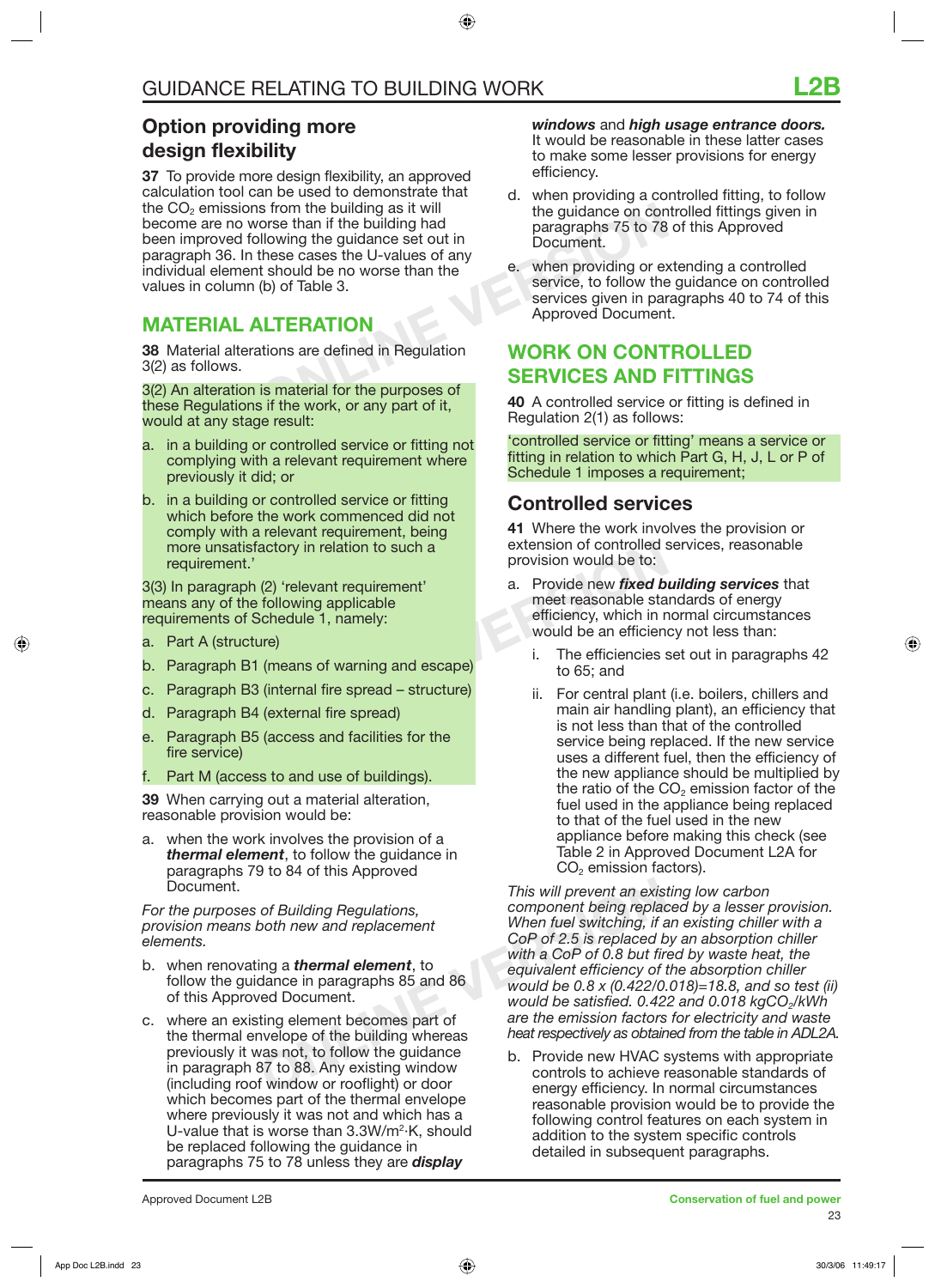## **L2B** GUIDANCE RELATING TO BUILDING WORK

- i. The fixed building services systems should be sub-divided into separate control zones to correspond to each area of the building that has a significantly different solar exposure, occupancy period, or type of use.
- ii. Each separate control zone should be capable of independent switching and control set-point.
- iii. The provision of the service should respond to the requirements of the space it serves. If both heating and cooling are provided, they should be controlled so they do not operate simultaneously.
- iv. Central plant serving the zone-based systems should only operate as and when required. The default condition should be off.
- v. In addition to these general control requirements, the systems should meet specific control requirements and basic efficiency criteria as set out in the servicespecific paragraphs beginning at paragraph 42.
- Systems with<br>to achieve reasonable<br>efficiency. In normal<br>mable provision would<br>sin accordance with the<br>air handling plant would be to fit<br>air handling plant would be to fit<br>air handling plant would be to fit<br>air handling p c. Provide new lighting systems with appropriate controls to achieve reasonable standards of energy efficiency. In normal circumstances, reasonable provision would be to provide controls in accordance with the guidance in paragraphs 54 to 66; and
- d. Demonstrate the new service has been effectively commissioned (see paragraphs 70 to 74); and
- e. Demonstrate that reasonable provision of energy meters has been made for effective monitoring of the performance of newly installed plant (see paragraphs 67 to 69); and
- f. Demonstrate that the relevant information has been recorded in a new log book or incorporated into an update of the existing one as described in paragraphs 89 to 92.

#### **Heating and hot water systems**

**42** Reasonable provision for the performance of heating and hot water systems would be:

**43** The use of heat-raising appliance(s) with an efficiency not less than that recommended for their type in the Non-domestic Heating, Cooling and Ventilation Compliance Guide (NDHCV Guide $18$ , and

a. the provision of controls that meet the minimum control requirements as given in the NDHCV Guide for the particular type of appliance and heat distribution system.

**44** The compliance checklists included in the NDHCV Guide are a useful tool in demonstrating that reasonable provision has been made.

#### **Cooling plant**

**45** Where it is practical and cost effective to do so, measures to reduce cooling loads (e.g. through improved solar control or more efficient lighting) should be incorporated as part of any work to replace a chiller. BR 364<sup>19</sup> offers guidance on solar control strategies.

Use.<br>
Work to replace a chiller. BR 36<br>
endent switching and<br>
the service should<br>
the service should<br>
durements of the space<br>
eating and cooling are<br>
lighting can be at least partially<br>
reduction in capital cost of the in-The cost of the improved solar control and/or lighting can be at least partially offset by the reduction in capital cost of the smaller chiller. Further savings will be made by reduced running costs.

**46** Reasonable provision for the performance of cooling plant would be:

- the use of equipment with an efficiency not less than that recommended for its type in the NDHCV Guide; and
- b. the provision of controls that meet the minimum control requirements as given in the NDHCV Guide for the particular type of equipment and distribution system.

**47** The compliance checklists included in the NDHCV Guide are a useful tool in demonstrating that reasonable provision has been made.

#### **Air handling plant**

**48** Reasonable provision for the performance of air handling plant would be to follow the guidance in the Non-domestic Heating, Cooling and Ventilation Compliance Guide in providing:

- a. suitably efficient air handling plant; and
- b. energy-effective control systems.

**49** In addition, the system should be capable of achieving a specific fan power at 25% of design flow rate which is no greater than that achieved at 100% design flow rate.

**50** In order to aid commissioning and to provide flexibility for future changes of use, reasonable provision would be to equip with variable speed drives those fans that are rated at more than 1100W and which form part of the environmental control system(s). Smoke control fans and similar therefore fall outside this guidance

Stems would be:<br> **S1** In order to limit air leakage,<br>
that recommended for<br>
the constructe<br>
the so as to be reasonably airtight.<br>
nestic Heating, Cooling<br>
achieving this is to comply with<br>
given in HVCA DW144<sup>20</sup>.<br>
The par **51** In order to limit air leakage, ventilation ductwork should be constructed and assembled so as to be reasonably airtight. One way of achieving this is to comply with the specifications given in HVCA DW144<sup>20</sup>.

<sup>18</sup> *Non-domestic Heating, Cooling and Ventilation Compilance Guide*, NBS, 2006.

<sup>19</sup> BR 364 *Solar Shading of Buildings*, BRE, 1999.

<sup>20</sup> DW/144 *Specifi cation for Sheet Metal Ductwork*, HVCA, 1998.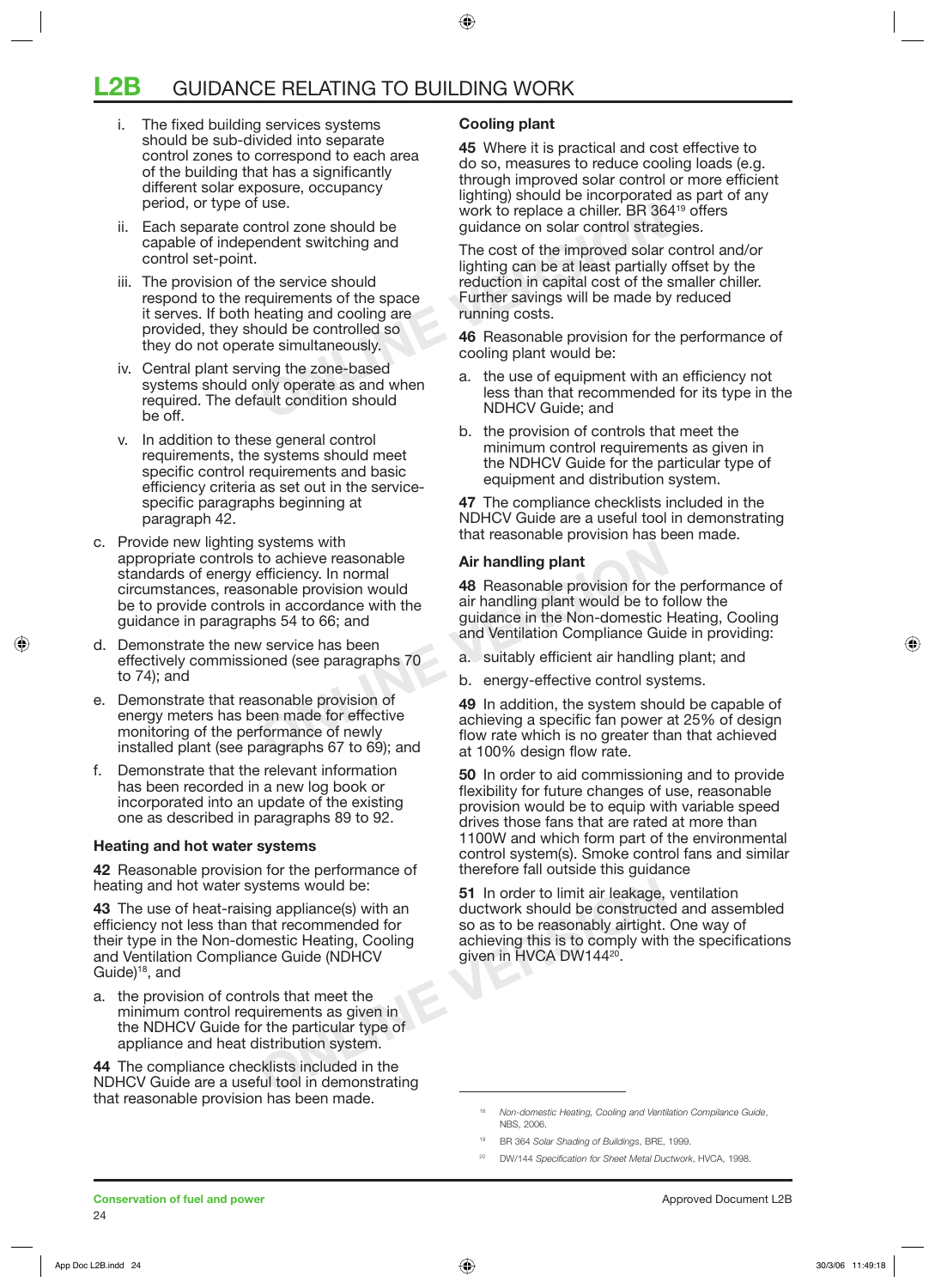#### **Insulation of pipes, ducts and vessels**

**52** Provision should be made for insulating hot and chilled water pipework and storage vessels, refrigerant pipework and ventilation ductwork to conserve energy and to maintain the temperature of the heating or cooling service.

**53** Reasonable provision would be demonstrated by following the guidance in the Non-domestic heating, cooling and ventilation compliance guide.

*The TIMSA Guide*<sup>21</sup> *explains the derivation of the performance standards and how they can be interpreted in practice.*

#### **Fixed internal lighting**

**54** Reasonable provision would be to install new systems that meet the criteria in paragraphs 55 to 66, depending on the use of the space.

*When the area covered by the new lighting system is less than 100m2 , the work should still comply with the standards, but need not be notified to BCBs (see Schedule 2B).*

#### GENERAL LIGHTING EFFICACY IN OFFICE, INDUSTRIAL AND STORAGE AREAS IN ALL BUILDING TYPES

**55** For the purposes of this Approved Document, 'office' includes those areas that involve predominantly desk-based tasks, including classrooms, seminar rooms and conference rooms, including those in schools.

**56** Reasonable provision would be to provide lighting with an average efficacy of not less than 45 luminaire-lumens/circuit-watt as averaged over the whole area of these space types in the building.

*This allows design flexibility to vary the light output ratio of the luminaire and the luminous efficacy of the lamp.* 

**57** The average luminaire-lumens/circuit-watt is calculated by:

(Lamp-lumens x LOR) summed for all luminaires in the relevant areas of the building, divided by the total (circuit watts x control factor) for all the luminaires where:

- a. Lamp-lumens = the sum of the average initial (100 hour) lumen output of all the lamp(s) in the luminaire; and
- i = the sum of the average initial<br>
nen output of all the lamp(s) in<br>
a. switch the lighting or<br>
the ratio of the total light output<br>
the ratio of the total light output<br>
there is sufficient da<br>
under stated practical cond b.  $LOR =$  the light output ratio of the luminaire, which means the ratio of the total light output of a luminaire under stated practical conditions to that of the lamp or lamps contained in the luminaire under reference conditions.
- c. Control factor  $=$  the factor applicable when automatic controls substantially reduce the power consumption of the luminaire when electric light is not required (see commentary at paragraph 62, which includes values of the control factor for use in the above formula).

*The controls factor is included in Approved Document L2B to allow greater flexibility and to encourage better controls.* 

#### GENERAL LIGHTING EFFICACY IN ALL OTHER TYPES OF SPACE

cooling service.<br>
The vision would be demonstrated<br>
und use less efficient lare<br>
und ventilation compliance guide.<br>
<sup>21</sup> explains the derivation of the<br>
<sup>21</sup> explains the derivation of the<br>
dards and how they can be<br>
ctice **58** For lighting systems serving other than office or storage space, it may be appropriate to provide luminaires for which photometric data is not available or luminaires that are lower powered and use less efficient lamps. For such spaces, the requirements would be met if the installed lighting has an average initial (100 hour) lamp plus ballast efficacy of not less than 50 lamplumens per circuit-Watt.

#### LIGHTING CONTROLS FOR GENERAL LIGHTING IN ALL TYPES OF SPACE

**59** Lighting controls should be provided so as to avoid unnecessary lighting during the times when daylight levels are adequate or when spaces are unoccupied. However, the operation of automatically switched lighting systems should be the subject of a risk assessment for safety and suitability.

**60** Reasonable provision would be local switches in easily accessible positions within each working area or at boundaries between working areas and general circulation routes that are operated by the deliberate action of the occupants (referred to as occupant control), either manually or remotely.

Examples are operated by the defined by the defined by the defined by the defined to a<br>
ses of this Approved Document,<br>
Signal only the either manually or remote<br>
Signal on the second by the stand pull cords.<br>
those in sch *Manual switches include rocker switches, push buttons and pull cords. Remote switches include wireless transmitters and telephone handset controls. For the purposes of Approved Document L, reference to switches includes dimmer switches and switching includes dimming. As a general rule, dimming should be effected by reducing rather than diverting the energy supply.*

**61** The distance on plan from any local switch to any luminaire it controls should generally be not more than six metres, or twice the height of the light fitting above the floor if this is greater. Where a space is a *daylit space* served by side windows, the perimeter row of lighting should in general be separately switched.

**62** Occupant control of local switching can be supplemented by other controls such as automatic systems which:

- a. switch the lighting off when they sense the absence of occupants; or
- b. either dim or switch the lighting off when there is sufficient daylight.

Table 4 gives the control factors for such enhanced controls, which can be used as part of achieving the luminaire efficacy set out in paragraph 56.

*When installed in appropriate locations, such enhanced control systems will deliver an energy benefit that can be traded against other aspects of the lighting system using the factors listed in Table 5.*

<sup>21</sup> *HVAC Guidance for Achieving Compliance with Part L of the Building Regulations*, TIMSA 2006.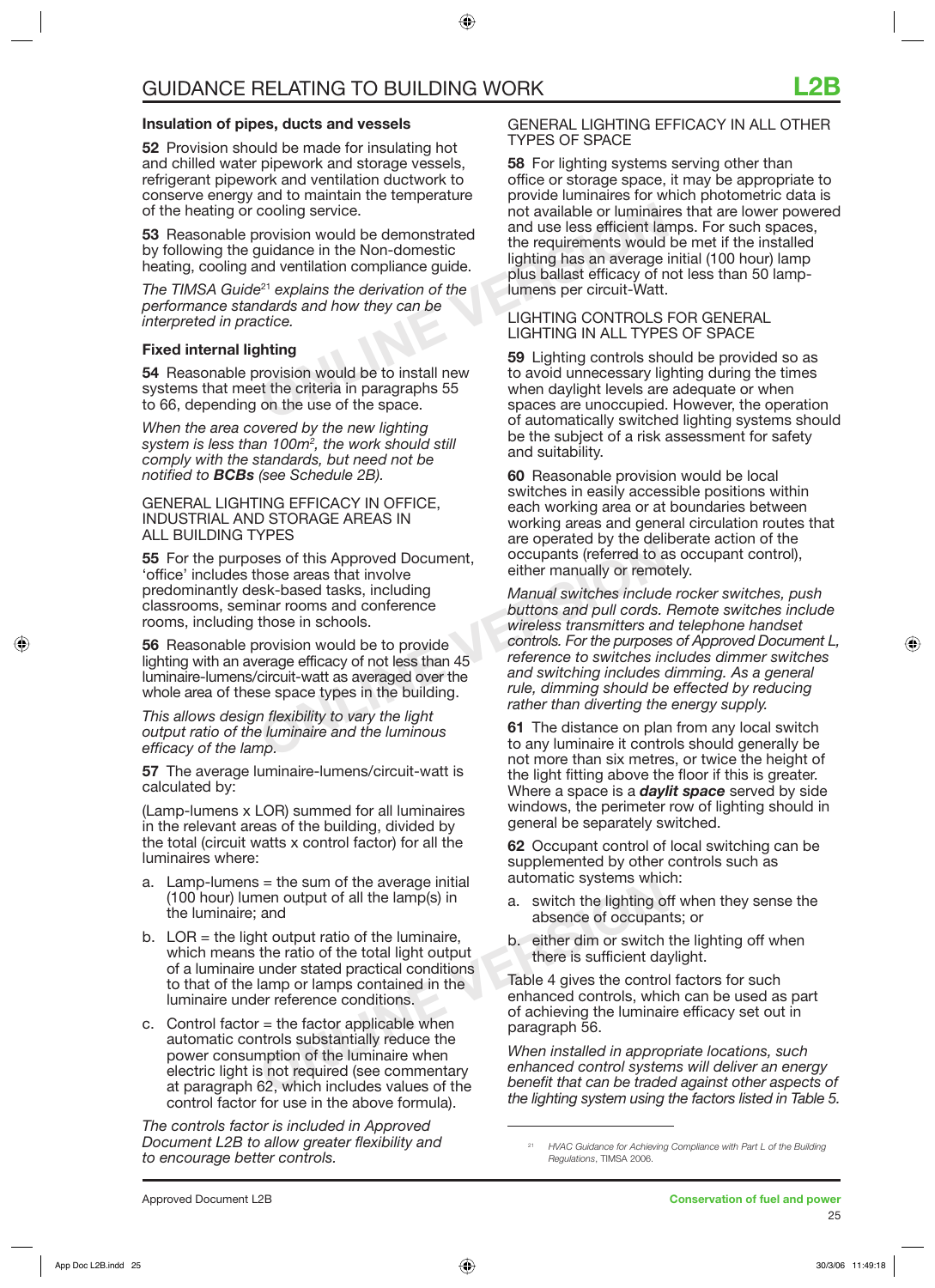| Table 4 Luminaire control factors                                                                                                                                                                                                                                                                                                                                                                                      |                                |  |  |
|------------------------------------------------------------------------------------------------------------------------------------------------------------------------------------------------------------------------------------------------------------------------------------------------------------------------------------------------------------------------------------------------------------------------|--------------------------------|--|--|
| <b>Control function</b>                                                                                                                                                                                                                                                                                                                                                                                                | <b>Control Factor</b>          |  |  |
| (a) The luminaire is in a daylit space and its light output is controlled by photoelectric<br>switching or dimming control, with or without manual override.                                                                                                                                                                                                                                                           | 0.90                           |  |  |
| (b) The luminaire is in a space that is likely to be unoccupied for a significant proportion of<br>working hours and where a sensor switches off the lighting in the absence of occupants<br>but switching on is done manually, except where this would be unsafe Central mechanical<br>ventilation with heating and cooling                                                                                           | 0.90                           |  |  |
| (c) Circumstances (a) and (b) combined                                                                                                                                                                                                                                                                                                                                                                                 | 0.85                           |  |  |
| (d) None of the above                                                                                                                                                                                                                                                                                                                                                                                                  | 1.00                           |  |  |
| 68 Reasonable provision for energy meters in<br>63 An alternative way of meeting the requirement<br>existing buildings would be install energy<br>would be to follow the recommendations in BRE<br>metering systems in the building service systems<br>Digest 498 <sup>22</sup> .<br>provided as part of the works in accordance with<br>DISPLAY LIGHTING IN ALL TYPES OF SPACE<br>the recommendations in CIBSE TM 39. |                                |  |  |
| 64 Reasonable provision for display lighting                                                                                                                                                                                                                                                                                                                                                                           | <b>69</b> In addition to this: |  |  |

#### DISPLAY LIGHTING IN ALL TYPES OF SPACE

**64** Reasonable provision for display lighting would be to demonstrate that the installed display lighting has an average initial (100 hour) efficacy of not less than 15 lamp-lumens per circuit-Watt. In calculating this efficacy, the power consumed by any transformers or ballasts should be taken into account.

**65** Spaces where display lighting is present would normally be expected to also have general lighting for circulation and for purposes of cleaning and restocking outside public access hours. Paragraphs 55 to 63 apply to this general lighting, depending on the type of building.

#### CONTROLS FOR DISPLAY LIGHTING IN ALL TYPES OF SPACE

**66** A way of meeting the requirement would be to connect display lighting in dedicated circuits that can be switched off at times when people will not be inspecting exhibits or merchandise or being entertained. In a retail store, for example, this could include timers that switch the display lighting off outside store opening hours, except for displays designed to be viewed from outside the building through *display windows.* 

#### ENERGY METERS

**67** The aim for buildings as a whole is to enable building occupiers to assign at least 90% of the estimated annual energy consumption of each fuel to the various end-use categories (heating, lighting etc).

**ONLINE VERSION**

- **69** In addition to this:
- a. Meters should be provided to enable the performance of any LZC system provided as part of the works to be separately monitored; and
- b. in buildings with a *total useful floor area*  greater than 1000m<sup>2</sup>, the metering system should enable automatic meter reading and data collection.

#### COMMISSIONING

Commissioned and the type of building.<br>
And the public access<br>
63 apply to this general<br>
e type of building.<br>
And Disk of the building services syster<br>
AN LIGHTING IN ALL<br>
Predicated circuits<br>
of the conservation of fuel a **70** The building services systems should be commissioned so that at completion, the system(s) and their controls are left in working order and can operate efficiently for the purposes of the conservation of fuel and power. In order to demonstrate that the heating and hot water systems have been adequately commissioned, Regulation 20C states that:

**20C.**–(1) This regulation applies to building work in relation to which paragraph L1(b) of Schedule 1 imposes a requirement.

(2) Where this regulation applies the person carrying out the work shall, for the purpose of ensuring compliance with paragraph L1(b) of Schedule 1, provide to the local authority a notice confirming that all fixed building services have been properly commissioned in accordance with a procedure approved by the Secretary of State.

(3) The notice shall be given to the local authority not later than the date on which the notice required by regulation 15(4), or regulation 16A(3) is given.

<sup>22</sup> BRE Digest 498 *Selecting Lighting Controls*, BRE, 2006.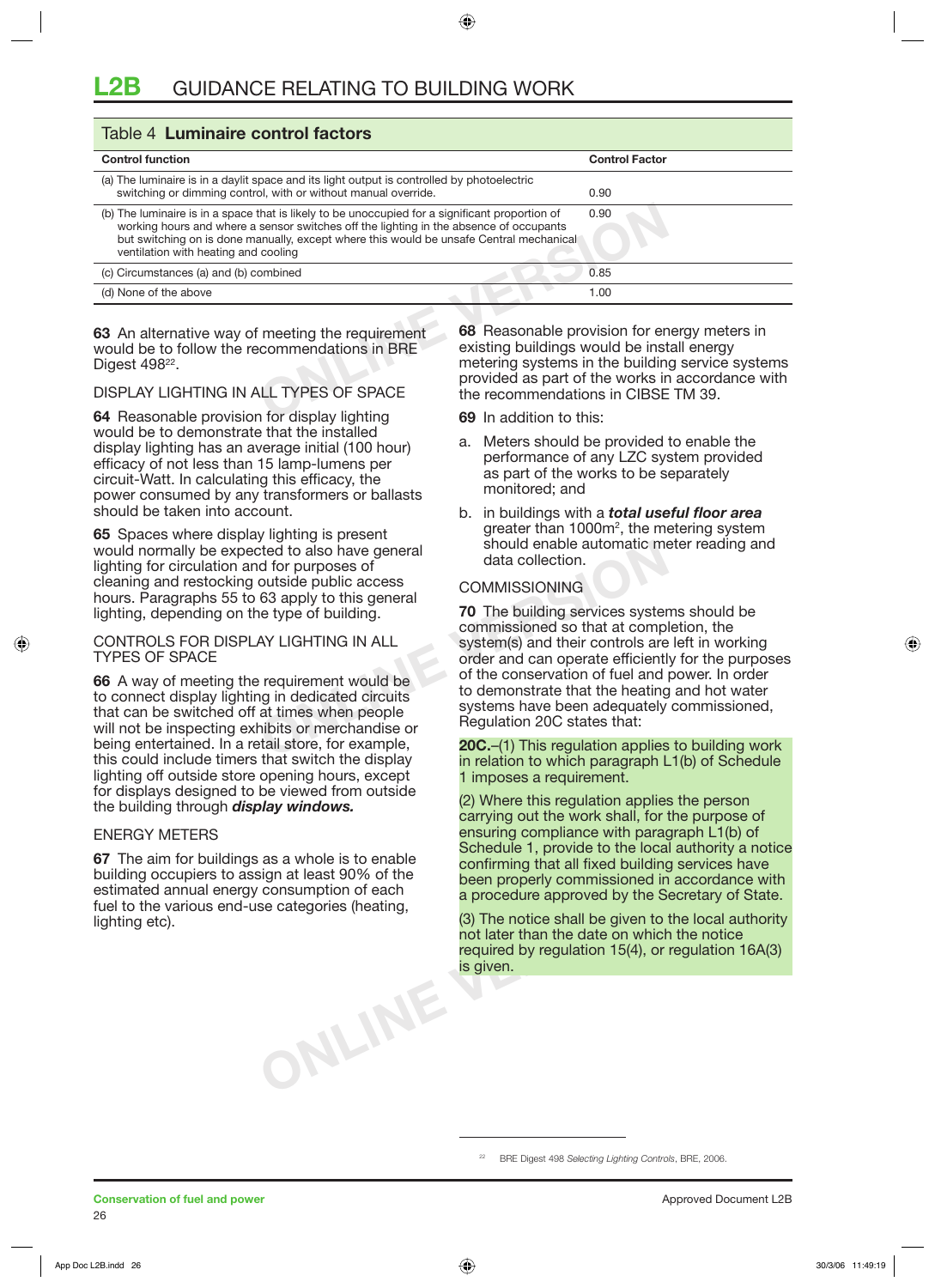**71** The procedure approved by the Secretary of State is set out in:

a. CIBSE Commissioning Code M on Commissioning Management<sup>23</sup>; and

*This provides guidance on the overall process and includes a schedule of all the relevant guidance documents relating to the commissioning of specific building services systems.* 

b. The procedures for leakage testing of ductwork set out in paragraphs 73 and 74

**72** The notice should include a declaration signed by a suitably qualified person confirming that:

- **ONLINE VERSION** a. a commissioning plan has been followed so that every system has been inspected and commissioned in an appropriate sequence and to a reasonable standard.
- b. the results of tests confirm that the performance is reasonably in accordance with the proposed building designs, including written commentaries where excursions are proposed to be accepted.

*Membership of the Commissioning Specialists Association or the Commissioning group of the HVCA may be a way of demonstrating suitability to sign the report in respect of the HVAC systems. For lighting control systems, suitability may be demonstrated by accreditation under the Lighting Industry Commissioning Scheme.*

**73** Ductwork leakage testing should be carried out in accordance with the procedures set out in HVCA DW/143<sup>24</sup> on systems served by fans with a design flow rate greater than 1m<sup>3</sup>/s and for those sections of ductwork where the pressure class is such that DW/143 recommends testing. Low pressure ductwork should be tested using the DW/143 testing provisions for medium pressure ductwork.

*Membership of the HVCA specialist ductwork group or the Association of Ductwork Contractors and Allied Services could be a way of demonstrating suitable qualifications for this testing work.*

**74** If a ductwork system fails to meet the leakage standard, remedial work should be carried out as necessary to achieve satisfactory performance in re-tests and further ductwork sections should be tested as set out in DW/143.

### **Controlled fittings**

**75** Where windows, roof windows, rooflights or doors are to be provided, reasonable provision would be draught-proofed units whose areaweighted average performance is no worse than that given in Table 5. Column (a) applies to fittings provided as part of constructing an extension. Column (b) applies to replacement fittings or new fittings installed in an existing building.

| HVCA may be a way or demonstrating suitability<br>to sign the report in respect of the HVAC<br>systems. For lighting control systems, suitability<br>may be demonstrated by accreditation under the<br>Lighting Industry Commissioning Scheme. |                                                | provided as part of constructing an extension.<br>Column (b) applies to replacement fittings or new<br>fittings installed in an existing building. |  |
|------------------------------------------------------------------------------------------------------------------------------------------------------------------------------------------------------------------------------------------------|------------------------------------------------|----------------------------------------------------------------------------------------------------------------------------------------------------|--|
| Table 5 Standards for controlled fittings (W/m <sup>2</sup> ·K)                                                                                                                                                                                |                                                |                                                                                                                                                    |  |
| <b>Fitting</b>                                                                                                                                                                                                                                 | (a) Standard for new fittings<br>in extensions | (b) Standard for replacement<br>fittings in an existing building                                                                                   |  |
| Windows, roof windows and glazed rooflights <sup>1,4</sup>                                                                                                                                                                                     | 1.8 for the whole unit OR                      | 2.2 for the whole unit OR                                                                                                                          |  |
|                                                                                                                                                                                                                                                | 1.2 centre pane                                | 1.2 centre pane                                                                                                                                    |  |
| Alternative option for windows in buildings<br>that are essentially domestic in character <sup>2</sup> ,<br>a window energy rating <sup>3</sup> of                                                                                             | Band D                                         | Band E                                                                                                                                             |  |
| Pedestrian doors where the door<br>has more than 50% of its internal face<br>area glazed                                                                                                                                                       | 2.2                                            | 2.2                                                                                                                                                |  |
| High usage entrance doors for people                                                                                                                                                                                                           | 6.0                                            | 6.0                                                                                                                                                |  |
| Vehicle access and similar large doors                                                                                                                                                                                                         | 1.5                                            | 1.5                                                                                                                                                |  |
| Roof ventilators (including smoke<br>extract ventilators)                                                                                                                                                                                      | 6.0                                            | 6.0                                                                                                                                                |  |
| Notes:                                                                                                                                                                                                                                         |                                                |                                                                                                                                                    |  |
| <b>Display windows</b> are not required to meet the standard given in this table.<br>1.                                                                                                                                                        |                                                |                                                                                                                                                    |  |
| For example, student accommodation, care homes and similar uses where the occupancy levels and internal gains are essentially domestic in character.<br>2.                                                                                     |                                                |                                                                                                                                                    |  |
| As defined in 'Windows for new and existing housing', CE66, EST. Controlled fittings.<br>3.                                                                                                                                                    |                                                |                                                                                                                                                    |  |
| See paragraph 14.<br>4.                                                                                                                                                                                                                        |                                                |                                                                                                                                                    |  |
|                                                                                                                                                                                                                                                |                                                |                                                                                                                                                    |  |

23 CIBSE Commissioning Code M: *Commissioning management*, CIBSE, 2003.

24 DW/143 *A Practical Guide to Ductwork Leakage Testing*, HVCA, 2000.

25 CE66 *Windows for new and existing housing*, EST.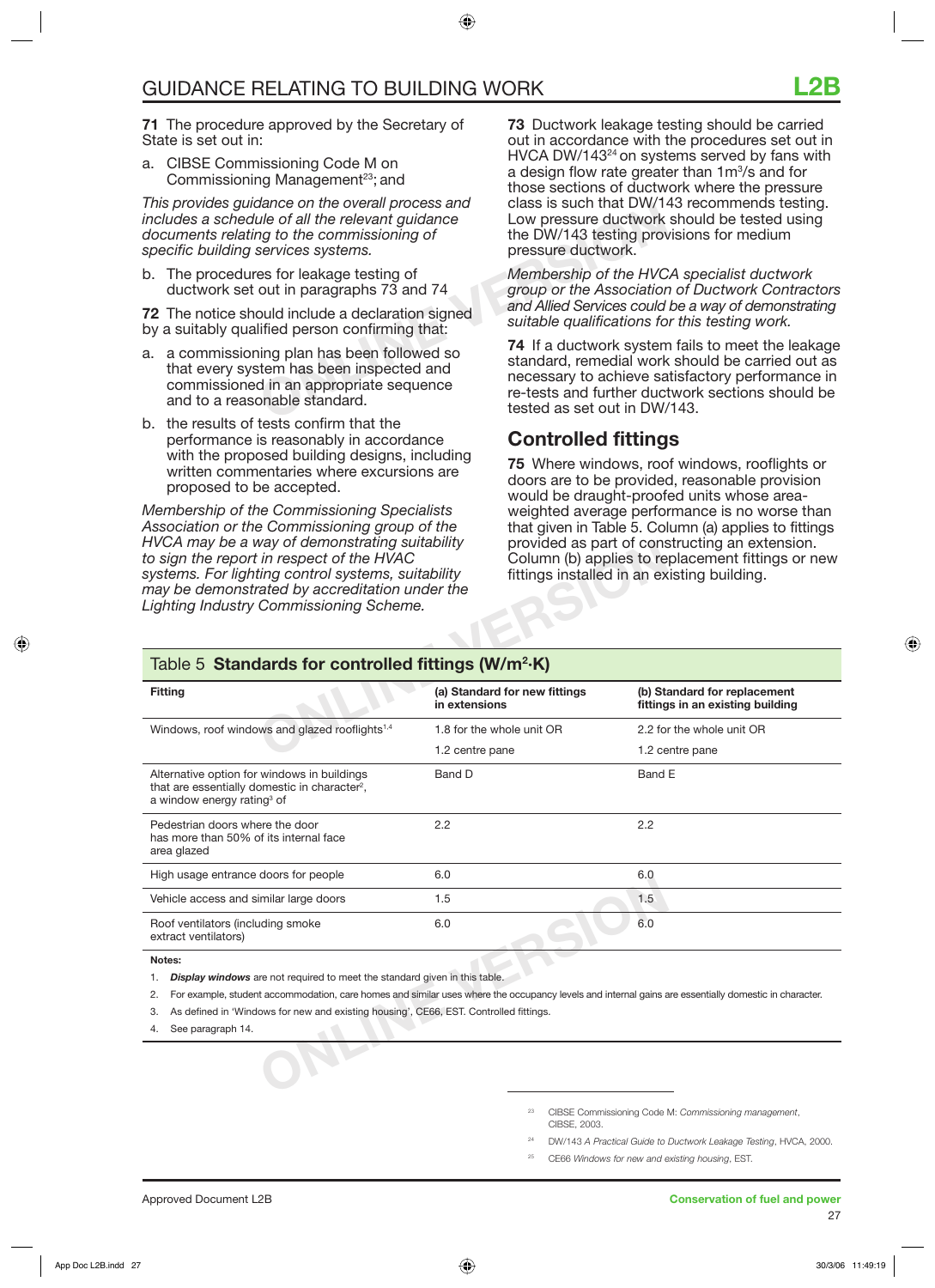**76** The U-value or Window Energy Rating for windows can be taken as that for:

- a. the standard configuration referred to in BR 443; or
- b. for the specific size and configuration of the actual window.

*SAP 2005*<sup>26</sup> *Table 6e gives values for different window configurations that can be used in the absence of test data or calculated values* 

**77** In certain classes of building with high internal gains, a less demanding U-value for glazing may be an appropriate way of reducing overall  $CO<sub>2</sub>$ emissions. If this case can be made, then the average U-value for windows, doors and rooflights can be relaxed from the values given in Table 4, but the value should not exceed 2.7W/m<sup>2</sup>·K.

**78** The overall U-value of curtain walling should be no greater than  $0.9 + 1.3X$ , where X is the fraction of the curtain wall that is glazed.

> <sup>26</sup> The Government's Standard Assessment Procedure for the energy rating of dwellings, SAP 2005, Defra.

**ONLINE VERSION**

**ONLINE VERSION**

**ONLINE VERSION**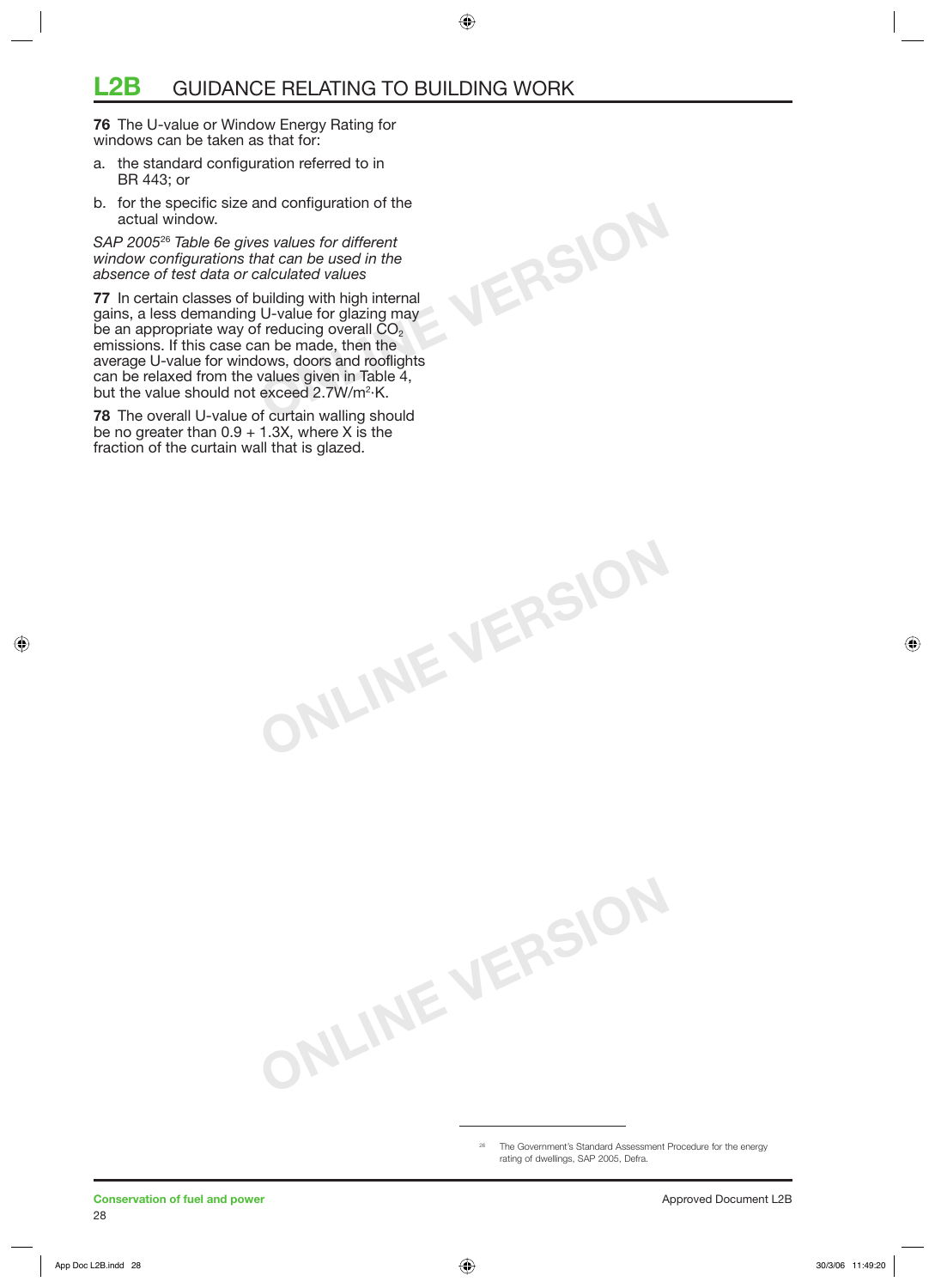## **Section 3: Guidance on thermal elements**

## **THE PROVISION OF THERMAL ELEMENTS**

*This means that if the area of curtain walling is to be 60% glazed and 40% opaque, the U-value standard should be 0.9 + 1.3 x 0.6 = 1.7W/m2 ·K.*

**79** New thermal elements must comply with requirement L1(a)(i). Work on existing thermal elements is covered by regulation 4A which states:

Fund the area of curtain walling is to<br>
be 0.9 + 1.3 x 0.6 = 1.7W/m<sup>2</sup>·K.<br>
elements must comply with<br>
(i). Work on existing thermal<br>
ed by regulation 4A which<br>
encoust a<br>
escale work shall be carried out<br>
be such work shal **4A.**–(1) Where a person intends to renovate a thermal element, such work shall be carried out as is necessary to ensure that the whole thermal element complies with the requirements of paragraph L1(a)(i) of Schedule 1. EP s2A(2)(c)

(2) Where a thermal element is replaced, the new thermal element shall comply with the requirements of paragraph L1(a)(i) of Schedule 1.

**80** Where *thermal elements* are newly constructed or replaced, reasonable provision to limit heat gains and losses through the elements must be made.

From the state of the techniques have been is<br> **S** such as those constructed<br>
In column (a) of Table 6. In<br>
Similar element should have a<br>
the specifications. Reaso<br>
idual element should have a<br>
a. For domestic style c<br>
de **81** Reasonable provision for newly constructed *thermal elements* such as those constructed as part of an extension would be to meet the standards set out in column (a) of Table 6. In addition, no individual element should have a U-value worse than those set out in column (b) of Table 3.

**82** Reasonable provision for those *thermal elements* constructed as replacements for existing elements would be to meet the standards set out in column (b) of Table 6. In addition, no individual element should have a U-value worse than those set out in column (b) of Table 3.

*Curtain walling is treated as a controlled fitting and guidance is given in paragraph 78.*

## **Continuity of insulation**

**83** The building fabric should be constructed so that there are no reasonably avoidable thermal bridges in the insulation layers caused by gaps within the various elements, at the joints between elements and at the edges of elements such as those around window and door openings. Reasonable provision should also be made to reduce unwanted air leakage through the new envelope parts.

**84** A suitable approach to showing the requirement has been achieved would be to submit a report signed by a suitably qualified person confirming that appropriate design details and building techniques have been specified, and that the work has been carried out in ways that can be expected to achieve reasonable conformity with the specifications. Reasonable provision would be:

a. For domestic style construction, to adopt design details such as those set out in the TSO Robust Details catalogue<sup>27</sup>; or

#### Table 6 **Standards for** *thermal elements* **(W/m2 ·K)**

| Element <sup>1</sup>                       | Standard for new thermal<br>elements | <b>Standard for replacement</b><br>thermal elements |
|--------------------------------------------|--------------------------------------|-----------------------------------------------------|
| Wall                                       | 0.30                                 | $0.35^{2}$                                          |
| Pitched roof – insulation at ceiling level | 0.16                                 | 0.16                                                |
| Pitched roof – insulation at rafter level  | 0.20                                 | 0.20                                                |
| Flat roof or roof with integral insulation | 0.20                                 | 0.25                                                |
| Floors <sup>3</sup>                        | 0.22 <sup>4</sup>                    | 0.25 <sup>4</sup>                                   |
|                                            |                                      |                                                     |

**Notes:**

1 'Roof' includes the roof parts of dormer windows and 'wall' includes the wall parts of dormer windows.

2 A lesser provision may be appropriate where meeting such a standard would result in a reduction of more than 5% in the internal floor area of the room bounded by the wall.

3 The U-value of the floor of an extension can be calculated using the exposed perimeter and floor area of the whole enlarged building.

ONLINE 4 A lesser provision may be appropriate where meeting such a standard would create significant problems in relation to adjoining floor levels.

> 27 *Limiting thermal bridging and air leakage: Robust construction details for dwellings and similar buildings*, Amendment 1, TSO, 2002. See www.est.org.uk.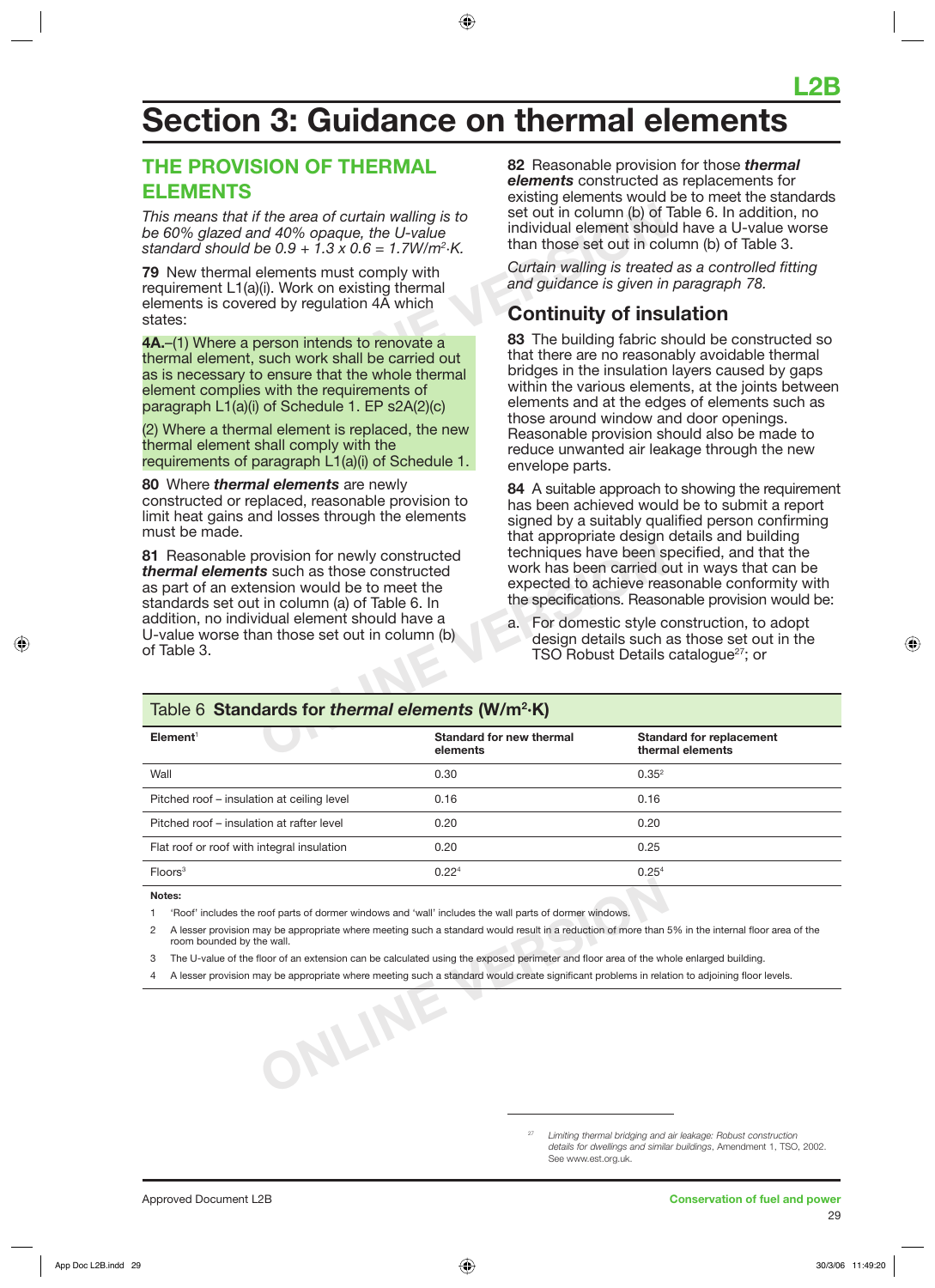A list of additional approved details may be provided in due course.

- b. For cladding systems, to adopt the guidance given in the MCRMA Technical Note<sup>28</sup>.
- c. An alternative would be to demonstrate, using the guidance in BRE IP 1/06<sup>29</sup>, that the proposed details deliver an appropriate level of performance.

### **RENOVATION OF THERMAL ELEMENTS**

**85** Where a *thermal element* is being renovated reasonable provision in most cases would be to achieve the standard set out in column (b) of Table 7. Where the works apply to less than 25% of the surface area however reasonable provision could be to do nothing to improve energy performance.

**86** If such an upgrade is not technically or functionally feasible or would not achieve a simple payback of 15 years or less, the element should be upgraded to the best standard that is technically and functionally feasible and which can be achieved within a simple payback of no greater than 15 years. Guidance on this approach is given in Appendix A in ADL1B.

### **RETAINED THERMAL ELEMENTS**

**87** Part L applies to *thermal elements* in the following circumstances:

- a. where an existing thermal element is part of a building subject to a material change of use;
- b. where an existing element is to become part of the thermal envelope and is to be upgraded;
- c. where an existing element is being upgraded as a consequential improvement (regulation 17D) in accordance with paragraphs 14 to 23.

De to demonstrate,<br>
1 BRE IP 1/06<sup>29</sup>, that the<br>
ver an appropriate level<br>
b. where an existing element is<br>
of the thermal envelope and<br>
c. where an existing element is<br>
of the thermal envelope and<br>
c. where an existing el **88** Reasonable provision would be to upgrade those *thermal elements* whose U-value is worse than the threshold value in column (a) of Table 7 to achieve the U-value given in column (b) of Table 7, provided this is technically, functionally and economically feasible. A reasonable test of economic feasibility is to achieve a *simple payback* of 15 years or less. Where the standard given in column (b) is not technically, functionally or economically feasible, then the element should be upgraded to the best standard that is technically and functionally feasible and which meets a simple payback criterion of 15 years.

> *Examples of where lesser provision than column (b) might apply are where the thickness of the additional insulation might reduce usable floor area by more than 5% or create difficulties with adjoining floor levels, or where the weight of the additional insulation might not be supported by the existing structural frame.*

| is given in Appendix A in ADL1B.            | the existing structural frame.            | <b>LAGINDICS OF WHEIE ICSSCI DIOVISION GRAFICORNINI</b><br>(b) might apply are where the thickness of the<br>additional insulation might reduce usable floor<br>area by more than 5% or create difficulties with<br>adjoining floor levels, or where the weight of the<br>additional insulation might not be supported by |  |  |
|---------------------------------------------|-------------------------------------------|---------------------------------------------------------------------------------------------------------------------------------------------------------------------------------------------------------------------------------------------------------------------------------------------------------------------------|--|--|
| Table 7 Upgrading retained thermal elements |                                           |                                                                                                                                                                                                                                                                                                                           |  |  |
| Element <sup>1</sup>                        | (a) Threshold U-value W/m <sup>2</sup> ·K | (b) Improved U-value W/m <sup>2</sup> ·K                                                                                                                                                                                                                                                                                  |  |  |
| Cavity Wall                                 | 0.70                                      | 0.35 <sup>2</sup>                                                                                                                                                                                                                                                                                                         |  |  |
| Other Wall type                             | 0.70                                      | $0.35^{3}$                                                                                                                                                                                                                                                                                                                |  |  |
| Pitched roof - insulation at ceiling level  | 0.35                                      | 0.16                                                                                                                                                                                                                                                                                                                      |  |  |
| Pitched roof – insulation at rafter level   | 0.35                                      | 0.20                                                                                                                                                                                                                                                                                                                      |  |  |
| Flat roof or roof with integral insulation  | 0.35                                      | 0.25                                                                                                                                                                                                                                                                                                                      |  |  |
| Floors <sup>4</sup>                         | 0.35                                      | 0.25 <sup>5</sup>                                                                                                                                                                                                                                                                                                         |  |  |
|                                             |                                           |                                                                                                                                                                                                                                                                                                                           |  |  |

#### **Notes:**

1 'Roof' includes the roof parts of dormer windows and 'wall' includes the wall parts (cheeks) of dormer windows.

**ONLINE VERSION**

2 This only applies in the case of a cavity wall capable of accepting insulation. Where this is not the case it should be treated as for 'other wall type.'

- 3 A lesser provision may be appropriate where meeting such a standard would result in a reduction of more than 5% in the internal floor area of the room bounded by the wall.
- 4 The U-value of the floor of an extension can be calculated using the exposed perimeter and floor area of the whole enlarged building
- 5 A lesser provision may be appropriate where meeting such a standard would create significant problems in relation to adjoining floor levels.

Technical Note 14: *Guidance for the design of metal cladding and roofing to comply with Approved Document L2*, MCRMA. www.mcra.co.uk.

29 IP 1/06 *Assessing the effects of thermal bridging at junctions and around openings in the external elements of buildings*, BRE, 2006.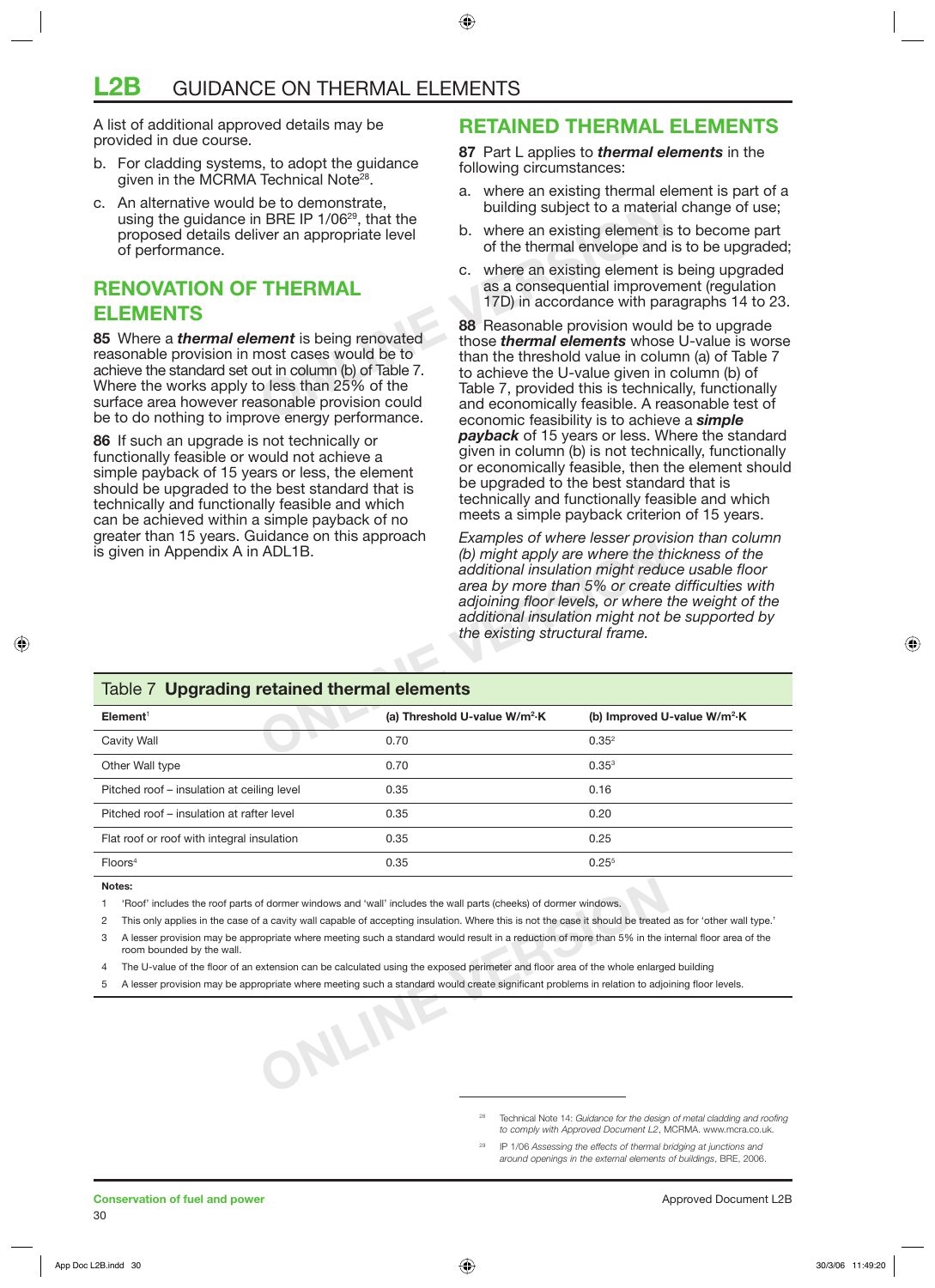## **Section 4: Providing information**

**ONLINE VERSION 89** In accordance with Requirement L1(c), the owner of the building should be provided with sufficient information about the building, the *fixed building* services and their maintenance requirements so that the building can be operated in such a manner as to use no more fuel and power than is reasonable in the circumstances.

## **Building log-book**

**90** A way of showing compliance would be to produce the necessary information following the guidance in CIBSE TM 31 Building Log Book Toolkit<sup>30</sup>, or to add it to the existing Log Book where this already exists. If an alternative guidance document is followed in preparing the logbook, then the information conveyed and the format of presentation should be equivalent to TM 31.

**91** The information should be presented in templates as or similar to those in the TM. The information should be provided in summary form, suitable for day-to-day use. It could draw on or refer to information available as part of other documentation, such as the Operation and Maintenance Manuals and the Health and Safety file required by the CDM Regulations<sup>31</sup>.

**92** The new or updated logbook should provide details of:

- a. Any newly provided, renovated or upgraded *thermal elements* or controlled fittings;
- b. any newly provided *fixed building services,* their method of operation and maintenance;
- c. any newly installed energy meters; and
- d. any other details that collectively enable the energy consumption of the building and building services comprising the works to be monitored and controlled.

30 TM 31 *Building Log Book Toolkit*, CIBSE, 2006.

**ONLINE VERSION**

**ONLINE VERSION**

The Construction (Design and Management) Regulations 1994, Statutory Instrument SI 1994/3140.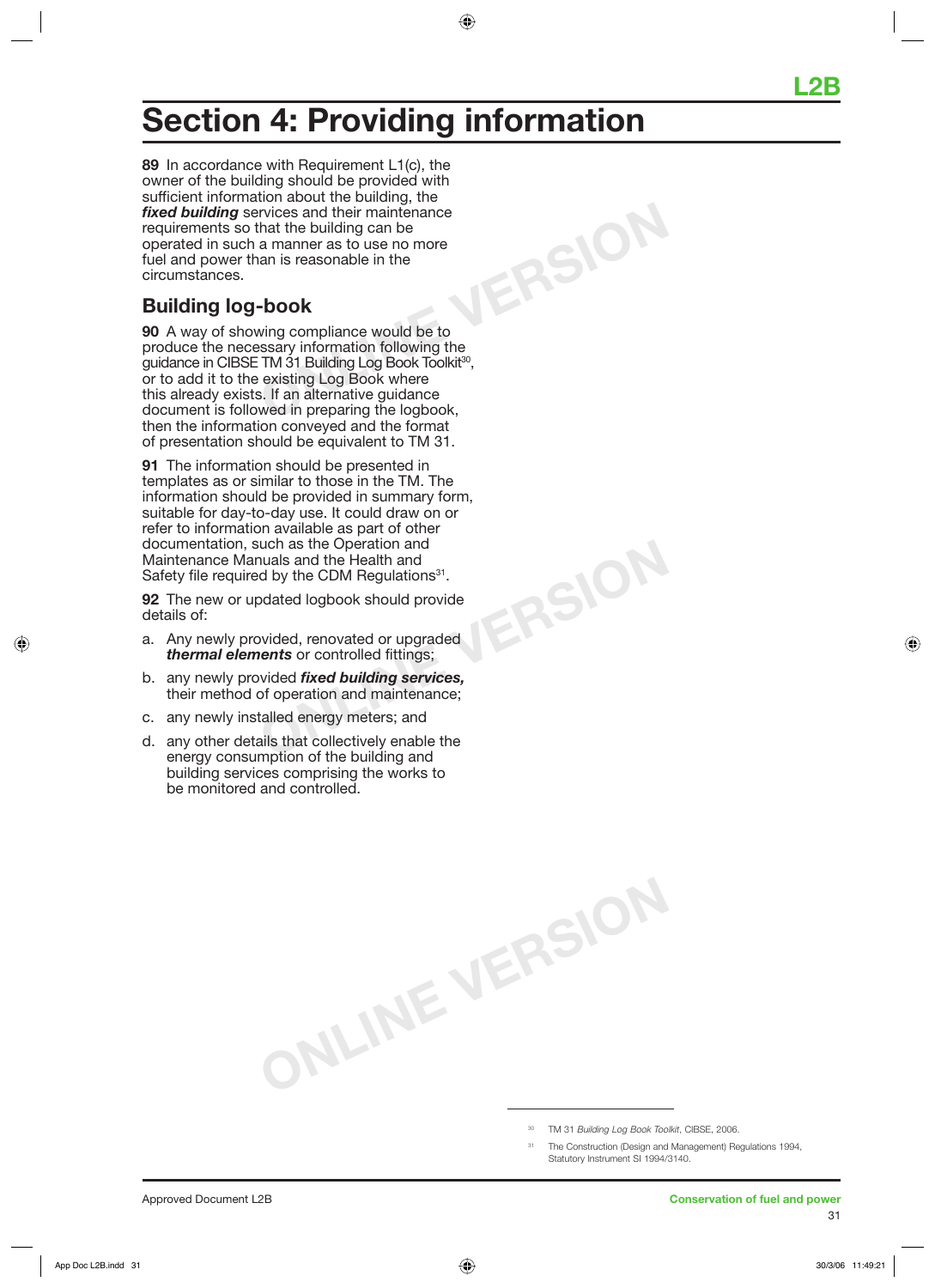## **L2B Action 5: Definitions**

**93** *BCB* means Building Control Body: a local authority or an approved inspector.

**94** *Consequential improvement* means those energy efficiency improvements required by regulation 17D.

**95** *A conservatory* is an extension to a building which:

- a. has not less than three quarters of its roof area and not less than one half of its external wall area made from translucent material and.
- b. is thermally separated from the building by walls, windows and doors with the same U-value and draught-stripping provisions as provided elsewhere in the building.
- **96** *Daylit space* means any space:
- a. within 6m of a window wall, provided that the glazing area is at least 20% of the internal area of the window wall.
- b. below rooflights and similar provided that the glazing area is at least 10% of the floor area. The normal light transmittance of the glazing should be at least 70%, or, if the light transmittance is reduced below 70%, the glazing area could be increased proportionately.

**OVement** means those<br>
ements required by<br>
a building, positioned at the externents required by<br>
a correction of the building, at an access level<br>
adjacent to a pedestrian thorour<br>
should be no permanent works<br>
glazing hei **97** *Display window* means an area of glazing, including glazed doors, intended for the display of products or services on sale within the building, positioned at the external perimeter of the building, at an access level and immediately adjacent to a pedestrian thoroughfare. There should be no permanent workspace within one glazing height of the perimeter. Glazing that extends beyond 3m above such an access level is not part of a *display window* except:

- a. where the products on display require a greater height of glazing;
- b. in existing buildings, when replacing *display windows* that already extend to a greater height.
- c. in cases of building work involving changes to the façade and glazing and requiring planning consent, where planners have discretion to require a greater height of glazing, e.g. to fit in with surrounding buildings or to match the character of the existing façade.

It is expected that *display windows* will be found in buildings in use classes A1, A2, A3 and D2 as detailed in Table 8.

| should be at least 70%, or, if the light<br>transmittance is reduced below 70%,<br>the glazing area could be increased<br>proportionately.        | It is expected that <b>display windows</b> will be found<br>in buildings in use classes A1, A2, A3 and D2 as<br>detailed in Table 8. |  |  |
|---------------------------------------------------------------------------------------------------------------------------------------------------|--------------------------------------------------------------------------------------------------------------------------------------|--|--|
| Table 8 <b>Building classes</b>                                                                                                                   |                                                                                                                                      |  |  |
| <b>Use</b>                                                                                                                                        |                                                                                                                                      |  |  |
| Shops including retail-warehouse, undertakers, showrooms, post offices, hairdressers, shops for sale of cold food for<br>consumption off premises |                                                                                                                                      |  |  |
| Financial and professional services banks, building societies, estate and employment agencies, betting offices                                    |                                                                                                                                      |  |  |
| Food and drink restaurants, pubs, wine bars, shops for sale of hot food for consumption off premises                                              |                                                                                                                                      |  |  |
| Assembly and leisure cinemas, concert halls, bingo halls, casinos, sports and leisure uses                                                        |                                                                                                                                      |  |  |
|                                                                                                                                                   |                                                                                                                                      |  |  |

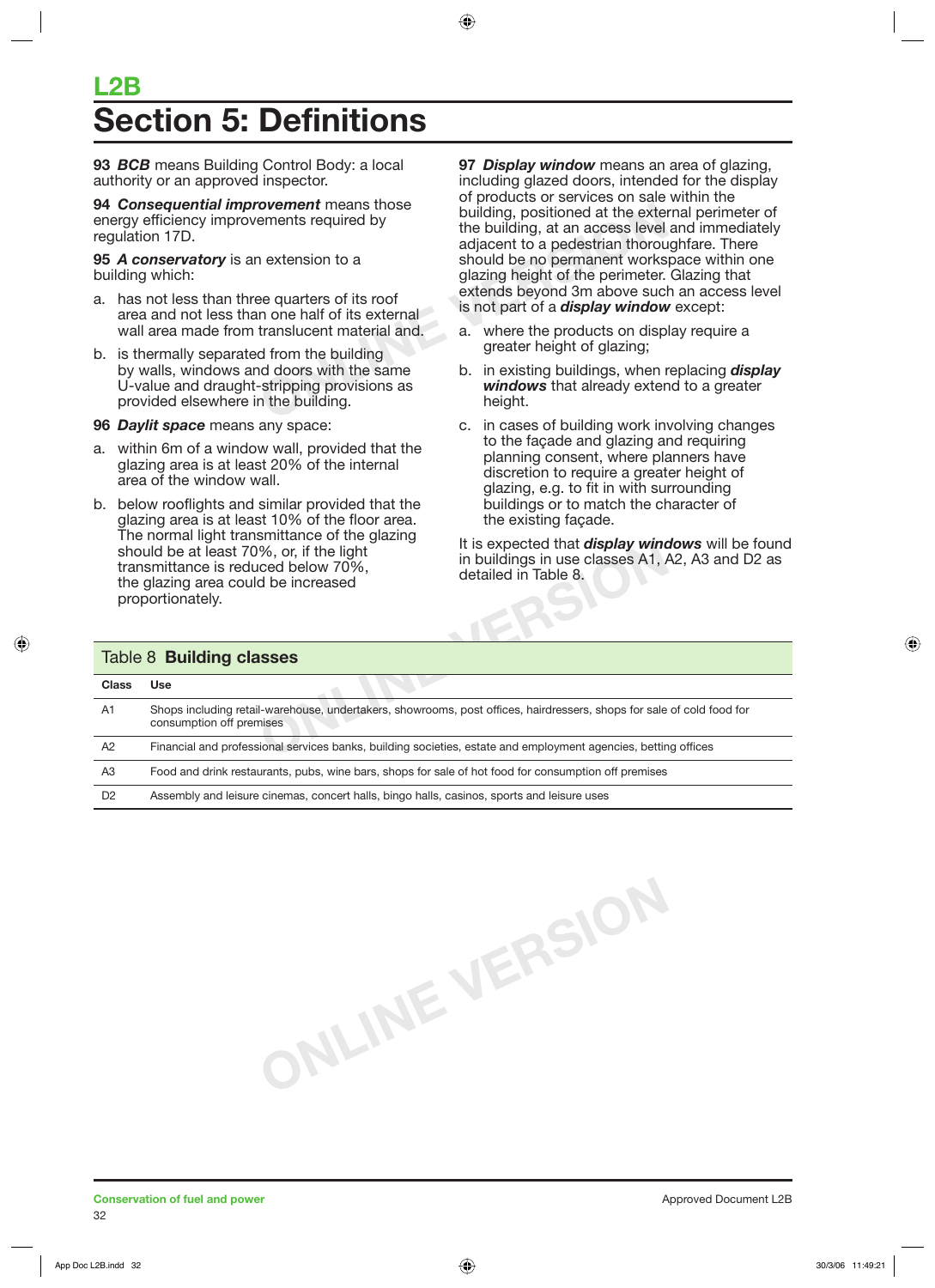**98** *Dwelling* means a self-contained unit designed to be used separately to accommodate a single household.

**99** *Emergency escape lighting* means that part of emergency lighting that provides illumination for the safety of people leaving an area or attempting to terminate a dangerous process before leaving an area.

**100** *Energy efficiency requirements* means the requirements of Regulations 4A, 17C and 17D and Part L of Schedule 1.

**Example leaving an area or**<br>
minate a dangerous process<br>
a. separated from the re<br> **Example 2** and<br> **ONLINE SECUTE ANCE AND SECUTE AND SECUTE AND SECUTE AND SECUTE AND SECUTE AND SECURITY OF THE BUILD TO THE SECUTE AND SE 101** *Fitout work* means that work needed to complete the internal layout and servicing of the building shell to meet the specific needs of an incoming occupier. The building shell is the structural and non-structural envelope of a building provided as a primary stage (usually for a speculative developer) for a subsequent project to fit out with internal accommodation works.

**102** *Fixed building services* means any part of, or any controls associated with:

- a. fixed internal or external lighting systems but does not include emergency escape lighting and specialist process lighting; or
- b. (b) fixed systems for heating, hot water service systems, air conditioning or mechanical ventilation

Find Solution in the animal specifical proposals are made<br>
In the confirmed in a requalified person<br> **ONLINE CONCRECTED AND CONCRECTED AND CONCRECTED AND CONCRECTED and the Secretary of Stat<br>
Hamman energy calculating an e 103** *High usage entrance door* means a door to an entrance that is expected to experience large traffic volumes, and where robustness and/ or powered operation is the primary performance requirement. To qualify as a *high usage entrance door,* the door should be equipped with automatic closers, and except where operational requirements preclude, be protected by a lobby.

**104 Principal works** means the work necessary to achieve the client's purposes in extending the building and/or increasing the installed capacity of any *fixed building services*. The value of the *principal works* is the basis for determining a reasonable provision of *Consequential improvements.*

**105** *Renovation in* relation to a thermal element means the provision of a new layer in the thermal element or the replacement of an existing layer, but excludes decorative finishes, and 'renovate' shall be construed accordingly;.

*Examples of decorative finishes are paint and wall paper etc that add no appreciable thermal resistance. Dry-lining and external renders are not decorative finishes because they add thermal resistance.*

**106** *Room for residential purposes* means a room, or a suite of rooms, which is not a dwelling-house or a flat and which is used by one or more persons to live and sleep and includes a room in a hostel, a hotel, a boarding house, a hall of residence or a residential home, whether or not the room is separated from or arranged in a

cluster group with other rooms, but does not include a room in a hospital, or other similar establishment, used for patient accommodation and, for the purposes of this definition, a 'cluster' is a group of rooms for residential purposes which is:

a. separated from the rest of the building in which it is situated by a door which is designed to be locked; and

b. not designed to be occupied by a single household.

**107** *Simple payback* means the amount of time it will take to recover the initial investment through energy savings, and is calculated by dividing the marginal additional cost of implementing an energy efficiency measure by the value of the annual energy savings achieved by that measure taking no account of VAT.

- a. The marginal **additional** cost is the additional cost (materials and labour) of incorporating (e.g.) additional insulation, not the whole cost of the work.
- b. the cost of implementing the measure should be based on prices current at the date the proposals are made known to the *BCB* and be confirmed in a report signed by a suitably qualified person
- c. the annual energy savings should be estimated using an energy calculation tool approved by the Secretary of State pursuant to Regulation 17A; and
- d. for the purposes of this Approved Document, the following energy prices should be used when evaluating the value of the annual energy savings:
	- i. Mains gas 1.45p/kWh
	- ii. Electricity 5.0p/kWh
	- iii. Heating oil 1.90p/kWh
	- iv. LPG 3.39p/kWh

*For example if the additional cost of implementing a measure was £4300 and the value of the annual energy savings was £384/year, the simple payback would be (4300/384) = 11.2 years.*

*Energy prices are increasing significantly so building owners may wish to use higher values such as those prevailing when they apply for Building Regulations approval.*

ion of a new layer in the thermal<br>placement of an existing layer,<br>orative finishes, and 'renovate' building owners may wis<br>d accordingly;<br>prative finishes are paint and wall<br>d no appreciable thermal<br>ing and external render **108** *Specialist process lighting* means lighting intended to illuminate specialist tasks within a space rather than the space itself. It could include theatre spotlights, projection equipment, lighting in TV and photographic studios, medical lighting in operating theatres and doctors' and dentists' surgeries, illuminated signs, coloured or stroboscopic lighting, and art objects with integral lighting such as sculptures, decorative fountains and chandeliers.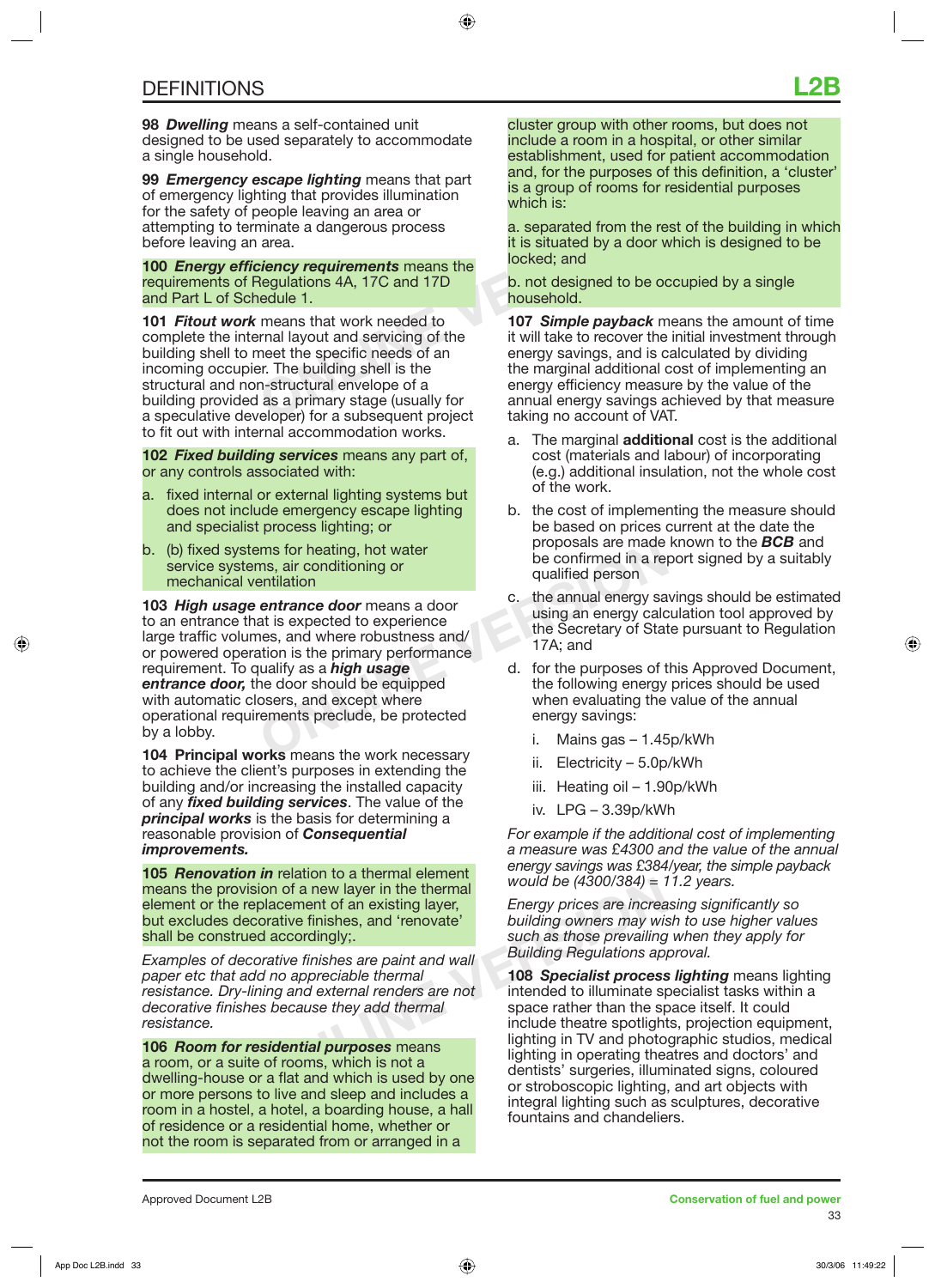**109** *Thermal element* is defined in Regulation 2A as follows.

(2A) In these Regulations 'thermal element' means a wall, floor or roof (but does not include windows, doors, roof windows or roof-lights) which separates a thermally conditioned part of the building ('the conditioned space') from:

- a. the external environment (including the ground); or
- b. in the case of floors and walls, another part of the building which is:
	- i. unconditioned;
	- ii. an extension falling within class VII of Schedule 2; or
	- iii. where this paragraph applies, conditioned to a different temperature,

and includes all parts of the element between the surface bounding the conditioned space and the external environment or other part of the building as the case may be.

(2B) Paragraph (2A)(b)(iii) only applies to a building which is not a dwelling, where the other part of the building is used for a purpose which is not similar or identical to the purpose for which the conditioned space is used.

**110** *Total useful floor area is the total area* of all enclosed spaces measured to the internal face of the external walls. The area of sloping surfaces such as staircases, galleries, raked auditoria, and tiered terraces should be taken as their area on plan. It includes the areas occupied for example by partitions, columns, chimney breasts and internal structural or party walls. It excludes areas that are not enclosed such as open floors, covered ways and balconies.

*This equates to the gross floor area as measured in accordance with the guidance issued to surveyors by the RICS.*

> Simplified Building Energy Model (SBEM) user manual and Calculation Tool, available at www.odpm.gov.uk.

**ONLINE VERSION**

**ONLINE VERSION**

**ONLINE VERSION**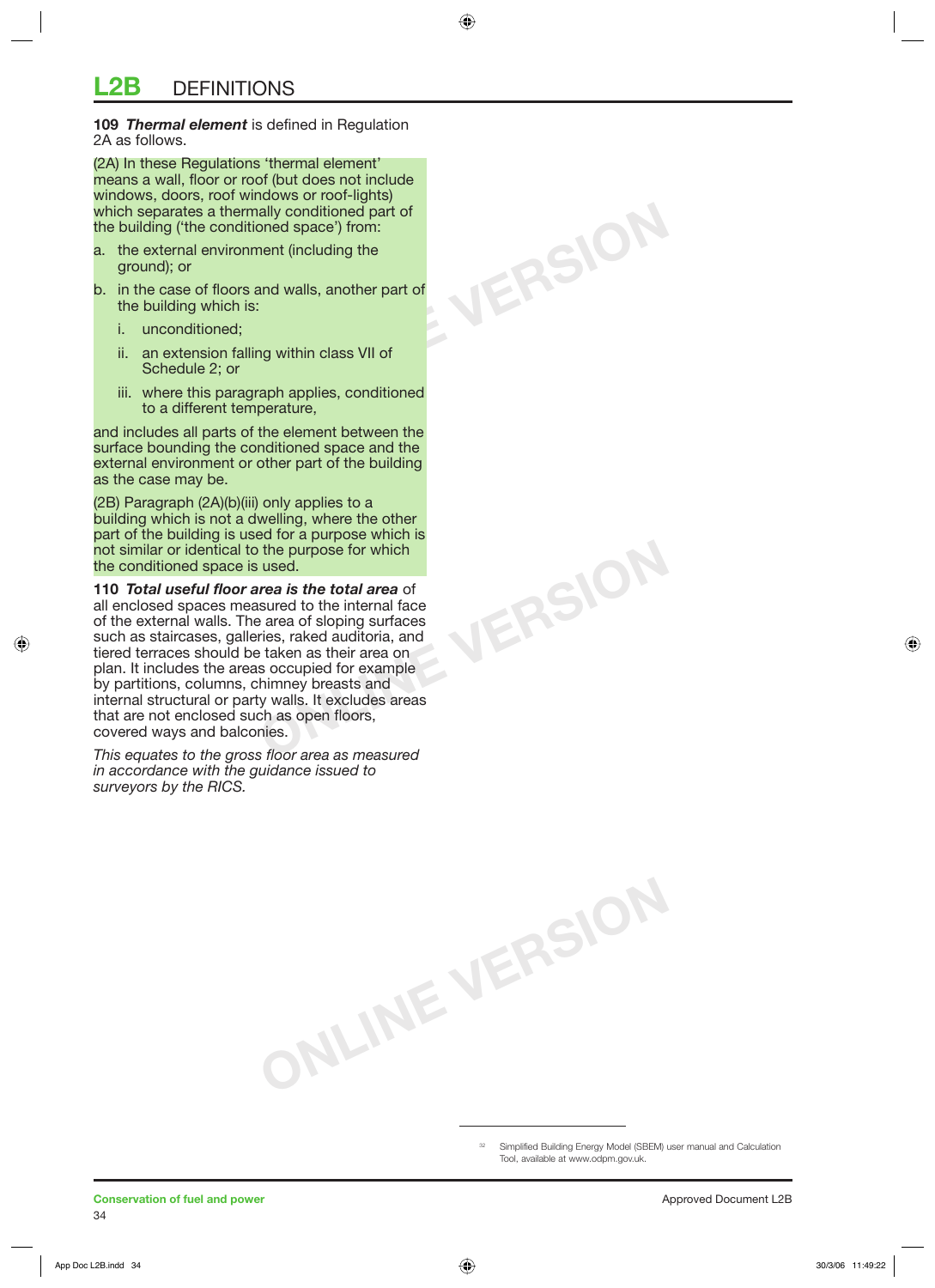## **Documents referred to**

#### **BRE**

#### **www.bre.co.uk**

BR 262 *Thermal insulation: avoiding risks*, 2001. ISBN 1 86081 515 4

BR 364 *Solar Shading of Buildings*, 1999.

BR 443 *Conventions for U-value calculations*, 2006. (Downloadable from www.bre.co.uk/uvalues.)

BRE Digest 498 *Selecting Lighting Controls*, 2006. ISBN 1 86081 905 2

Fraction: avoiding risks, 2001.<br>
S.4<br>
Morkplace (Health, Safet)<br>
Inte Health and Safety C<br>
ISBN 0717604136<br>
Selecting Lighting Controls,<br>
Selecting Lighting Controls,<br>
Selecting Lighting Controls,<br>
Selecting Lighting Contr Information Paper IP1/06 *Assessing the effects of thermal bridging at junctions and around openings in the external elements of buildings*, 2006. ISBN 1 86081 904 4

*Simplified Building Energy Model (SBEM) user manual and Calculation Tool*. (Available at www.odpm.gov.uk.)

#### **Centre for Window and Cladding Technology www.cwct.co.uk**

*Thermal assessment of window assemblies, curtain walling and non-traditional building envelopes*, CWCT 2006. ISBN 1 87400 338 6

#### **CIBSE www.cibse.org**

CIBSE Commissioning Code M: *Commissioning Management*, 2003. ISBN 1 90328 733 2

TM 31 *Building Log Book Toolkit*, CIBSE, 2006. ISBN 1 90328 771 5

TM 37 *Design for improved solar shading control*, 2006. ISBN 1 90328 757 X

TM 39 *Building energy metering*, 2006. ISBN 1 90328 707 7

#### **Department of the Environment, Food and Rural Affairs (Defra) www.defra.gov.uk**

The Government's Standard Assessment Procedure for energy rating of dwellings, SAP, 2005. (Download from www.bre.co.uk/sap2005.)

#### **Department of Transport, Local Government and the Regions (DTLR)**

Framsport, Local Government<br>
oridging and air leakage: Robust<br>
for dwellings and similar buildings,<br>
Unished by TSO, 2002.<br>
18<br>
The SI 1994/3080 Electroma<br>
ublished by TSO, 2002.<br>
18<br>
Ferry Saving Trust (EST)<br>
(portal.est. *Limiting thermal bridging and air leakage: Robust construction details for dwellings and similar buildings*, Amendment 1. Published by TSO, 2002. ISBN 0 11753 631 8 (Download from Energy Saving Trust (EST) website on http://portal.est.org.uk/ housingbuildings/calculators/robustdetails/.)

#### **Energy Saving Trust (EST) www.est.org.uk**

CE66 *Windows for new and existing housing*.

#### **English Heritage www.english-heritage.org.uk**

*Building Regulations and Historic Buildings*, 2002 (revised 2004).

#### **Health and Safety Executive (HSE) www.hse.gov.uk**

L24 *Workplace Health, Safety and Welfare: Workplace (Health, Safety and Welfare) Regulations 1992, Approved Code of Practice and Guidance, The Health and Safety Commission*, 1992. ISBN 0 71760 413 6

#### **Heating and Ventilating Contractors Association**

DW/143 *A practical guide to ductwork leakage testing*, HVCA 2000. ISBN 0 90378 330 4

DW/144 *Specification for sheet metal ductwork*, HVCA 1998. ISBN 0 90378 327 4

#### **Metal Cladding and Roofing Manufacturers Association www.mcrma.co.uk**

*Guidance for design of metal cladding and roofing to comply with Approved Document L2*.

#### **National Association of Rooflight Manufacturers www.narm.org.uk**

*Use of rooflights to satisfy the 2002 Building Regulations for the Conservation of Fuel and Power*.

#### **NBS (on behalf of ODPM) www.thebuildingregs.com**

*Low or Zero Carbon Energy Sources: Strategic guide*, 2006. ISBN 1 85946 224 3

*Non-domestic Heating, Cooling and Ventilation Compliance Guide*, 2006. ISBN 1 85946 226 X

# Pegulations for the Conse<br>
NBS (on behalf of ODP<br>
oning Code M: Commissioning<br>
ONLINEARY 190328 733 2<br>
Og Book Toolkit, CIBSE, 2006.<br>
15<br>
Og Book Toolkit, CIBSE, 2006.<br>
15<br>
Og Sandar shading control,<br>
Ompliance Guide, 2006 **Thermal Insulation Manufacturers and Suppliers Association (TIMSA) www.timsa.org.uk**

*HVAC Guidance for Achieving Compliance with Part L of the Building Regulations*, 2006.

#### **Legislation**

SI 1991/1620 Construction Products Regulations 1991.

SI 1992/2372 Electromagnetic Compatibility Regulations 1992.

SI 1994/3051 Construction Products (Amendment) Regulations 1994.

SI 1994/3080 Electromagnetic Compatibility (Amendment) Regulations 1994.

SI 1994/3140 The Construction (Design and Management) Regulations 1994.

SI 1994/3260 Electrical Equipment (Safety) Regulations 1994.

SI 2001/3335 Building (Amendment) Regulations 2001.

SI 2006/652 Building and Approved Inspectors (Amendment) Regulations 2006.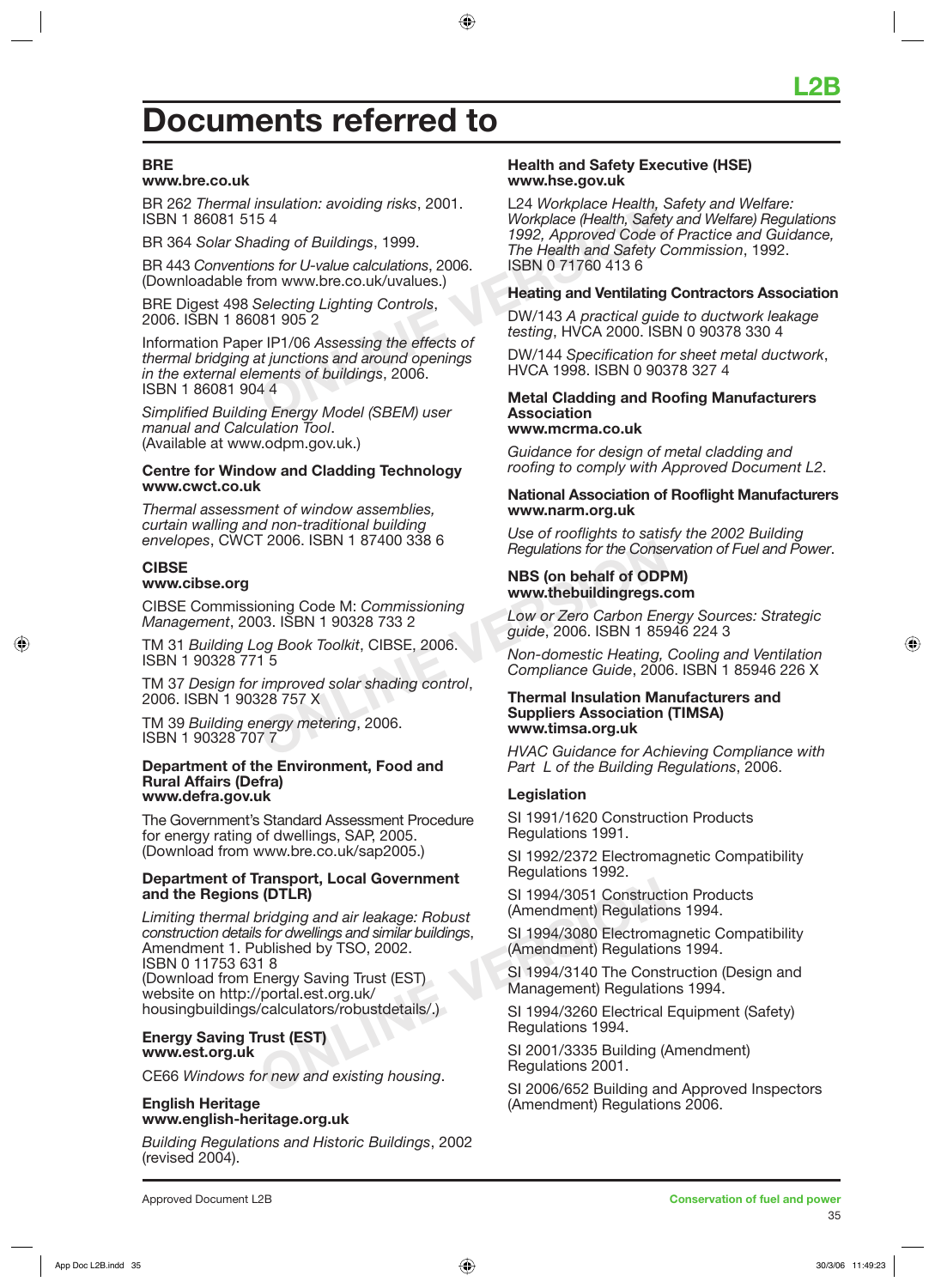## **APPROVED DOCUMENTS**

The following documents have been approved and issued by the First Secretary of State for the purpose of providing practical guidance with respect to the requirements of the Building Regulations 2000 (as amended).

**Approved Document A: Structure** 2004 edition incorporating 2004 amendments

**Approved Document B: Fire safety** 2000 edition incorporating 2000 and 2002 amendments

**Approved Document C: Site preparation and resistance to contaminants and moisture** 2004 edition

**Approved Document D: Toxic substances** 1992 edition incorporating 2002 amendments

**Approved Document E: Resistance to the passage of sound**

2003 edition incorporating 2004 amendments

**Approved Document F: Ventilation** 2006 edition

**Approved Document G: Hygiene** 1992 edition incorporating 1992 and 2000 amendments

**Approved Document H: Drainage and waste disposal** 2002 edition

**Approved Document J: Combustion appliances and fuel storage systems** 2002 edition

Fracting 1992 and 2008<br>
2006 edition<br>
ment H: Drainage and<br> **ONLINE SEARCE 2006** edition<br>
ment J: Combustion<br>
fuel storage systems<br>
fuel storage systems<br>
1998 edition to impact, ope<br>
1998 edition incorporation<br>
ment J: 200 **Approved Document J: 2002 Edition: Guidance and Supplementary Information on the UK Implementation of European Standards for Chimneys and Flues** 2002 edition

**ONLINE VERSION**

**Approved Document K: Protection from falling collision and impact** 1998 edition incorporating 2000 amendments

Fracting 2004 and the state of the state of the state of the state of the state of the state of the state of the state of the state of the state of the state of the state of the state of the state of the state of the state **Approved Document L1A: Conservation of fuel and power** New dwellings 2006 edition

**Approved Document L1B: Conservation of fuel and power** Existing dwellings 2006 edition

**Approved Document L2A: Conservation of fuel and power** New buildings other than dwellings 2006 edition

**Approved Document L2B: Conservation of fuel and power** Existing buildings other than dwellings 2006 edition

**Approved Document M: Access to and use of buildings** 2004 edition

**Approved Document N: Glazing – safety in relation to impact, opening and cleaning** 1998 edition incorporating 2000 amendments

**Approved Document P: Electrical safety – Dwellings** 2006 edition

**Approved Document to support regulation 7: Materials and workmanship** 1992 edition incorporating 2000 amendments